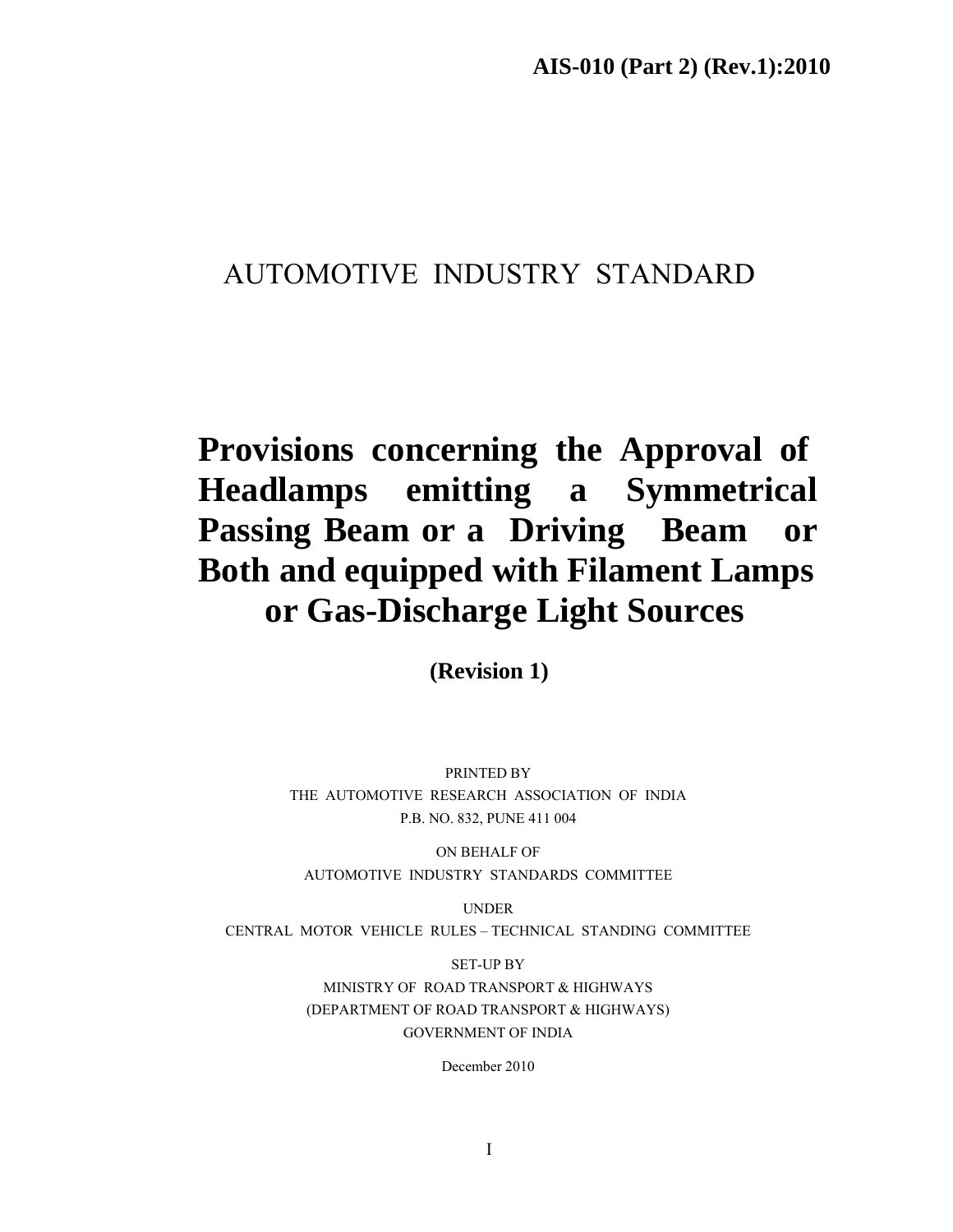| Sr.<br>No. | Corrigenda.             | <b>Amendment</b> | <b>Revision</b> | <b>Date</b> | <b>Remark</b> | Misc. |
|------------|-------------------------|------------------|-----------------|-------------|---------------|-------|
|            |                         |                  |                 |             |               |       |
|            |                         |                  |                 |             |               |       |
|            |                         |                  |                 |             |               |       |
|            |                         |                  |                 |             |               |       |
|            |                         |                  |                 |             |               |       |
|            |                         |                  |                 |             |               |       |
|            |                         |                  |                 |             |               |       |
|            |                         |                  |                 |             |               |       |
|            |                         |                  |                 |             |               |       |
|            |                         |                  |                 |             |               |       |
|            |                         |                  |                 |             |               |       |
|            |                         |                  |                 |             |               |       |
|            |                         |                  |                 |             |               |       |
|            |                         |                  |                 |             |               |       |
|            |                         |                  |                 |             |               |       |
|            |                         |                  |                 |             |               |       |
|            |                         |                  |                 |             |               |       |
|            |                         |                  |                 |             |               |       |
|            | <b>General remarks:</b> |                  |                 |             |               |       |

# **Status chart of the standard to be used by the purchaser for updating the record**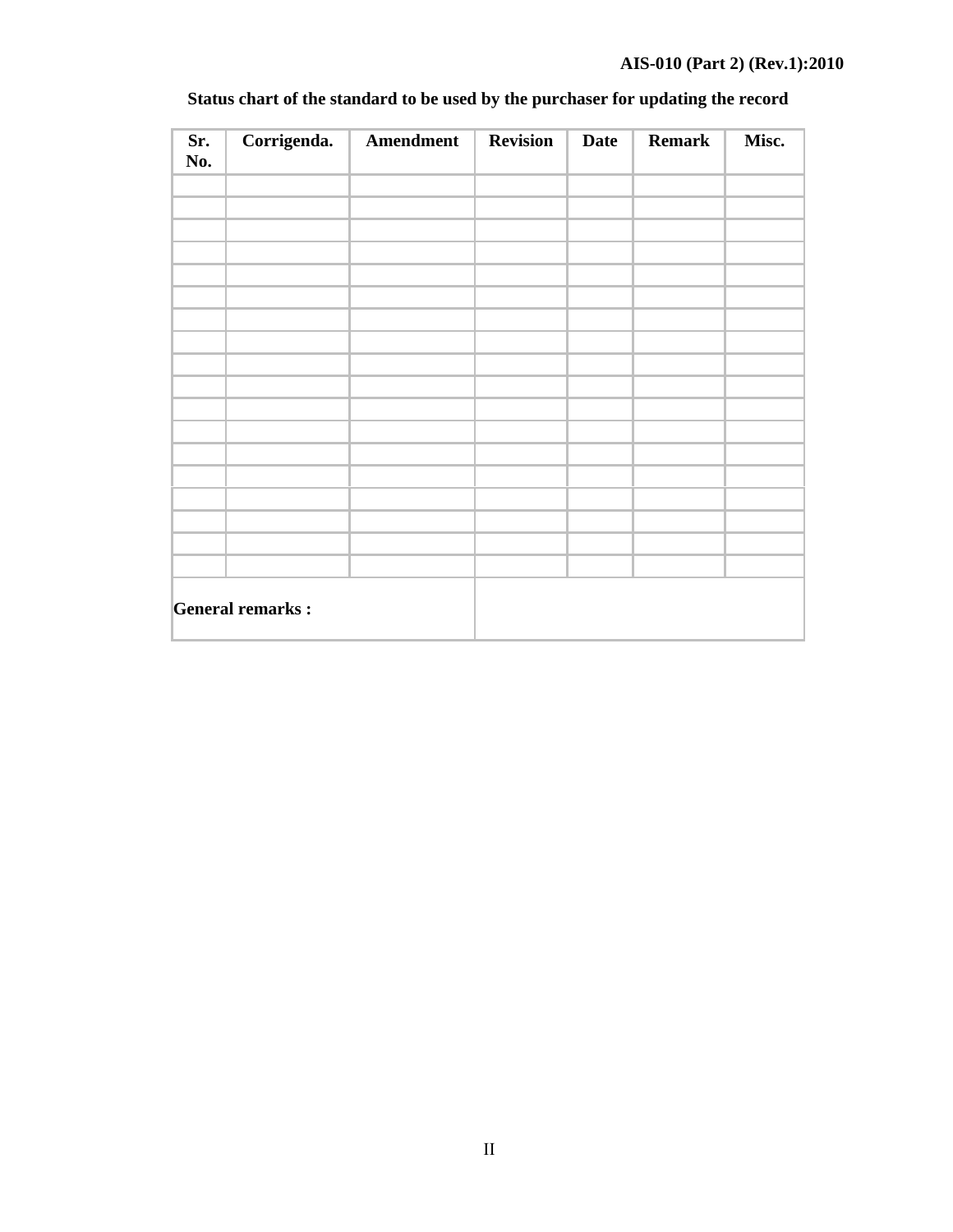## **INTRODUCTION**

- 0 The Government of India felt the need for a permanent agency to expedite the publication of standards and development of test facilities in parallel when the work on the preparation of the standards is going on, as the development of improved safety critical parts can be undertaken only after the publication of the standard and commissioning of test facilities. To this end, the erstwhile Ministry of Surface Transport (MOST) has constituted a permanent Automotive Industry Standards Committee (AISC) vide order No.RT-11028/11/97-MVL dated September 15, 1997. The standards prepared by AISC will be approved by the permanent CMVR Technical Standing Committee (CTSC). After approval, the Automotive Research Association of India, (ARAI), Pune, being the Secretariat of the AIS Committee, has published this standard. For better dissemination of this information ARAI may publish this document on their Web site.
- 0.1 Accordingly AIS-010 covering mandatory requirements regarding performance of lighting and light signaling devices for use in two and three wheelers has been published in 2004 and has been implemented thereafter in 2005.
- 0.2 With technological developments in lighting and light signaling devices, AIS-010 was taken up for revision and now is prepared in five parts.

This part covers the Approval of headlamps emitting an symmetrical passing beam or a driving beam or both and equipped with Filament lamps or Gas-Discharge Light Sources as applicable to all categories of vehicles. The permission to use headlamps covered by this standard for a vehicle category is governed by requirements specified by the standard for installation of requirements of that category of vehicles.

- 0.3 This part is based on the ECE R113, Rev. 1, Amendment 3 (Supplement 8 to the original version of regulation. Date of entry to the force 22 July 2009)
- 0.4 While preparing this standard attempts have been made to align with the above ECE regulation. However, certain changes were necessary in the Indian context.
- 0.5 The following standards contain provisions, which through reference in this text constitute provisions of the standard.

| AIS-008  | Installation Requirements of Lighting and Light – Signaling  |
|----------|--------------------------------------------------------------|
| (Rev.1): | Devices for Motor Vehicle having more than Three Wheels,     |
| 2010     | Trailer and Semi -Trailer excluding Agricultural Tractor and |
|          | Special Purpose Vehicle.                                     |
|          |                                                              |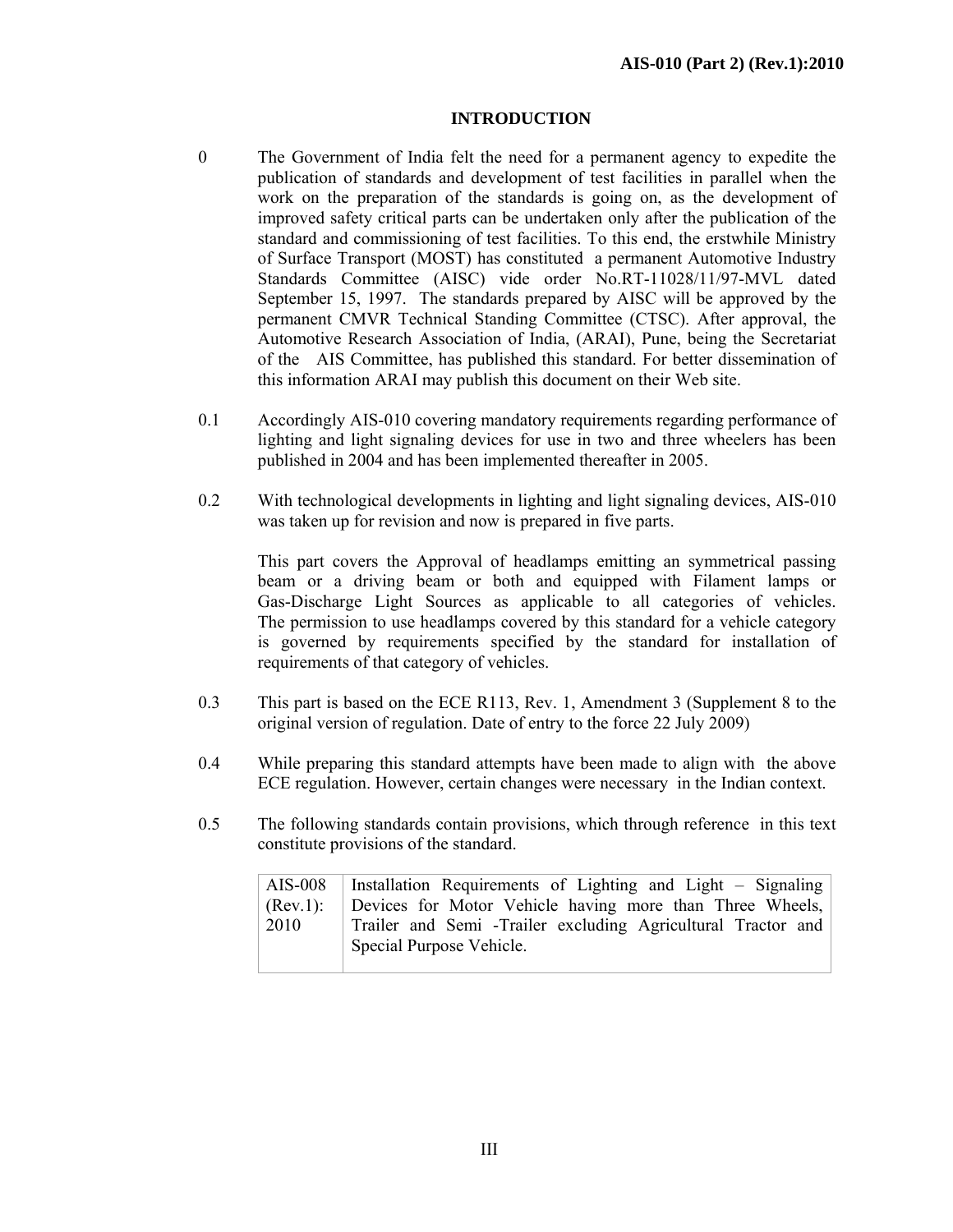| AIS-009                                                | Automotive Vehicles - Installation Requirements of<br>Lighting and Light - Signaling Devices for 2<br>and<br>3 Wheelers, their Trailers and Semi-Trailers.                          |  |  |  |
|--------------------------------------------------------|-------------------------------------------------------------------------------------------------------------------------------------------------------------------------------------|--|--|--|
| AIS-053                                                | Automotive Vehicles – Types – Terminology                                                                                                                                           |  |  |  |
| AIS-004 (Part 3)                                       | Automotive Vehicles - Requirements for Electromagnetic<br>compatibility                                                                                                             |  |  |  |
| AIS-010 (Part 5)<br>(Rev. 1): 2010                     | Requirements of Chromaticity Co-ordinates of Colour of<br>Light Emitted from Lighting and Light-Signalling Devices                                                                  |  |  |  |
| AIS-010 (Part 1)<br>(Rev. 1) : 2010                    | Provisions concerning the Approval of Headlamps<br>Emitting an Asymmetrical Passing Beam or a Driving<br>Beam or both and equipped with Filament Lamps and/or<br><b>LED</b> Modules |  |  |  |
| AIS-034 (Part 1)<br>(Rev. 1): 2010                     | Provisions concerning the Approval of Filament Lamps for<br>use in Approved Lamp Units on Power Driven Vehicles<br>and their Trailers                                               |  |  |  |
| AIS-034 (Part 2)<br>(Rev. 1):2010                      | Provisions concerning the Approval of Gas discharge<br>Light Sources for use in approved Gas Discharge Lamp<br>Units of Power Driven Vehicles                                       |  |  |  |
| AIS-037                                                | Procedure for Type Approval and Establishing Conformity<br>of Production for Safety Critical Components                                                                             |  |  |  |
| AIS-012                                                | Performance Requirements of Lighting<br>and Light<br>Signalling Devices for Motor Vehicle having more than<br>Three wheels, Trailer and Semi-trailer                                |  |  |  |
| <b>IEC Publication</b><br>61-2, third edition,<br>1969 | Lamp Caps and Holders together with Gauges for the<br>Control of Interchangeability and Safety- Part 2 : Lamp<br>Holders.                                                           |  |  |  |
| <b>IEC</b><br>Publication 60061                        | Lamp Caps and Holders together with Gauges for the<br>Control of Interchangeability and Safety.                                                                                     |  |  |  |

0.6 The AISC panel and Automotive Industry Standards Committee (AISC) responsible for preparation of this standard are given in Annex M are Annex N respectively.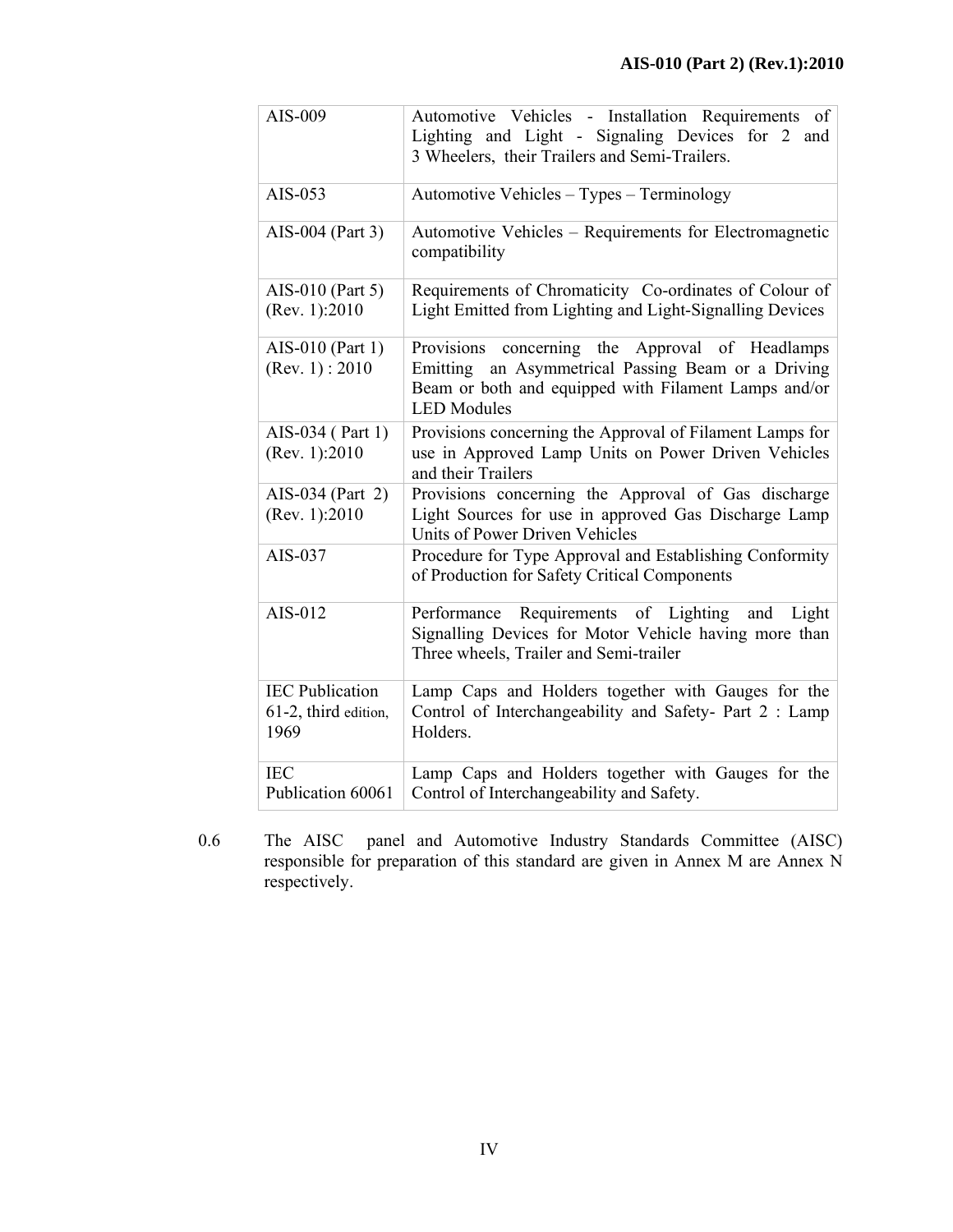# **Provisions concerning the Approval of Headlamps emitting a Symmetrical Passing Beam or a Driving Beam or Both and equipped with Filament Lamps or Gas-Discharge Light Sources**

| Para.<br>No.           | <b>Contents</b>                                                                                         | Page<br>No. |  |
|------------------------|---------------------------------------------------------------------------------------------------------|-------------|--|
| $\boldsymbol{0}$       | Scope                                                                                                   | 1/52        |  |
| 1.                     | Definitions                                                                                             | 1/52        |  |
| 2.                     | Application for approval of headlamp                                                                    | 2/52        |  |
| 3.                     | Markings                                                                                                | 3/52        |  |
| $\overline{4}$ .       | Approval<br>4/52                                                                                        |             |  |
| 5.                     | General specifications                                                                                  | 6/52        |  |
| 6.                     | Illumination                                                                                            | 9/52        |  |
| 7.                     | Colour                                                                                                  | 15/52       |  |
| 8.                     | <b>Extension of Type Approval</b>                                                                       | 15/52       |  |
| 9.                     | Conformity of production                                                                                |             |  |
| 10.                    | Penalties for non-conformity of production                                                              |             |  |
| 11.                    | Reserved.                                                                                               |             |  |
| 12.                    | Reserved.                                                                                               |             |  |
| 13.                    | <b>Transitional provision</b>                                                                           |             |  |
| 14.                    | Establishing compliance of E/e approved headlamps to this<br>standards                                  |             |  |
| 15.                    | Amendments to ECE regulations after the level described in<br>0.3 of Foreword.                          | 18/52       |  |
| <b>List of Annexes</b> |                                                                                                         |             |  |
|                        | Annex A   Information and samples to be submitted at the time of 19/52<br>application for type approval |             |  |
| Annex B                | Reserved                                                                                                |             |  |
| Annex C                | Measuring screen                                                                                        | 20/52       |  |
| Annex D                | Tests for stability of photometric performance of headlamps<br>in operation                             | 25/52       |  |
| Annex E                | Minimum requirements for conformity of production control<br>procedures                                 |             |  |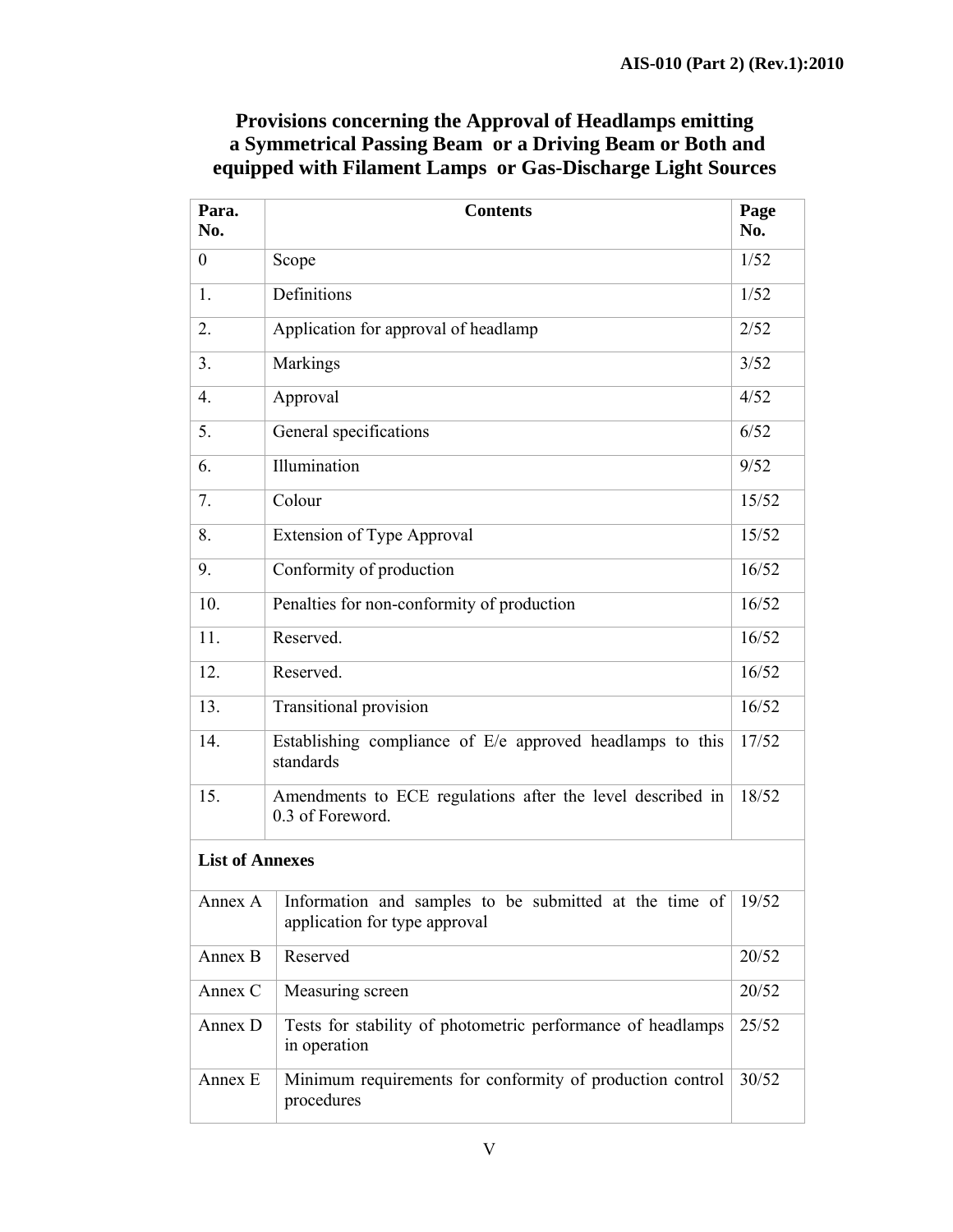| Annex F | Requirements for headlamps incorporating lenses of<br>plastic material - testing of lens or material samples and of<br>complete headlamps        | 34/52 |
|---------|--------------------------------------------------------------------------------------------------------------------------------------------------|-------|
| Annex G | Minimum requirements for sampling by testing agency                                                                                              | 39/52 |
| Annex H | Overview of operational periods concerning test for stability<br>of photometric performance                                                      | 43/52 |
| Annex J | Definition and sharpness of the "cut-off" line for symmetrical<br>passing-beam headlamps and aiming procedure by means of<br>this "cut-off" line | 45/52 |
| Annex K | Centre of reference                                                                                                                              | 48/52 |
| Annex L | Voltage markings                                                                                                                                 | 49/52 |
| Annex M | Composition of AISC Panel on Lighting and Light<br>Signalling devices                                                                            | 50/52 |
| Annex N | <b>Committee Composition</b>                                                                                                                     | 52/52 |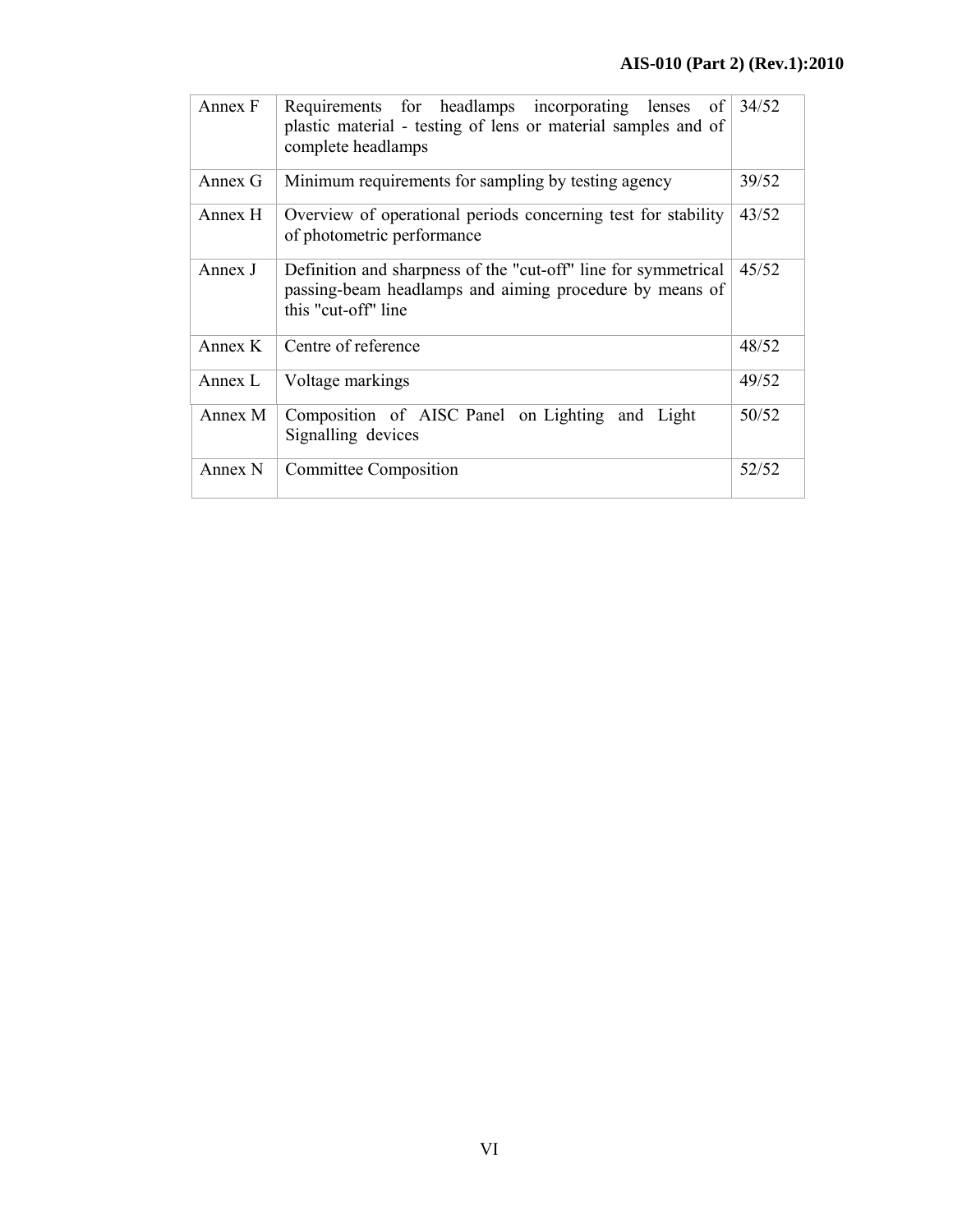# **Provisions concerning the Approval of Headlamps emitting a Symmetrical Passing Beam or a Driving Beam or both and equipped with Filament Lamps or Gas-Discharge Light Sources**

## **0 SCOPE**

 This standard lays down the performance requirements of headlamps emitting an symmetrical passing beam or a driving beam or both and equipped with filament lamps or Gas-Discharge Light Sources for L and A categories of vehicles as defined in AIS-053.

**Note** : The permission to use headlamps covered by this standard are governed by requirements specified by the standard for installation of requirements of that category of vehicles.

## **1. DEFINITIONS**

In addition to the following definition, the definitions given in AIS-008, AIS-009, AIS-010 (Part 5) and their amendments in force at the time of application for type approval shall apply to this standard.

- 1.1 "**Lens**" means the outermost component of the headlamp (unit) which transmits light through the illuminating surface;
- 1.2 "**Coating**" means any product or products applied in one or more layers to the outer face of a lens;
- 1.3 "**Headlamps** of different types" mean headlamps which differ in such essential respects as:
- 1.3.1 The trade name or mark;
- 1.3.2 The characteristics of the optical system;
- 1.3.3 The inclusion or elimination of components capable of altering the optical effects by reflection, refraction, absorption and/or deformation during operation;
- 1.3.4 The kind of beam produced (passing beam, driving beam or both);
- 1.3.5 The materials constituting the lenses and coating, if any;
- 1.3.6 The category of filament or gas-discharge light source;
- 1.4 **"Headlamps of different "Classes" (A or B or C or D or E)"** mean headlamps identified by particular photometric provisions.
- 1.5 Reserved
- 1.6 However, in the case of a system consisting of two headlamps a device intended for the installation on the left side of the vehicle and the corresponding device intended for the installation on the right side of the vehicle shall be considered to be of the same type.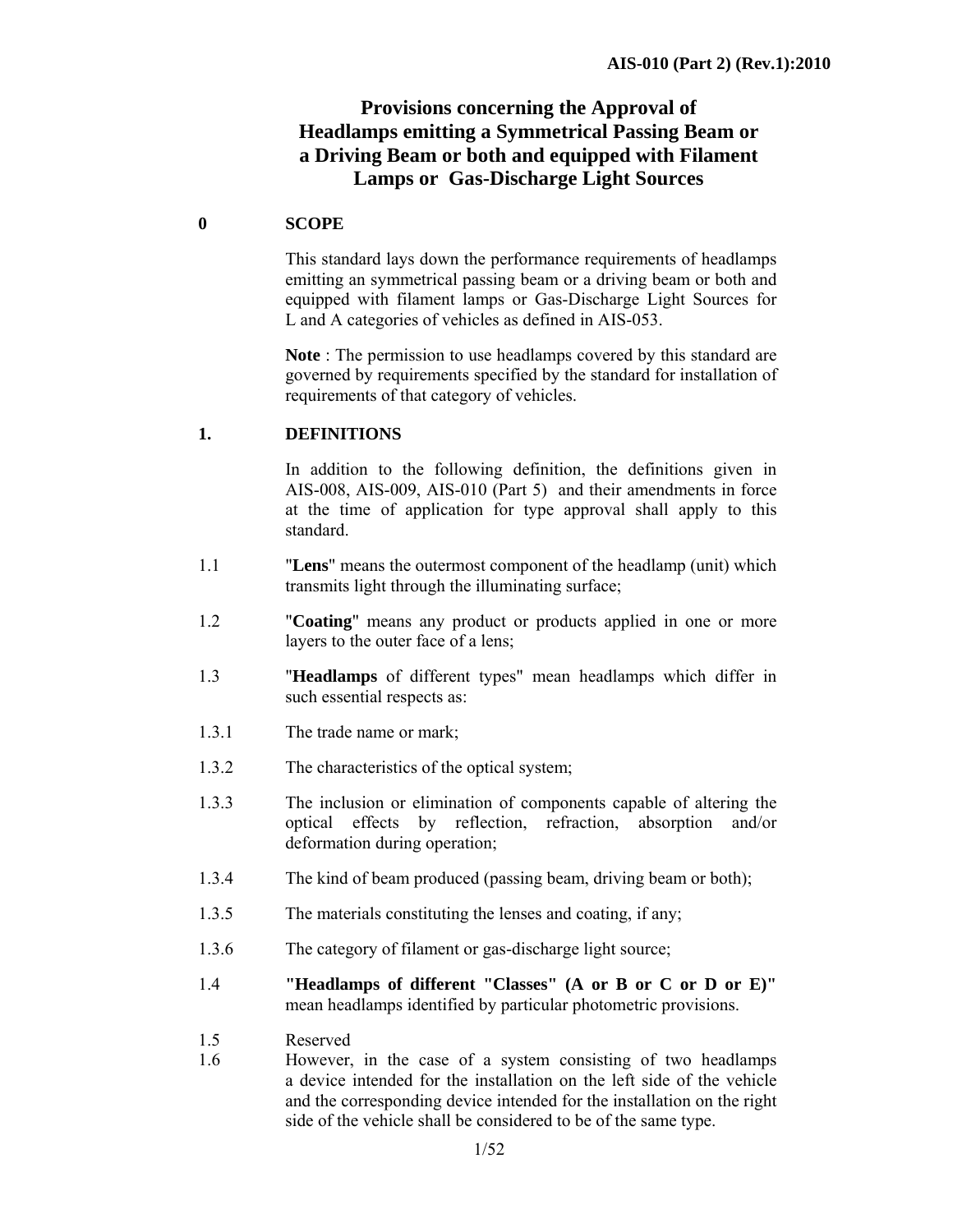- 1.7 Same as 1.5 of Part 1 of this standard
- 1.8 "**Ballast**" means the electrical supply of the gas-discharge light source. This ballast may be partly or completely inside or outside the headlamp.

#### **2. APPLICATION FOR APPROVAL OF HEADLAMP**

- 2.1. Information to be submitted at the time of applying for type approval of the headlamp shall be as given in Annex A.
- 2.1.1. Reserved
- 2.1.2. Reserved
- 2.1.3. Reserved
- 2.1.4. Reserved
- 2.2. Every application for approval shall be accompanied by:
- 2.2.1. Reserved
- 2.2.2. Reserved
- 2.2.3. two samples of each type of headlamp, In the case of a system consisting of two headlamps one sample intended for the installation on the left side of the vehicle and one sample intended for the installation of the right side of the vehicle.
- 2.2.4. For Class B or C or D or E headlamps only, for the test of plastic material of which the lenses are made:
- 2.2.4.1. For Class B or C or D, thirteen lenses; for Class E, fourteen lenses;
- 2.2.4.1.1. For Class B or C or D, six of these lenses may be replaced by six samples of material at least 60 x 80 mm in size, having a flat or convex outer surface and a substantially flat area (radius of curvature not less than 300 mm) in the middle measuring at least 15 x 15 mm; For Class E, seven of these lenses may be replaced by seven samples of material at least 60 x 80 mm in size, having a flat or convex outer surface and a substantially flat area (radius of curvature not less than 300 mm) in the middle measuring at least  $15 \times 15$  mm;
- 2.2.4.1.2. Every such lens or sample of material shall be produced by the method to be used in mass production.
- 2.2.4.2. a reflector to which the lenses can be fitted in accordance with the manufacturer's instructions.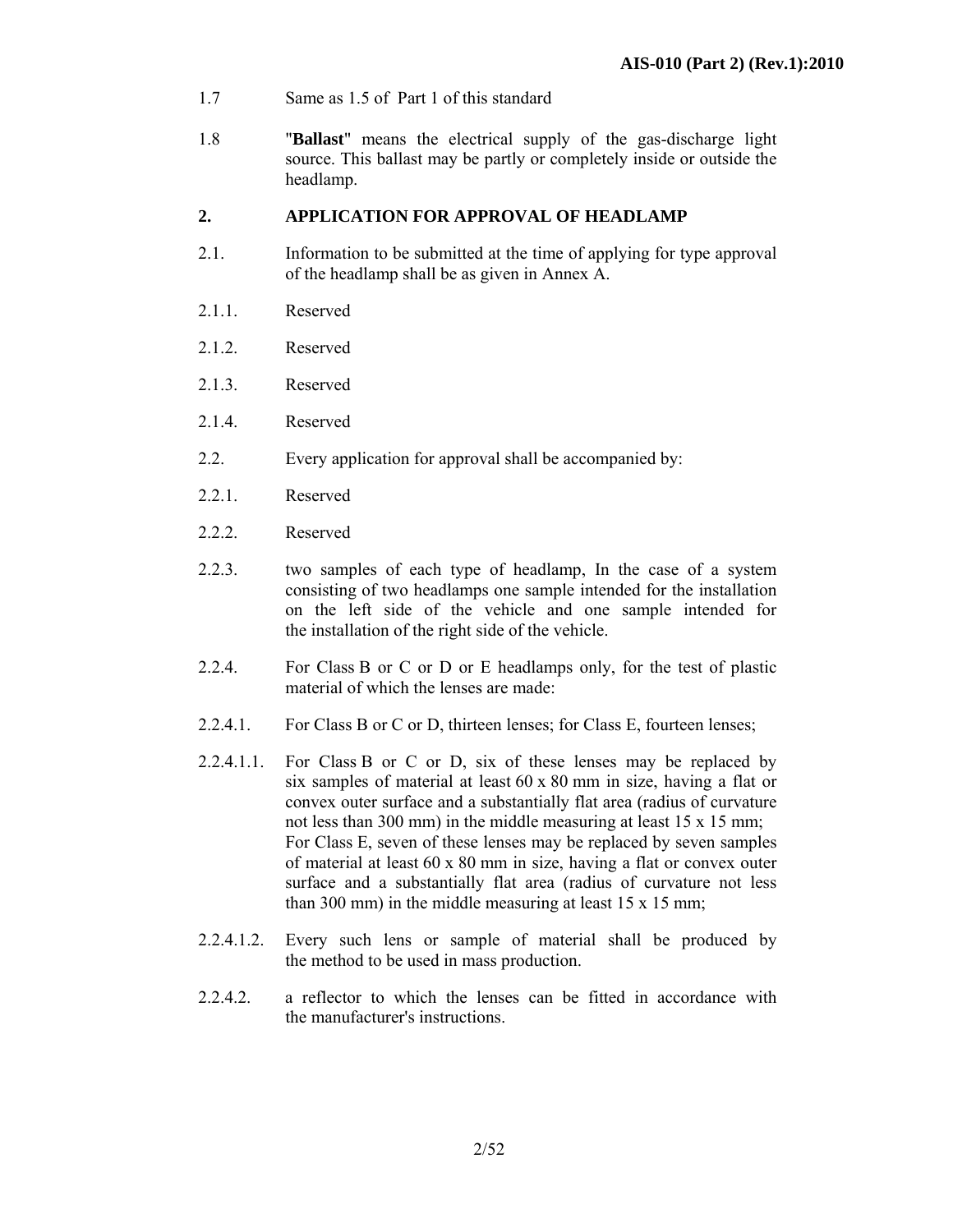- 2.2.5. For Class E headlamps only, for testing the UV-resistance of light transmitting components made of plastic material against UV radiation of gas-discharge light sources inside the headlamp:
- 2.2.5.1. one sample of each of the relevant material as being used in the headlamp or one headlamp sample containing these. Each material sample shall have the same appearance and surface treatment, if any, as intended for use in the headlamp to be approved.
- 2.2.5.2. The UV-resistance testing of internal materials to light source radiation is not necessary:
- 2.2.5.2.1 If low-UV-type gas-discharge light sources are being applied as specified in AIS-034 (Part 2)(Rev. 1) or;
- 2.2.5.2.2. If provisions are taken to shield the relevant headlamp components from UV radiation, e.g. by glass filters.
- 2.3. The materials making up the lenses and coatings, if any, shall be accompanied by the test report of the characteristics of these materials and coatings if they have already been tested.

## **3. MARKINGS**

- 3.1 Headlamps submitted for approval shall bear the trade name or mark of the headlamp manufacturer.
- 3.2 They shall comprise, on the lens and on the main body, (See 3.2.1) spaces of sufficient size for the approval mark and the additional symbols referred to in 4; these spaces shall be indicated on the drawings referred to in A-9 of Annex A.
- 3.2.1 If the lens cannot be detached from the main body of the headlamp, a unique marking as per 4.2.5 shall be sufficient.
- 3.3 on the back of the headlamp the indication of the category of filament lamp or gas-discharge light source used.
- 3.4 Class E headlamps may bear on their light-emitting surface a centre of reference as shown in Annex K.
- 3.5 Class E headlamps shall bear the voltage markings as shown in Annex L.
- 3.6 On the prototype for type approval, the markings may be provided by suitable temporary methods and need not necessary be obtained from the tools used for series production.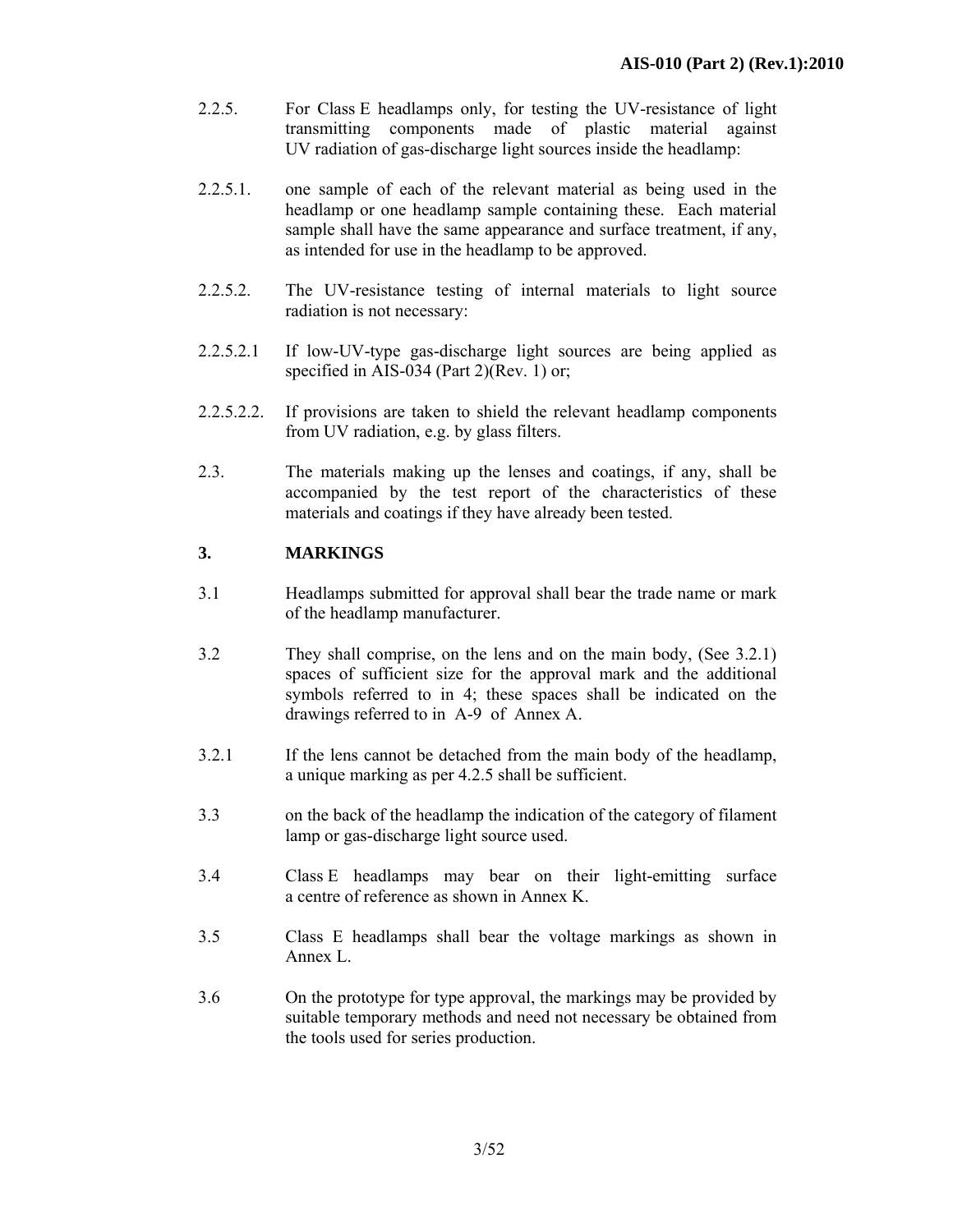## **4 APPROVAL**

## 4.1. **General**

- 4.1.1 If all the samples of a type of headlamp submitted pursuant to 2 satisfy the provisions of this standard, approval shall be granted.
- 4.1.2 Where grouped, combined or reciprocally incorporated lamps satisfy the requirements of more than one part of this standard or other AIS, a single approval mark may be affixed provided that each of the grouped, combined or reciprocally incorporated lamps satisfies the provisions applicable to it.
- 4.1.3 Reserved
- 4.1.4 Reserved
- 4.1.5. In addition to the mark prescribed in 3.1., an approval mark as described in 4.2 and 4.3 below shall be affixed in the spaces referred to in 3.2 above to every headlamp conforming to a type approved under this standard.

## 4.2 **Composition of the approval mark**

The approval mark shall consist of:

- 4.2.1 Approval mark shall be as per AIS-037.
- 4.2.1.1. Reserved
- 4.2.1.2. Reserved
- 4.2.2. the following additional symbol (or symbols):
- 4.2.2.1 a horizontal arrow with a head on each end, pointing to the left and to the right;
- 4.2.2.2. On headlamps meeting the requirements of this standard in respect of the passing beam only, the letters "C-AS" for Class A headlamps or "C-BS" for Class B headlamps or "WC-CS" for Class C headlamp or "WC-DS" for Class D headlamp or "WC-ES" for Class E headlamps;
- 4.2.2.3 On headlamps meeting the requirements of this standard in respect of the driving beam only, "R-BS" for Class B headlamps or "WR-CS" for Class C headlamp or "WR-DS" for Class D headlamp or "WR-ES" for Class E headlamps;
- 4.2.2.4 On headlamps meeting the requirements of this standard in respect of both the passing beam and the driving beam, the letters "CR-BS" for Class B headlamps or "WCR-CS" for Class C headlamp or "WCR-DS" for Class D headlamp or "WCR-ES" for Class E headlamps;
- 4.2.2.5. On headlamps incorporating a lens of plastic material, the group of letters "PL" to be affixed near the symbols prescribed in 4.2.1 and 4.2.2 above.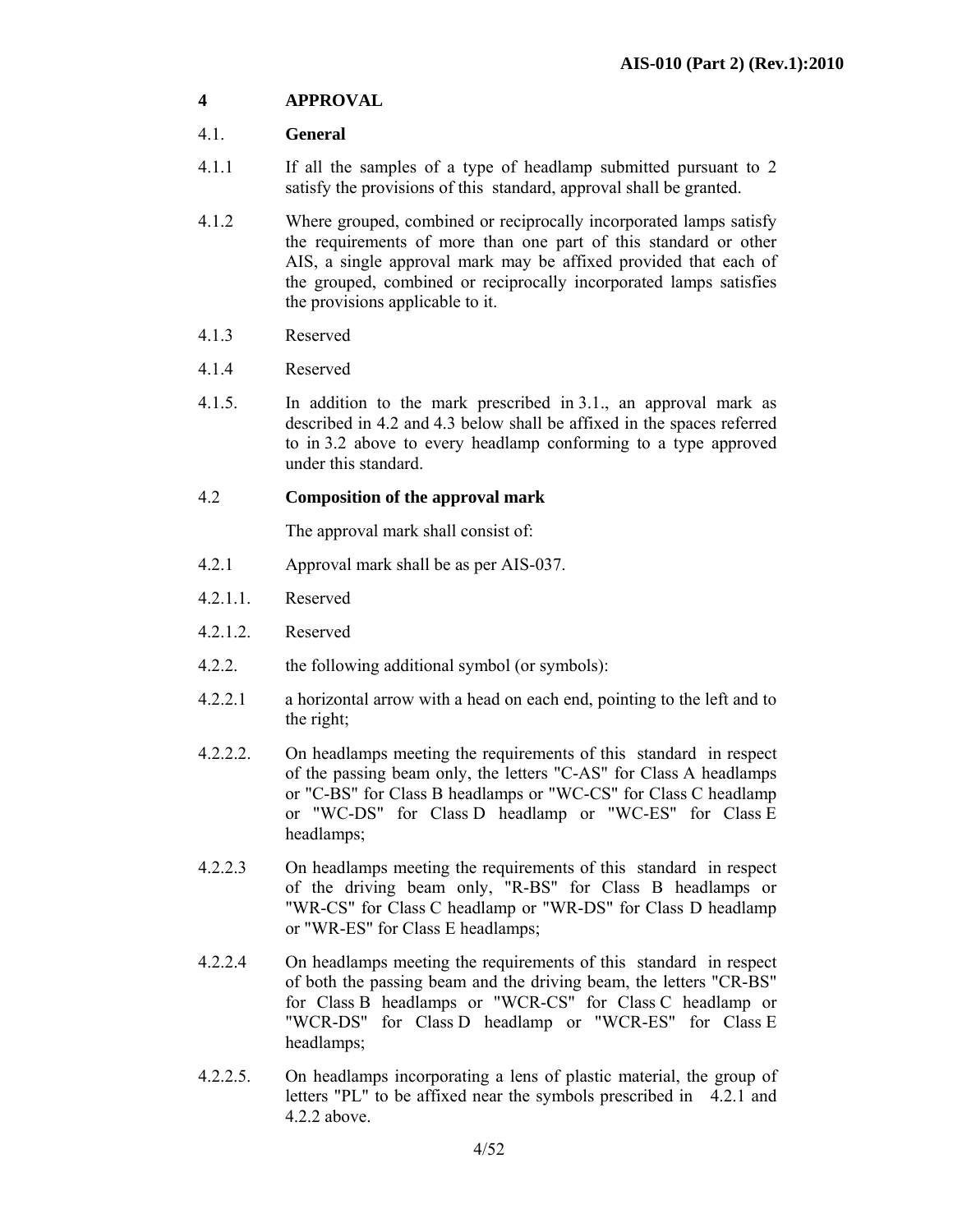- 4.2.2.6 On headlamps, other than Class A, meeting the requirements of this standard in respect of the driving beam, an indication of the maximum luminous intensity expressed by a reference mark, as defined in 6.3.2.1.2.
- 4.2.3. In every case the relevant operating mode used during the test procedure according to paragraph D-1.1.1.1. of Annex D and the permitted voltage(s) according to paragraph D-1.1.1.2. of Annex D shall be stipulated on the test report.

In the corresponding cases the device shall be marked as follows:

- 4.2.3.1. On headlamps meeting the requirements of this standard which are so designed that the filament and/or gas-discharge light source of the passing beam shall not be lit simultaneously with that of any other lighting function with which it may be reciprocally incorporated: an oblique stroke  $($ ) shall be placed behind the passing lamp symbol in the approval mark.
- 4.2.4 Reserved
- 4.2.5. The marks and symbols referred to in 4.2.1 to 4.2.3 above shall be clearly legible and be indelible. They may be placed on an inner or outer part (transparent or not) of the headlamp, which cannot be separated from the transparent part of the headlamp emitting the light. In any case they shall be visible when the headlamp is fitted on the vehicle or when a movable part is opened.

## 4.3 **Arrangement of the approval mark**

- 4.3.1. Independent lamps
- 4.3.1.1 Annex 2, figures 1 to 12 of the ECE R113, Rev. 1, Amendment 3 (Supplement 8 to original version of the regulation) may be used for the relative location of approval marking and other marking.
- 4.3.2 Grouped, combined or reciprocally incorporated lamps:
- 4.3.2.1 Where grouped, combined or reciprocally incorporated lamps have been found to comply with the requirements of several standards, a single approval mark may be affixed, This approval mark may be located anywhere on the grouped, combined or reciprocally incorporated lamps, provided that:
- 4.3.2.1.1. It is visible as per 4.2.5.
- 4.3.2.1.2 No part of the grouped, combined or reciprocally incorporated lamps that transmits light can be removed without at the same time removing the approval mark.
- 4.3.2.2. The identification symbol for each lamp appropriate to each standard under which approval has been granted, together with the corresponding series of amendments incorporating the most recent major technical amendments to the standard at the time of issue of the approval, and if necessary, the required arrow shall be marked: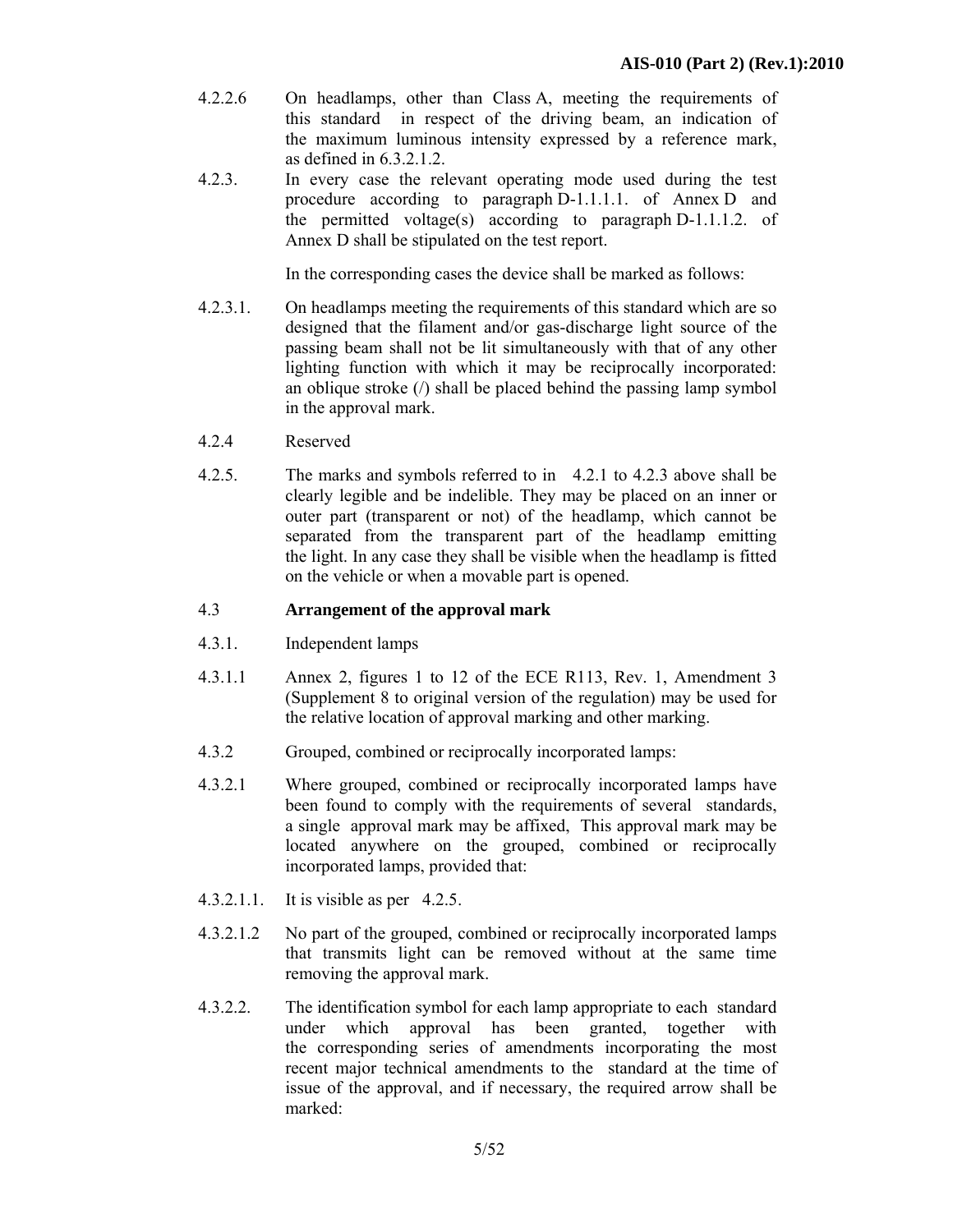- 4.3.2.2.1 Either on the appropriate light-emitting surface.
- 4.3.2.2.2. Or in a group, in such a way that each of the grouped, combined or reciprocally incorporated lamps may be clearly identified.
- 4.3.2.3. The size of the components of a single approval mark shall not be less than the minimum size required for the smallest of the individual marks by the standard under which approval has been granted.
- 4.3.2.4. Reserved
- 4.3.2.5 Annex 2, figure 13 of ECE R113, Rev. 1, Amendment 3 ( Supplement 8 to original version of the regulation) may be used as examples of arrangements of approval marks for grouped, combined or reciprocally incorporated lamps with all the above mentioned additional symbols.
- 4.3.3 Lamps, the lens of which are used for different types of headlamps and which may be reciprocally incorporated or grouped with other lamps:

The provisions laid down in 4.3.2 above are applicable.

- 4.3.3.1. In addition, where the same lens is used, the latter may bear the different approval marks relating to the different types of headlamps or units of lamps, provided that the main body of the headlamp, even if it cannot be separated from the lens, also comprises the space described in 3.2 above and bears the approval marks of the actual functions. If different types of headlamps comprise the same main body, the latter may bear the different approval marks.
- 4.3.3.2 Annex 2, figure 14 of ECE R113, Rev. 1, Amendment 3 ( Supplement 8 to original version of the regulation) may be used as examples of arrangements of approval marks relating to the above case.
- 4.4 On the prototype for type approval, the markings may be provided by suitable temporary methods and need not necessary be obtained from the tools used for series production.

#### **5 GENERAL SPECIFICATIONS**

- 5.1 Each sample shall conform to the specifications set forth in 6 to 8 below.
- 5.2 Headlamps shall be so made as to retain their prescribed photometric characteristics and to remain in good working order when in normal use, in spite of the vibrations to which they may be subjected.

**Note** : Requirements of 5.2 above are deemed to be satisfied, if requirements specified in this standard are complied with.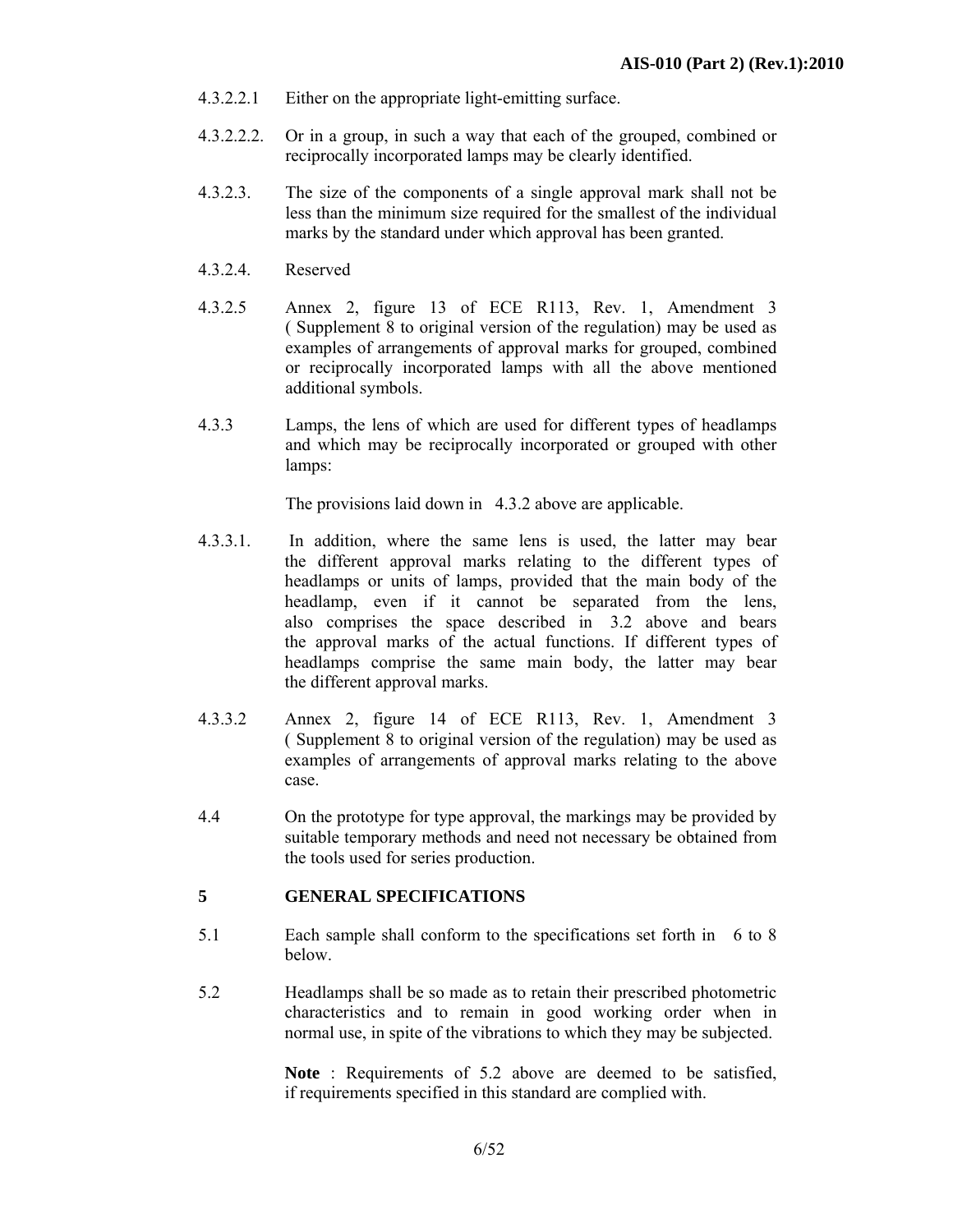5.2.1 Headlamps shall be fitted with a device enabling them to be so adjusted on the vehicles as to comply with the rules applicable to them. Such a device may or may not provide horizontal adjustment, provided that the headlamps are so designed that they can maintain a proper horizontal aiming even after the vertical aiming adjustment. Such a device need not be fitted on units in which the reflector and the diffusing lens cannot be separated, provided the use of such units is confined to vehicles on which the headlamp setting can be adjusted by other means.

> Where a headlamp providing a passing beam and a headlamp providing a driving beam, each equipped with its own filament lamp and/or gas-discharge light source, are assembled to form a composite unit the adjusting device shall enable each optical system individually to be duly adjusted.

5.2.2 However, these provisions (5.2.1.) shall not apply to headlamp assemblies whose reflectors are indivisible. For this type of assembly the requirements of 6.3 of this standard apply.

## 5.3. **For Class A or B or C or D**

- 5.3.1 The headlamp shall be equipped with filament lamp(s) specified in AIS-034 (Part 1)(Rev. 1). Any such filament lamp may be used, provided that:
	- (a) no restriction on the application is made in the table of contents of that standard
	- (b) for Class A and B, headlamps, its reference luminous flux for dipped-beam does not exceed 600 lm;
	- (c) for Class C and D headlamps, its total objective luminous flux for dipped-beam does not exceed 2000 lm.
- 5.3.2 The design of the device shall be such that the filament lamp can be fixed in no other position but the correct one.

**Note**: A headlamp is regarded as satisfying the requirements of this paragraph if the filament lamp can be easily fitted into the headlamp and the positioning lugs can be correctly fitted into their slots even in darkness.

5.3.3 The filament lamp holder shall conform to the characteristics given in IEC Publication 60061.The holder data sheet relevant to the category of filament lamp used, applies.

> **Note:** Conditions of 5.3.3 are to be verified by using appropriate gauge or a standard reference filament lamp.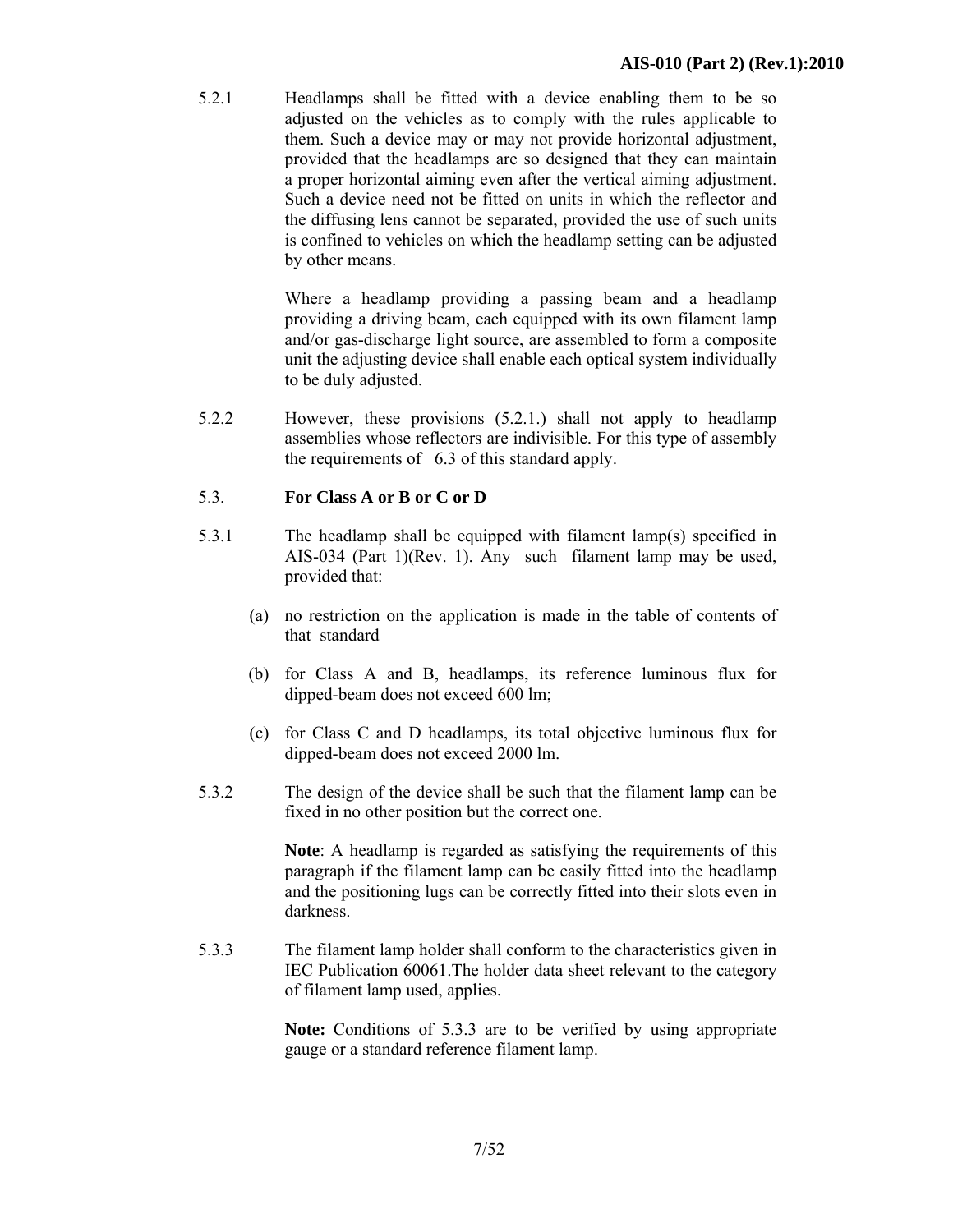## 5.4. **For Class E**

- 5.4.1. The headlamp shall be equipped with gas-discharge light source(s) approved according to AIS-034 (Part 2)(Rev. 1)
- 5.4.2. In the case of replaceable gas-discharge light sources the lamp holder shall conform to the dimensional characteristics as given on the data sheet of IEC Publication 60061-2, relevant to the category of gas-discharge light source used. The gas-discharge light source shall fit easily into the headlamp.

**Note:** Conditions of 5.4.2 are to be verified by using appropriate gauge or a standard reference gas discharge light source.

- 5.5 In addition, Class B or C or D or E headlamps shall be complementary tested according to the requirements of Annex D to ensure that in use there is no excessive change in photometric performance.
- 5.6 If the lens of Class B or C or D or E headlamp is of plastic material, tests shall be done according to the requirements of Annex F.
- 5.7. On headlamps designed to provide alternately a driving beam and a passing beam, any mechanical, electromechanical or other device incorporated in the headlamp for switching from one beam to the other shall be so constructed that:
- 5.7.1. the device is strong enough to withstand 50,000 operations without suffering damage despite the vibrations to which it may be subjected in normal use;
- 5.7.2. in the case of failure it shall automatically obtain the passing beam position;
- 5.7.3. either the passing beam or the driving beam shall always be obtained without any possibility of the mechanism stopping in between the two positions;
- 5.7.4 the user cannot, with ordinary tools, change the shape or position of the moving parts.
- 5.8 For Class E, the headlamp and ballast system shall not generate radiated or power line disturbances to cause a malfunction of other electric/electronic systems of the vehicle. (See Note below)

**Note:** Compliance with the requirements for electromagnetic compatibility is relevant to the individual vehicle type. Verification of this requirement shall be as per relevant part of AIS-004 (Part 3) as and when implemented.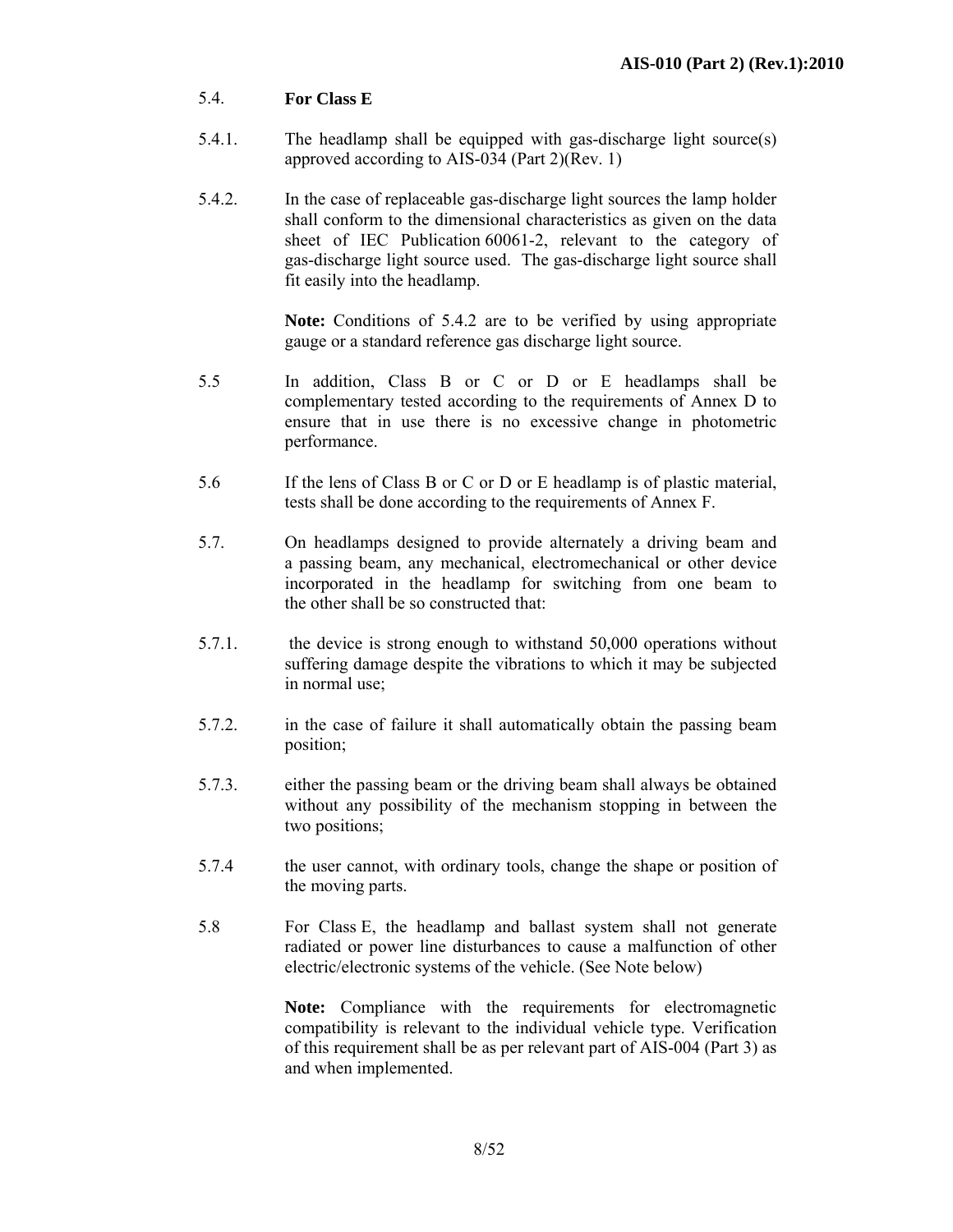## **6. ILLUMINATION**

#### 6.1 **General provisions**

6.1.1 Headlamps shall be so made that they give adequate illumination without dazzle when emitting the passing beam, and good illumination when emitting the driving beam.

> **Note**: Requirements of 6.1.1 above are deemed to be satisfied, if requirements specified in this standard are complied with.

6.1.2 The illumination produced by the headlamp shall be determined by means of a vertical screen set up 25 m forward of the headlamp and at right angles to its axes as shown in Annex C.

## 6.1.3 **For Class A or B or C or D**

- 6.1.3.1 Headlamps shall be checked by means of (an) uncoloured standard (étalon) filament lamp(s) designed for a rated voltage as indicated in the relevant data sheet of AIS-034 (Part 1)(Rev. 1). During the checking of the headlamp, the voltage at the terminals of the filament lamp shall be regulated so as to obtain the reference luminous flux as indicated at the relevant data sheet of AIS-034 (Part 1) (Rev. 1).
- 6.1.3.2 Depending on the number of filament lamps for which the headlamp is designed, it shall be considered acceptable if it meets the requirements of 6 with the same number of standard (étalon) filament lamp(s), which may be submitted with the headlamp.

#### 6.1.4 **For Class E**

6.1.4.1. The headlamp shall be deemed satisfactory if the photometric requirements set in the present 6 are met with one light source, which has been aged during at least 15 cycles, in accordance with D-4 of Annex D of AIS-034 (Part 2)(Rev. 1).

> Where the gas-discharge light source is approved according to AIS-034 (Part 2)(Rev. 1). it shall be a standard (étalon) light-source and its luminous flux may differ from the objective luminous flux specified in AIS-034 (Part 2)(Rev. 1). In this case, the illuminances shall be corrected accordingly.

> The above correction does not apply to distributed lighting systems using a non-replaceable gas-discharge light source or to headlamps with the ballast(s) totally or partially integrated.

> Where the gas-discharge light source is not approved according to AIS-034 (Part 2)(Rev. 1), it shall be a production non-replaceable light source.

6.1.4.2. The dimensions determining the position of the arc inside the standard gas-discharge light source are shown in the relevant data sheet of AIS-034 (Part 2)(Rev. 1).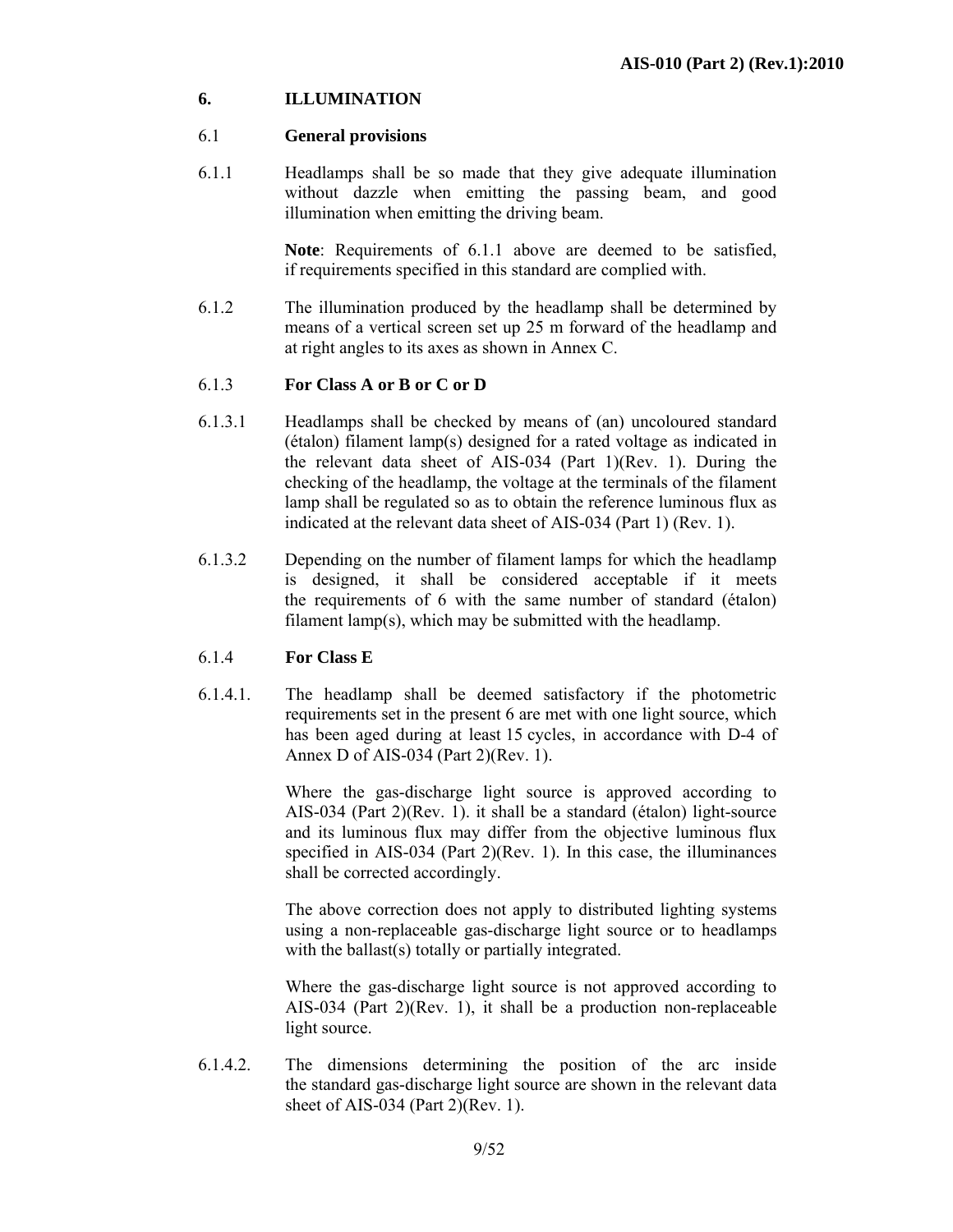6.1.4.3. Four seconds after ignition of a headlamp which has not been operated for 30 minutes or more, 60 lux at least shall be reached at point HV of a driving beam and 6 lux at point 2 (0.86D-V) of a passing beam for headlamps incorporating driving beam and passing beam functions, or 6 lux at point point 2 (0.86D-V) for headlamps having only a passing beam function. The power supply shall be sufficient to secure the quick rise of the high current pulse

## 6.2. **Provisions concerning passing beams**

- 6.2.1 For a correct aiming the passing beam shall produce a sufficiently sharp "cut-off" to permit a satisfactory visual adjustment with its aid as indicated in 6. The "cut-off" shall be substantially horizontal and shall be as straight as possible from at least  $3^{\circ}$  L to  $3^{\circ}$  R. In case that visual aim leads to problems or ambiguous positions, the instrumental J-2 and J-4 of Annex J, , shall be applied and the quality or rather the method as specified in sharpness of the "cut-off" and the linearity shall be checked on performance.
- 6.2.2 The headlamp shall be so aimed that:
- 6.2.2.1 For horizontal adjustment: The beam is as symmetrical as possible with reference to line V-V.
- 6.2.2.2. For vertical adjustment: The horizontal part of the "cut-off" line is adjusted to its nominal position 1 per cent below the H-H-line which is 10 cm below the headlamp axis on the screen at 10 m distance or which is 25 cm below the headlamp axis on the screen at 25 m distance.

 If, however, vertical adjustment cannot be performed repeatedly to the required position within the allowed tolerances, the instrumental method of J-4 and J-5 of Annex J, shall be applied to test compliance with the required minimum quality of the "cut-off" line and to perform the beam vertical adjustment.

- 6.2.3 When so aimed, the headlamp needs, if its approval is sought solely for provision of a passing beam (see 6.2.3.1) to comply with the requirements set out in 6.2.5 to 6.2.7.1 below if it is intended to provide both a passing beam and a driving beam, it shall comply with the requirements set out in . 6.2.5, 6.2.6 and 6.3.
- 6.2.3.1 Such a special "passing beam" headlamp shall not incorporate a driving beam not subject to requirements.
- 6.2.4. Where a headlamp so aimed does not meet the requirements set out in 6.2.5 to 6.2.6 and 6.3, its alignment may be changed, except headlamps that have no mechanism to adjust horizontal aim on condition that the axis of the beam is not displaced laterally by more than  $1^\circ$  (= 44 cm) to the right or left. (See 6.2.4.1) To facilitate alignment by means of the "cut-off", the headlamp may be partially occulted in order to sharpen the "cut-off". However the "cut off" should not extend beyond line H-H.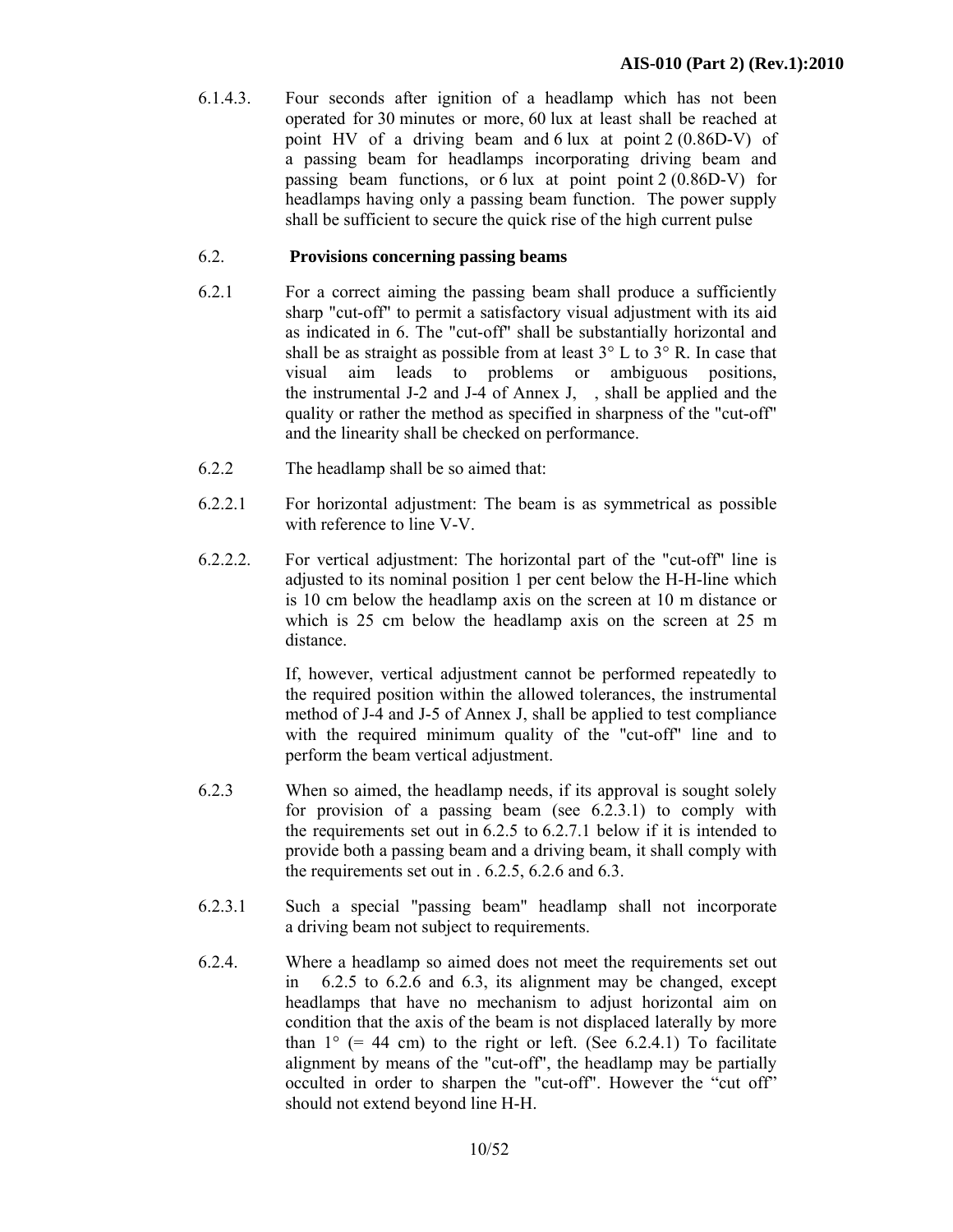6.2.4.1 The limit of re-alignment of 1° towards the right or left is not incompatible with upward or downward vertical re-alignment. The latter is limited only by the requirements of 6.3

> (The provisions of 6.3 are not applicable to passing beam headlamps).

6.2.5 The illumination produced by the passing beam on the screens in Annex C shall meet the following illumination requirements:

#### 6.2.5.1 **For Class A headlamps**

| Any point on and above the line H-H | $< 0.32$ lux |
|-------------------------------------|--------------|
| Any point on line 25L-25R           | $>1.28$ lux  |
| Any point on line 12.5L-12.5R       | $> 0.64$ lux |

## 6.2.5.2 **For Class B headlamps**

| Any point on and above the line H-H   | $< 0.7$ lux    |
|---------------------------------------|----------------|
| Any point on line 50L-50R except 50V* | $\geq$ 1.5 lux |
| Point 50V                             | $>$ 3 lux      |
| Any point on line 25L-25R             | $>$ 3 lux      |
| Any point in Zone IV                  | $> 1.5$ lux    |
| * Ratio of intensities 50R/50L        | > 0.25         |

6.2.5.3 **For Class C & D headlamps**: The requirements are given in Table 1.

| Photometric requirements for passing beam for Class C & D headlamps |  |  |  |  |  |  |
|---------------------------------------------------------------------|--|--|--|--|--|--|
|---------------------------------------------------------------------|--|--|--|--|--|--|

| Test            | Position in B- $\beta$ Grid in angular<br>degrees<br>Vertical $\beta^*$ |                            | Required illumination in lux at 25 m |         |         |         |
|-----------------|-------------------------------------------------------------------------|----------------------------|--------------------------------------|---------|---------|---------|
| Point/<br>Line/ |                                                                         |                            | Minimum                              |         | Maximum |         |
| Zone            |                                                                         | Horizontal $B^{\ast\ast/}$ | Class D                              | Class C | Class D | Class C |
|                 | 0.86 <sub>D</sub>                                                       | 3.5 R                      |                                      | 2.3     | 15.4    |         |
| $\overline{2}$  | 0.86 <sub>D</sub>                                                       | $\boldsymbol{0}$           | 5.8                                  | 2.9     |         |         |
| 3               | 0.86 <sub>D</sub>                                                       | 3.5L                       | 2.3                                  |         | 15.4    |         |
| $\overline{4}$  | 0.50U                                                                   | 1.50 L & 1.50 R            |                                      |         | 1.08    |         |
| 6               | 2.00 D                                                                  | 15 L & 15 R                | 1.28                                 | 0.64    |         |         |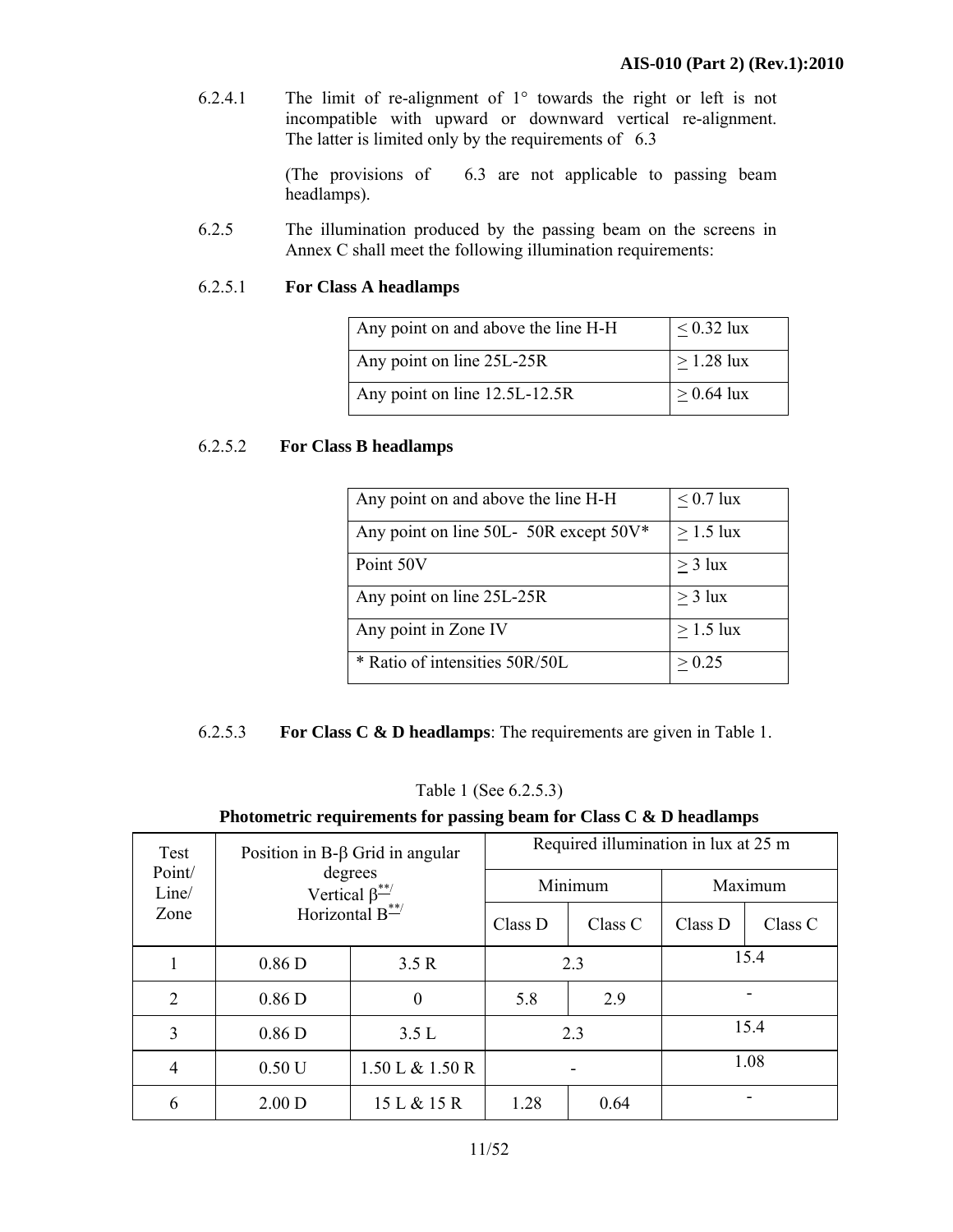| $\overline{7}$                                                                                                            | 4.00 D                                                                                                                                                                                                 | 20 L & 20 R      | 0.38 | 0.19                |                                                  |
|---------------------------------------------------------------------------------------------------------------------------|--------------------------------------------------------------------------------------------------------------------------------------------------------------------------------------------------------|------------------|------|---------------------|--------------------------------------------------|
| 8                                                                                                                         | $\boldsymbol{0}$                                                                                                                                                                                       | $\boldsymbol{0}$ |      |                     | 1.92                                             |
| Line 11                                                                                                                   | $2.00\ \mathrm{D}$                                                                                                                                                                                     | 9 L to 9 R       | 1.6  |                     |                                                  |
| Line 12                                                                                                                   | 7.00 U                                                                                                                                                                                                 | 10 L to 10 R     |      |                     | $0.3$ ; but $0.96$ if within<br>$2^{\circ}$ cone |
| Line 13                                                                                                                   | 10.00 U                                                                                                                                                                                                | 10 L to 10 R     |      |                     | 0.15; but 0.64 if<br>within 2° cone              |
| Line 14                                                                                                                   | 10 U to 90 U                                                                                                                                                                                           | $\boldsymbol{0}$ |      |                     | $0.15$ ; but $0.64$ if<br>within 2° cone         |
| $15 \frac{*}{-}$                                                                                                          | 4.00 U                                                                                                                                                                                                 | $8.0 L$          |      | $0.1 \frac{N}{2}$   | 1.08                                             |
| $16 \frac{*}{-}$                                                                                                          | 4.00 U                                                                                                                                                                                                 | $\boldsymbol{0}$ |      | $0.1$ $\frac{4}{1}$ | 1.08                                             |
| $17 -$                                                                                                                    | 4.00 U                                                                                                                                                                                                 | 8.0 R            |      | $0.1 \frac{*}{-}$   | 1.08                                             |
| $18 - 7$                                                                                                                  | 2.00 U                                                                                                                                                                                                 | 4.0 L            |      | $0.2 \frac{4}{3}$   | 1.08                                             |
| $19 \frac{*}{ }$                                                                                                          | 2.00 U                                                                                                                                                                                                 | $\boldsymbol{0}$ |      | $0.2 \frac{4}{3}$   | 1.08                                             |
| $20^{\frac{*}{-}}$                                                                                                        | 2.00 U                                                                                                                                                                                                 | 4.0 R            |      | $0.2 \frac{*}{-}$   | 1.08                                             |
| $21 \frac{*}{-}$                                                                                                          | $\boldsymbol{0}$                                                                                                                                                                                       | 8.0 L & 8.0 R    |      | $0.1 \frac{*}{-}$   |                                                  |
| $22 \frac{*}{ }$                                                                                                          | $\boldsymbol{0}$                                                                                                                                                                                       | 4.0 L & 4.0 R    |      | $0.2 \frac{4}{3}$   | 1.08                                             |
| 1U/8L-4U/8L-4U/8R-1U/8R-<br>0/4R-0/1R-0.6U/0-0/1L-0/4L-<br>Zone 1<br>1U/8L                                                |                                                                                                                                                                                                        |                  |      |                     | 1.08                                             |
| Zone 2                                                                                                                    | $>4U$ to <10 U                                                                                                                                                                                         | 10 L to 10 R     |      |                     | 0.3; but 0.96 if within<br>$2^{\circ}$ cone      |
| Zone 3                                                                                                                    | 10 U to 90 U<br>10 L to 10 R                                                                                                                                                                           |                  |      |                     | 0.15; but 0.64 if<br>within $2^{\circ}$ cone     |
| Notes:                                                                                                                    |                                                                                                                                                                                                        |                  |      |                     |                                                  |
|                                                                                                                           | "U" means above the H-H line.<br>"D"<br>means under the H-H line.                                                                                                                                      |                  |      |                     |                                                  |
| "R"                                                                                                                       | means right of the V-V line.                                                                                                                                                                           |                  |      |                     | "L" means left of the V-V line.                  |
| $^*/$                                                                                                                     | During measurement of these points, the front position lamp as<br>per AIS-010 (Part 3)(Rev. 1) or AIS-012 (Part 6)(Rev. 1) if combined,<br>grouped, or reciprocally incorporated-shall be switched on. |                  |      |                     |                                                  |
| $***/$<br>$0.25^{\circ}$ tolerance allowed independently at each test point for photometry<br>unless indicated otherwise. |                                                                                                                                                                                                        |                  |      |                     |                                                  |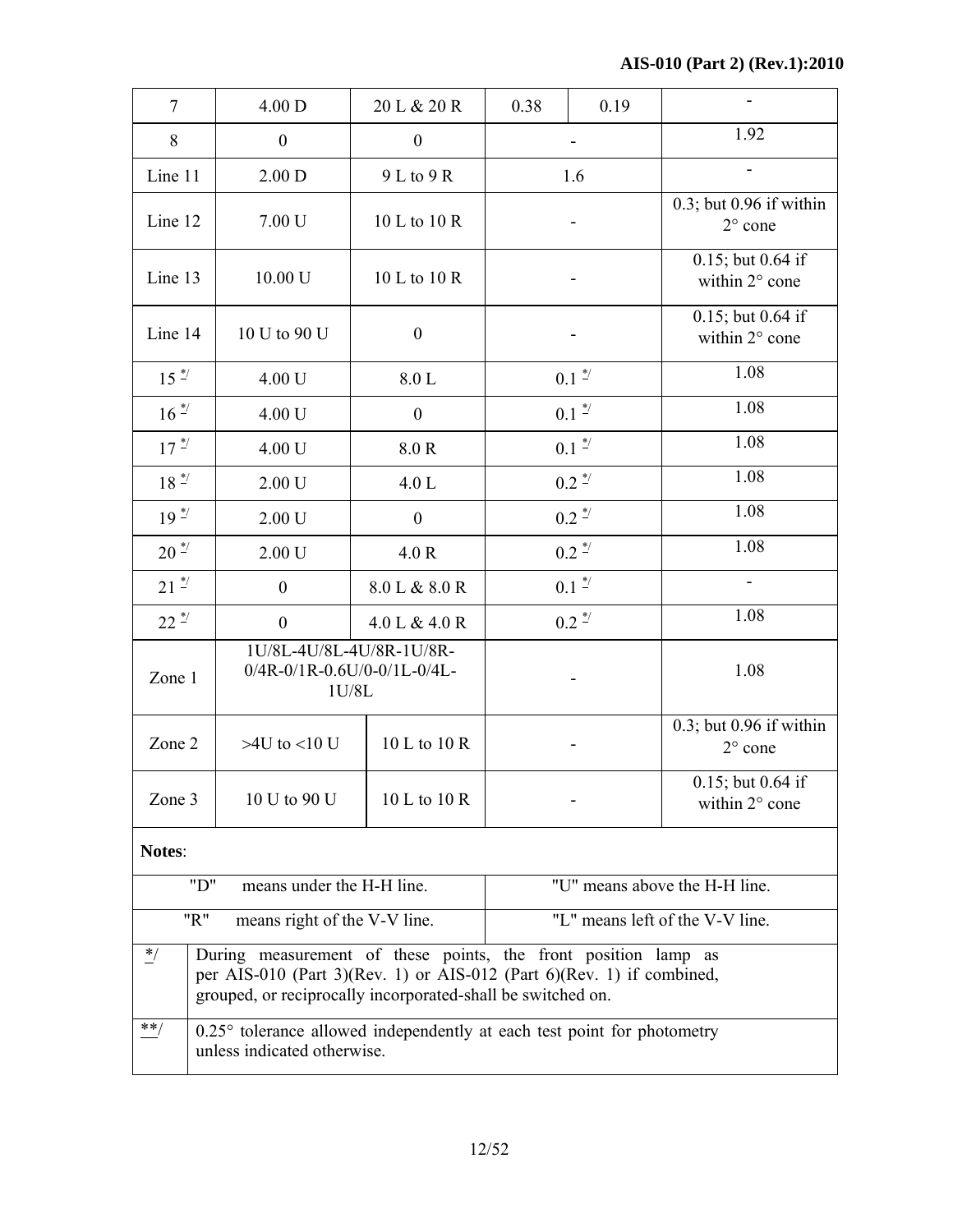|                                                                                                                        | Other general text:                |                                |  |  |  |
|------------------------------------------------------------------------------------------------------------------------|------------------------------------|--------------------------------|--|--|--|
| type approval at reference luminous flux according to AIS-034 (Part 1) (Rev. 1) or<br>(Part 2) (Rev. 1) as applicable. |                                    |                                |  |  |  |
|                                                                                                                        | Nominal aim for photometry:        |                                |  |  |  |
| Vertical:                                                                                                              | 1 per cent D $(0.57^{\circ}D)$     | $0^{\circ}$<br>Horizontal:     |  |  |  |
|                                                                                                                        | Allowed tolerances for photometry: |                                |  |  |  |
| Vertical:                                                                                                              | $0.3^{\circ}D$ to $0.8^{\circ}D$   | $\pm$ 0.5°D L-R<br>Horizontal: |  |  |  |

- 6.2.6. The light shall be as evenly distributed as possible within zones 1, 2, and 3 for Class C or D headlamps
- 6.2.7. For Class E headlamp (gas-discharge headlamp for motorcycles):

| Test<br>point/<br>line/ |                                   | Position in $B-\beta$<br>grid in angular degrees |                    | Required illumination in Lux at<br>25 <sub>m</sub> |  |
|-------------------------|-----------------------------------|--------------------------------------------------|--------------------|----------------------------------------------------|--|
| zone                    | Vertical $\overline{\beta^{**/}}$ | Horizontal $\overline{\beta^{**}}$               | Minimum            | Maximum                                            |  |
| $\mathbf{1}$            | 0.86 <sub>D</sub>                 | 3.5 R                                            | $\overline{4}$     | 20                                                 |  |
| $\overline{2}$          | 0.86 <sub>D</sub>                 | $\overline{0}$                                   | 8                  |                                                    |  |
| $\overline{3}$          | $0.86$ D                          | 3.5L                                             | $\overline{4}$     | 20                                                 |  |
| $\overline{4}$          | 0.50U                             | 1.50 L and 1.50 R                                |                    | 1.08                                               |  |
| 6                       | 2.00 <sub>D</sub>                 | 15 L and 15 R                                    | $\overline{2}$     |                                                    |  |
| $\overline{7}$          | 4.00 D                            | 20 L and 20 R                                    | $\mathbf{1}$       |                                                    |  |
| 8                       | $\boldsymbol{0}$                  | $\boldsymbol{0}$                                 |                    | 1.92                                               |  |
| Line 11                 | $2.00$ D                          | 9 L to 9 R                                       | 3                  |                                                    |  |
| Line 12                 | 7.00U                             | 10 L to 10 R                                     |                    | 1.08                                               |  |
| Line 13                 | 10.00 U                           | 10 L to 10 R                                     |                    | 1.08                                               |  |
| Line 14                 | 10 U to 90 U                      | $\overline{0}$                                   |                    | 1.08                                               |  |
| $15 \frac{*}{-}$        | 4.00 U                            | $8.0\ {\rm L}$                                   | $0.1 \frac{N}{2}$  | 1.08                                               |  |
| $16 \frac{*}{-}$        | 4.00 U                            | $\overline{0}$                                   | $0.1 \frac{N}{2}$  | 1.08                                               |  |
| $17 -$                  | 4.00 U                            | 8.0 R                                            | $0.1 \frac{*}{-}$  | 1.08                                               |  |
| $18 -$                  | 2.00 U                            | 4.0 L                                            | $0.2 \frac{N}{2}$  | 1.08                                               |  |
| $19 -$                  | 2.00 U                            | $\theta$                                         | $0.2 \frac{N}{2}$  | 1.08                                               |  |
| $20^{2}$                | $2.00\;\mathrm{U}$                | 4.0 R                                            | $0.2 \frac{N}{2}$  | 1.08                                               |  |
| $21^{\frac{2}{}}$       | $\boldsymbol{0}$                  | 8.0 L and 8.0 R                                  | $\overline{0.1}^*$ |                                                    |  |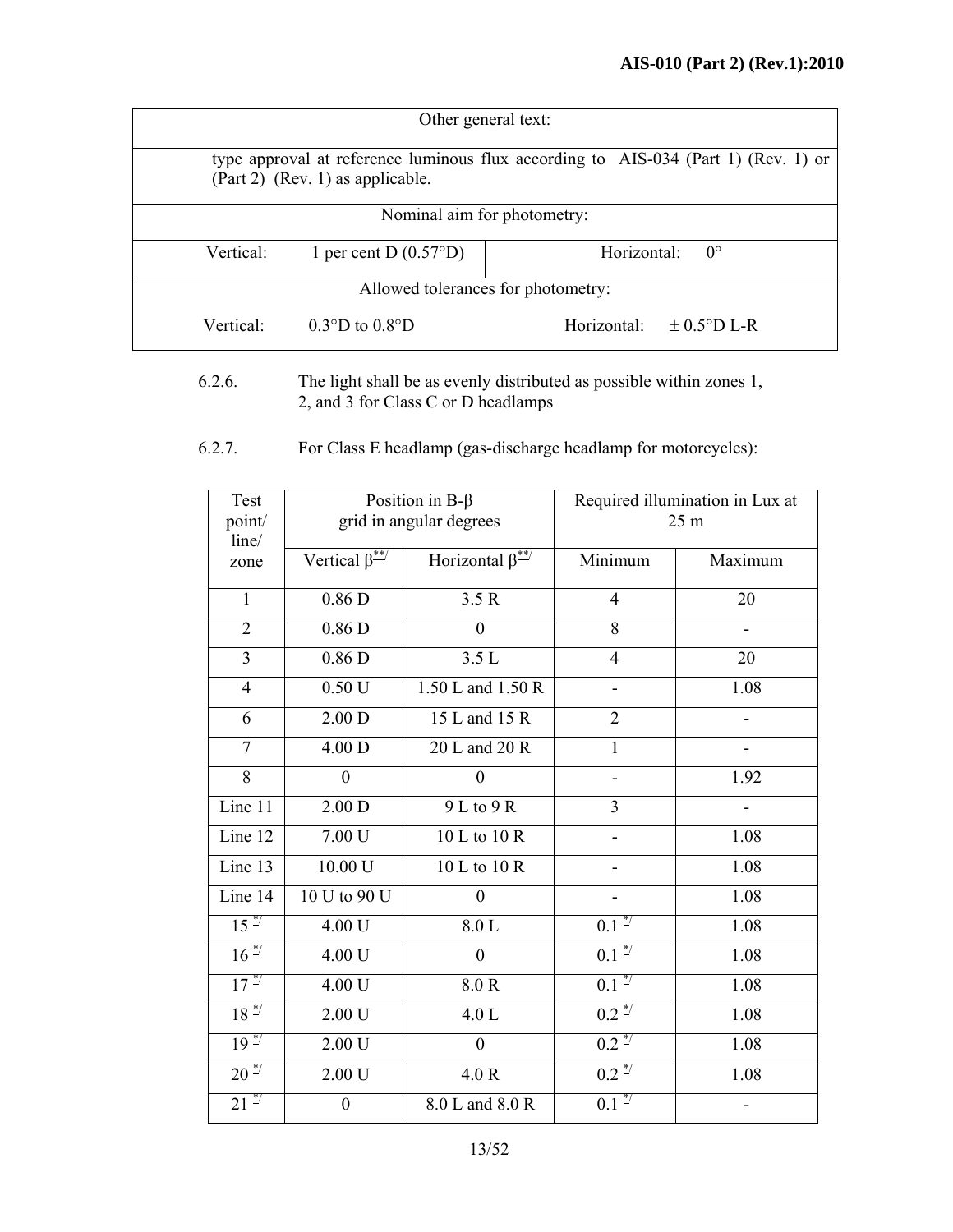| $22 \frac{*}{-}$                                                                                                                                                                                                          | $\Omega$                                                                                                 | 4.0 L and 4.0 R                                                        | $0.2 \frac{N}{2}$             | 1.08 |  |  |  |
|---------------------------------------------------------------------------------------------------------------------------------------------------------------------------------------------------------------------------|----------------------------------------------------------------------------------------------------------|------------------------------------------------------------------------|-------------------------------|------|--|--|--|
| Zone 1                                                                                                                                                                                                                    |                                                                                                          | 1U/8L-4U/8L-4U/8R-1U/8R-0/4R-<br>$0/1R - 0.6U/0 - 0/1L - 0/4L - 1U/8L$ |                               | 1.08 |  |  |  |
| Zone 2                                                                                                                                                                                                                    | $>4U$ to $<10$ U                                                                                         | 10 L to 10 R                                                           |                               | 1.08 |  |  |  |
| Zone 3                                                                                                                                                                                                                    | 10 U to 90 U                                                                                             | 10 L to 10 R                                                           |                               | 1.08 |  |  |  |
| Notes:                                                                                                                                                                                                                    |                                                                                                          |                                                                        |                               |      |  |  |  |
|                                                                                                                                                                                                                           | "D" means under the H-H line.                                                                            |                                                                        | "U" means above the H-H line. |      |  |  |  |
| "L" means left of the V-V line.<br>"R" means right of the V-V line.                                                                                                                                                       |                                                                                                          |                                                                        |                               |      |  |  |  |
| $\ast/$<br>During measurement of these points, the front position lamp approved to<br>AIS-010 (Part 3) (Rev. 1) or AIS-012 (Part 6) (Rev. 1) if combined, grouped,<br>or reciprocally incorporated, shall be switched on. |                                                                                                          |                                                                        |                               |      |  |  |  |
| $***/$                                                                                                                                                                                                                    | A 0.25° photometry tolerance is allowed independently at each test point,<br>unless indicated otherwise. |                                                                        |                               |      |  |  |  |

6.2.7.1 The voltage applied to the terminals of the ballast(s) is: either: 13.5 V  $\pm$  0.1 V for 12 V systems or otherwise specified in Annex L.

## 6.3 **Provisions concerning driving beams**

- 6.3.1 In the case of a headlamp designed to provide a driving beam and a passing beam, measurements of the illumination produced on the screen by the driving beam shall be taken with the same headlamp alignment as applied to the condition of 6.2 above; in the case of a headlamp providing a driving beam only, it shall be so adjusted that the area of maximum illumination is centred on the point of intersection of lines H-H and V-V; such a headlamp need meet only the requirements referred to in 6.3.
- 6.3.2 Except for Class A headlamp, the illumination produced on the screen by the driving beam shall meet the following requirements.
- 6.3.2.1. The point of intersection (HV) of lines H-H and V-V shall be situated within the isolux 80 per cent of maximum illumination. This maximum value  $(E_M)$  shall not be less than 32 lux for Class B or C headlamps, 51.2 lux for Class D headlamps and 70 lux for Class E headlamps. The maximum value shall in no circumstances exceed 240 lux in the case of Class B headlamps and 180 lux in the case of Class C, D and E headlamps
- 6.3.2.1.1. The maximum intensity  $(I_M)$  of the driving beam expressed in thousands of candelas shall be calculated by the formula:  $I_M = 0.625 E_M$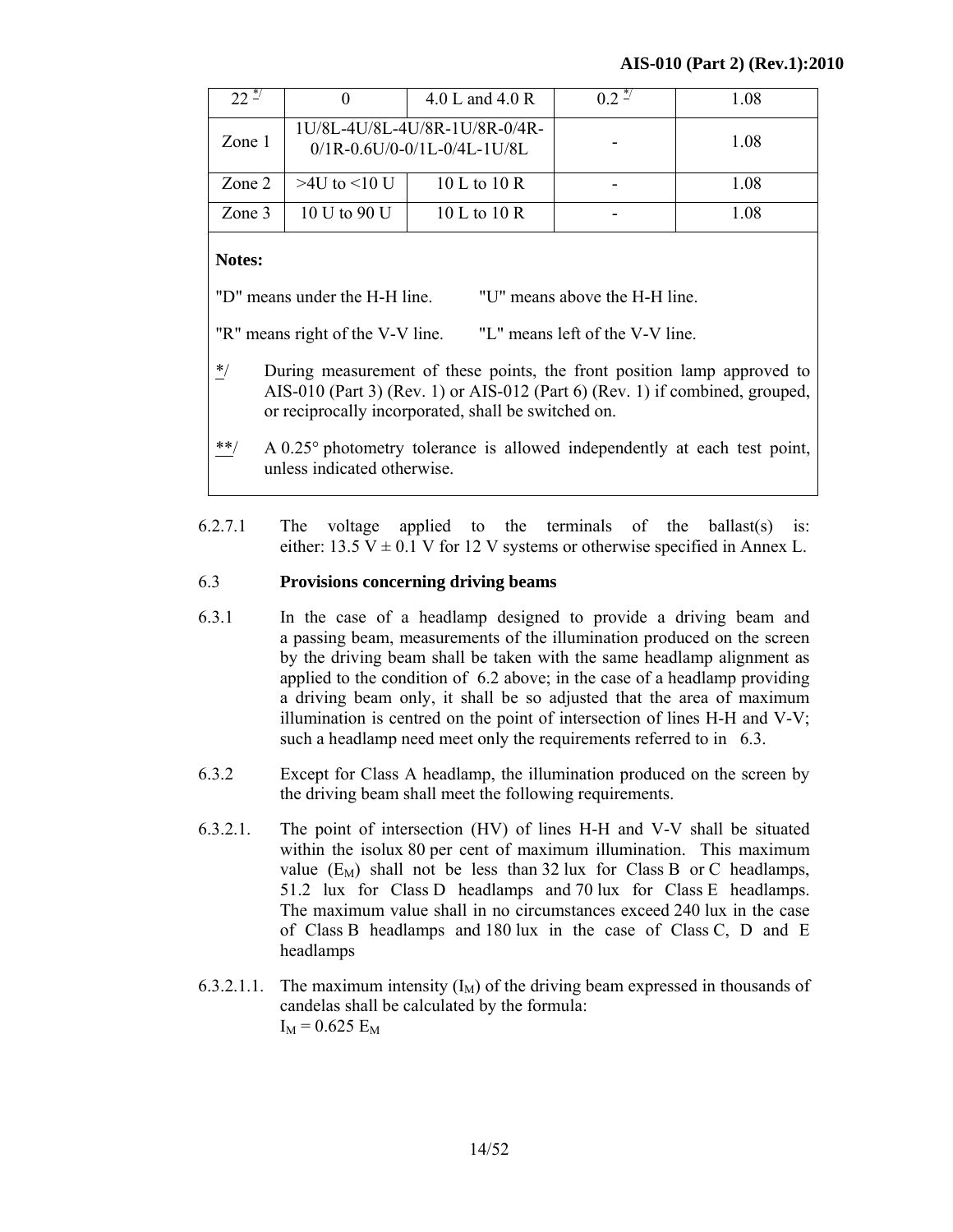6.3.2.1.2. The reference mark  $(I_M)$  of this maximum intensity, referred to in 4.2.2.6 above, shall be obtained by the ratio:

 $I'_M = I_M/3 = 0.208$  E<sub>M</sub>

This value shall be rounded off to the value 7.5 - 10 - 12.5 - 17.5 - 20 - 25 - 27.5 - 30 - 37.5 - 40 - 45 - 50

6.3.2.2 Starting from point HV, horizontally to the right and left, the illumination shall be not less than 12 lux for Class B headlamp to a distance of 1,125 mm and not less than 3 lux for Class B headlamp to a distance of 2,250 mm.

> In the case of a Class C, D or E headlamp, the intensities shall conform to the tables A or B in Annex C. Table A applies in the case where a primary driving beam is being produced with a single light source. Table B applies in the case where the driving beam is being produced by a secondary driving beam headlamp operated with a harmonized passing beam headlamp or a primary driving beam headlamp.

6.4 In the case of headlamps with an adjustable reflector, additional tests shall be made after the reflector has been moved vertically  $\pm$  2 degrees or at least into the maximum position, if less than 2 degrees, from its initial position by means of the headlamp adjusting device. The whole headlamp shall then be re-positioned (for example by means of the goniometer) by moving it through the same number of degrees in the opposite direction to the movement of the reflector. The following measurements shall be made and the points shall be within the required limits:

passing beam: points HV and 0.86D-V

driving beam:  $I_M$  and point HV (percentage of  $I_M$ ).

6.5 The screen illumination values mentioned in 6.2 and 6.3 above shall be measured by means of a photoreceptor, the effective area of which shall be contained within a square of 65 mm side.

## **7. COLOUR**

7.1 The colour of the light emitted shall be white. (Refer AIS-010 (Part 5)(Rev 1) for chromaticity coordinates)

## **8. EXTENSION OF TYPE APPROVAL**

- 8.1 Details given in 9.0 of part 1 of this standard are applicable to this part also.
- 8.1.1 Reserved
- 8.1.2 Reserved
- 8.2. Reserved
- 8.3. Reserved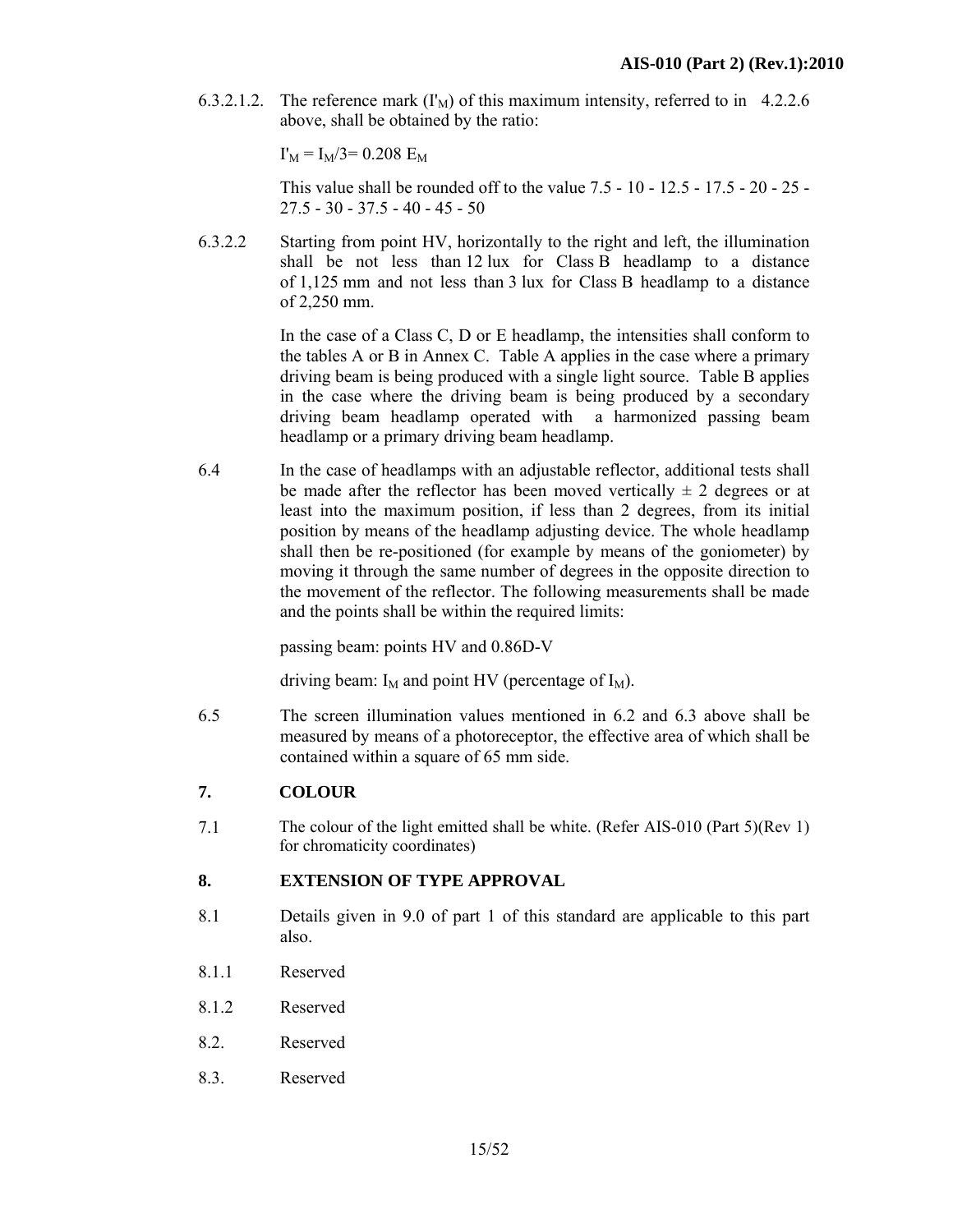## **9 CONFORMITY OF PRODUCTION**

The conformity of production procedures shall comply with those set out in the AIS-037 with the following requirements:

- 9.1. Headlamps approved under this standard shall be so manufactured as to conform to the type approved by meeting the requirements set forth in 6 and 7.
- 9.2. the minimum requirements for conformity of production control procedures set fourth in Annex E to this standard shall be complied with.
- 9.3. The minimum requirements for sampling by testing agency set forth in Annex G to this standard shall be complied with.
- 9.4. The normal frequency of these verifications shall be once every two years.
- 9.5. Headlamps with apparent defects are disregarded.
- 9.6. The reference mark is disregarded.

## **10 PENALTIES FOR NON-CONFORMITY OF PRODUCTION**

- 10.1. Penalties for non-conformity of production shall be as prescribed in AIS-037.
- **11** Reserved.
- **12** Reserved.

#### **13 TRANSITIONAL PROVISION**

- 13.1 At the request of the applicant, type approvals for compliance to headlamp of class A or class B of AIS-010(Part 2) (Rev.1):2010, shall be granted by testing agencies from  $27<sup>th</sup>$  October 2010 (date of adoption in CMVR-TSC). Such type approvals shall be deemed to be compliance to headlamp covered under Annex D or Annex E of AIS-010:2004.
- 13.2 At the request of applicant, type approval to the compliance to Annex D or Annex E of AIS-010:2004 shall be granted up to the notified date of implementation of AIS-010 (Part 2) (Rev.1):2010.
- 13.3 Type approvals issued for compliance to Annex D or Annex E of AIS-010 : 2004 shall be extended to approval of Class A or Class B of AIS-010 (Part 2) (Rev.1):2010 subject to satisfactory compliance of the following:
- 13.3.1 Marking as per 3.0 and sub-clauses for 4.0 applicable for marking.
- 13.3.2 In case of "E/e" approved devices, requirements specified in 14.
- 13.3.3 In case of type approved headlamps as per Annex D of AIS-010:2004, Photometric requirements as per 6.2.5.1.

**Note:** Additional verification for the above need not be carried out, if compliance to the above requirements has already been established during the type approval as per Annex D or Annex E of AIS-010:2004.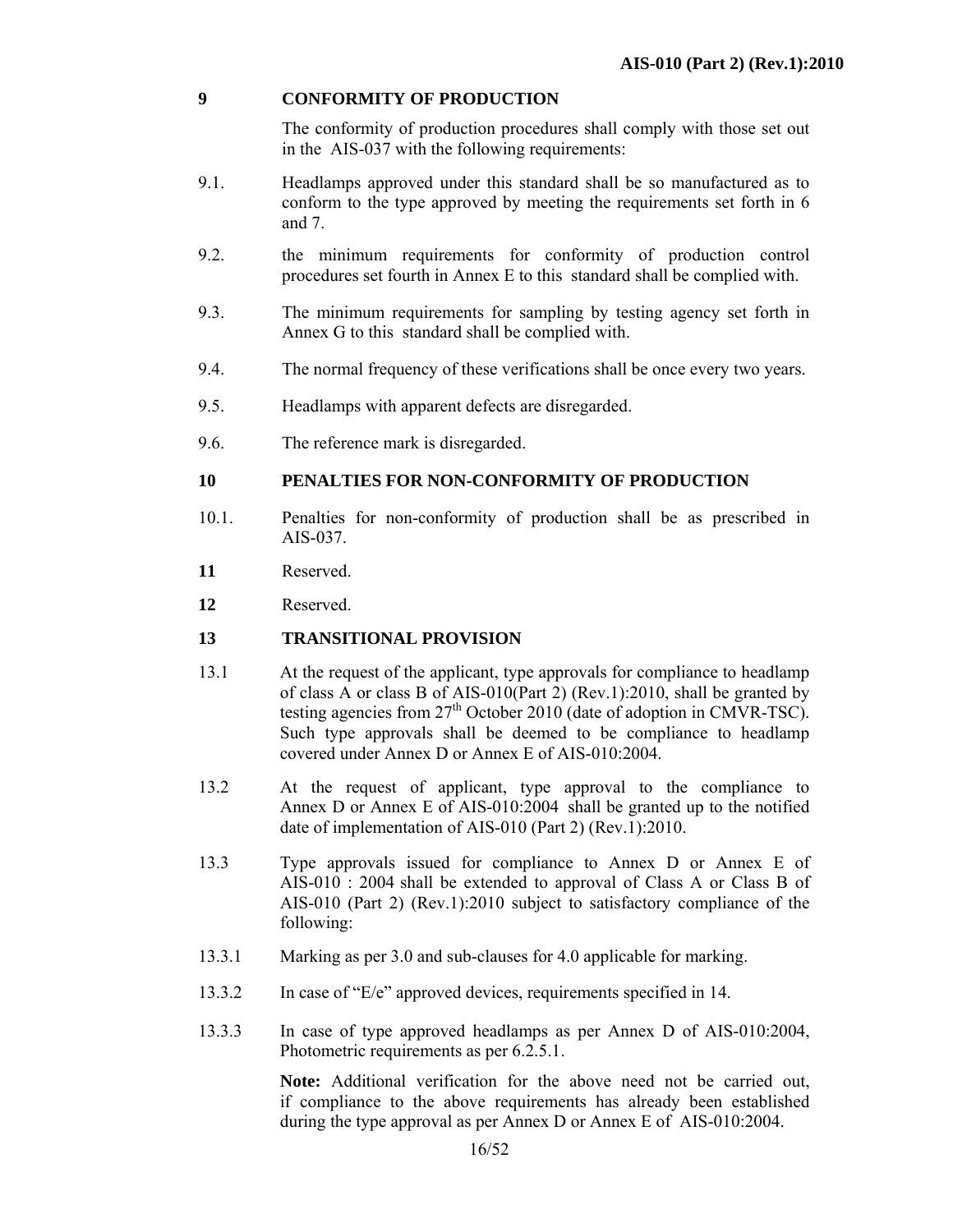- 13.4 Extension of Approvals for engineering and administrative changes:
- 13.4.1 In the case of 13.1, extensions shall be granted subject to the conditions of AIS-010 (Part 2) (Rev.1):2010. Such extensions shall be deemed to be compliance to AIS-010:2004.
- 13.4.2 In the case of 13.2, extensions shall be granted subject to conditions of AIS-010:2004 till the notified date of implementation of AIS-010 (Part 2) (Rev.1):2010.
- 13.5 Type approvals for compliance to AIS-037, already been granted, shall continue to be valid for AIS-010 (Part 2) (Rev.1):2010.

**Note** : Necessary corrections to the reference of verification reports as per this standard shall be incorporated while issuing the next COP certificate. In the meantime for issuing of vehicle certificate, test/verification report as per this standard shall deemed to be the proof of compliance of AIS-037.

#### **14 ESTABLISHING COMPLIANCE OF E/e APPROVED HEADLAMPS TO THIS STANDARDS**

- 14.1 As an exception to 7.4 of AIS-037, (or related administrative decisions) for certifying compliance of "E"/"e" approved headlamps to this standard, the test for the following shall be carried out by testing agency
- 14.1.1 Provision concerning passing beam. (6.2 of this standard)
- 14.1.2 Provision concerning driving beam. (6.3 of this standard)
- 14.1.3 In the case of 14.1.1 and 14.1.2 above, no measured value deviates unfavourably by more than 20 per cent from the value prescribed in this standard. For values B 50 R and zone III, the maximum unfavourable deviation may be respectively:
- 14.1.3.1 **Class A headlamp:** No measured value deviates unfavourably by more than 20 per cent from the value prescribed in this standard.

#### 14.1.3.2 **Class B, C and D headlamp**

 No measured value deviates unfavourably by more than 20 per cent from the value prescribed in this standard. For values in zone III for class B headlamp, Zone 1 for Class C and D headlamp, the maximum unfavourable deviation may be respectively:

0.3 lux equivalent 20 per cent

0.45 lux equivalent 30 per cent

#### 14.1.3.3 **For Class E headlamp:**

 No measured value deviates unfavourably by more than 20 per cent from the value prescribed in this standard. For values in zone 1, the maximum unfavourable deviation may be respectively:

- 0.3 lux equivalent 20 per cent
- 0.45 lux equivalent 30 per cent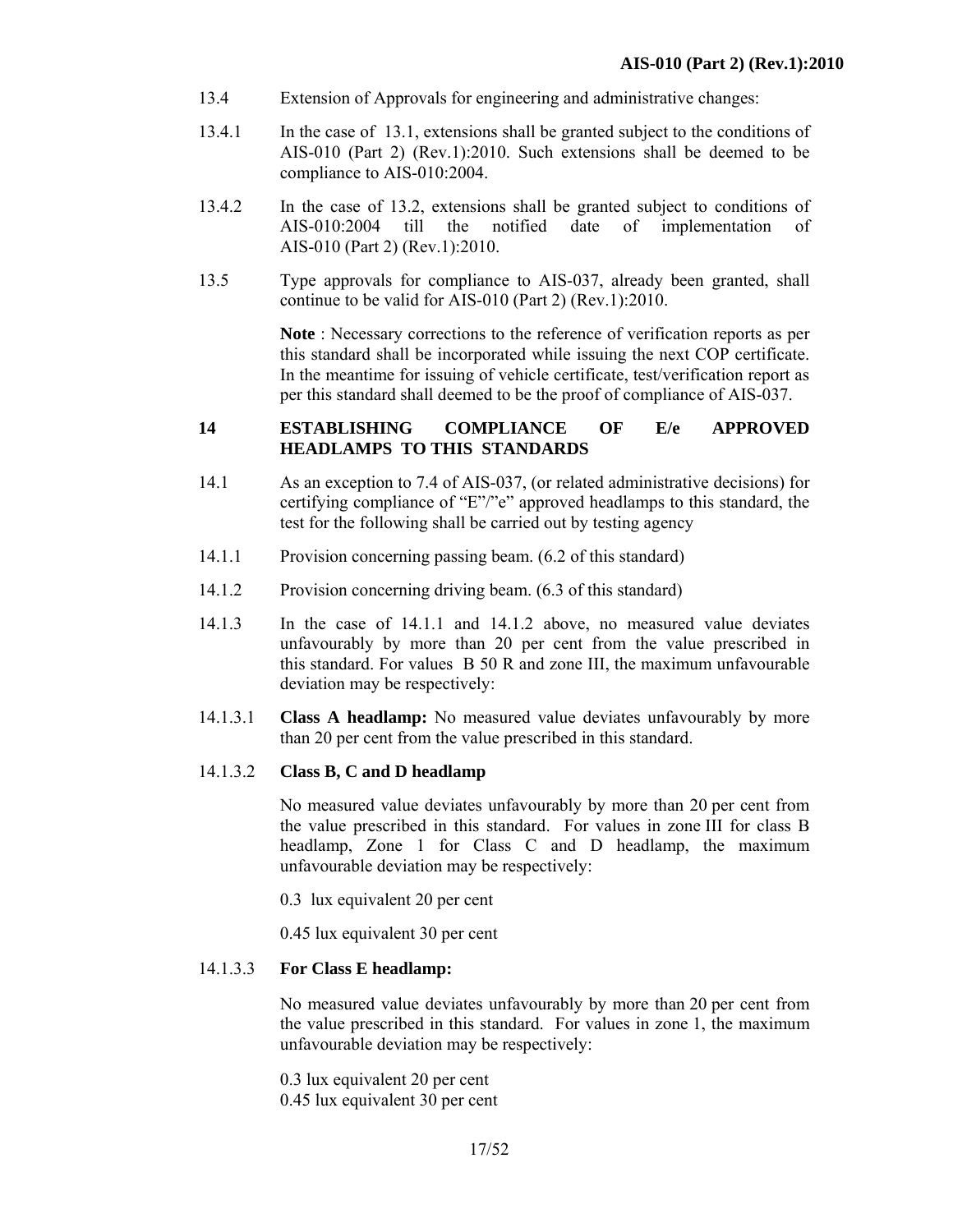14.1.4 Tests for stability of photometric performance of headlamps in operation D-2.2 and Annex D of this standard.

#### **15 AMENDMENTS TO ECE REGULATIONS AFTER THE LEVEL DESCRIBED IN 0.3 OF FOREWORD**

15.1 Supplements

 In case of changes in ECE regulation*,* which are issued as supplements (Supplements do not affect the earlier type approvals) at the request of applicant, approval of compliance to this standard shall be issued taking into account the changes arising out of such supplement(s) to ECE regulation with approval from Chairman AISC. This shall be incorporated in the test report.

**Note** : Such changes will be considered for inclusion in this standard at the time of its next amendment /revision.

15.2 Series of amendments

 Changes in ECE regulation, which are issued as series of amendments (series of amendments may affect the earlier type approvals) will not be considered for issuing approval to this standard.

However, Chairman, AISC may, on a case to case basis, permit to accept latest series of amendments.

This shall be incorporated in the test report.

**Note** : Such changes will be considered for inclusion in this standard at the time of its next revision.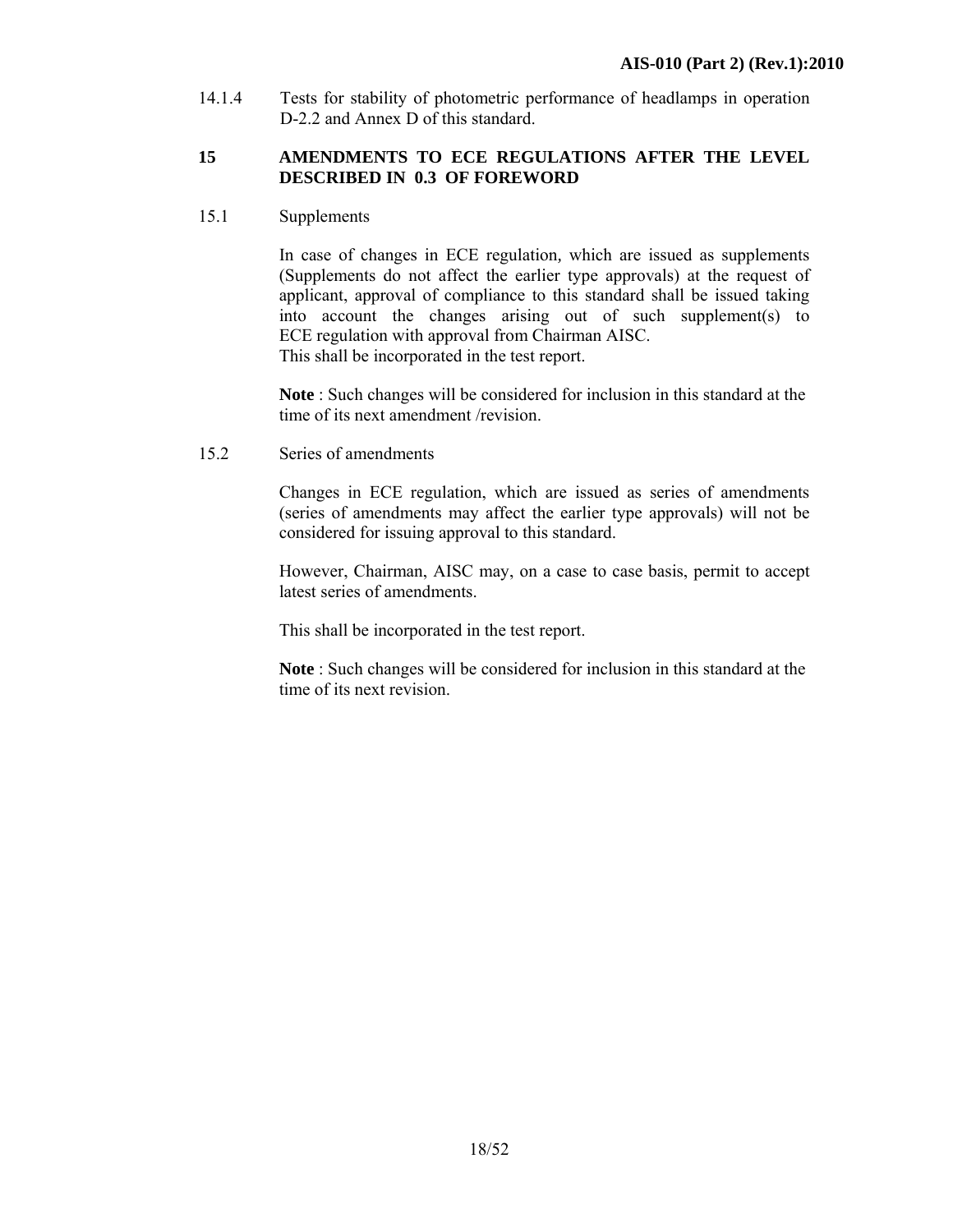# **ANNEX A**

## (See 2.1)

## **INFORMATION AND SAMPLES TO BE SUBMITTED AT THE TIME OF APPLICATION FOR TYPE APPROVAL**

- **A-1.** Trade name or mark of the device:
- **A-2.** Manufacturer's name for the type of device:
- **A-3.** Manufacturer's name and address:
- A-3.1 Telephone No
- $A-3.2$  FAX No.
- A-3.3 E mail address
- A-3.4 Contact person
- **A-4.** If applicable, name and address of manufacturer's representative:
- **A-5** whether the headlamp is intended to provide both a passing beam and a driving beam or only one of these beams;
- **A-6** Whether it concerns a Class A or B or C or D or E headlamp;
- **A-7** The category of the filament lamp(s) used, as listed in AIS-034 (Part 1)(Rev. 1) and its amendments in force at the time of application for type approval, if any.
- **A-8** The category of gas-discharge light source as listed in AIS-034 (Part 2)(Rev. 1) if any.
- **A-9** Drawings in triplicate in sufficient detail to permit identification of the type and representing a frontal view of the headlamp, with details of lens ribbing if any, and the cross-section; the drawings shall indicate the space reserved for the approval mark;
- **A-10** A brief technical description, if any, including the make and type of the  $ballast(s);$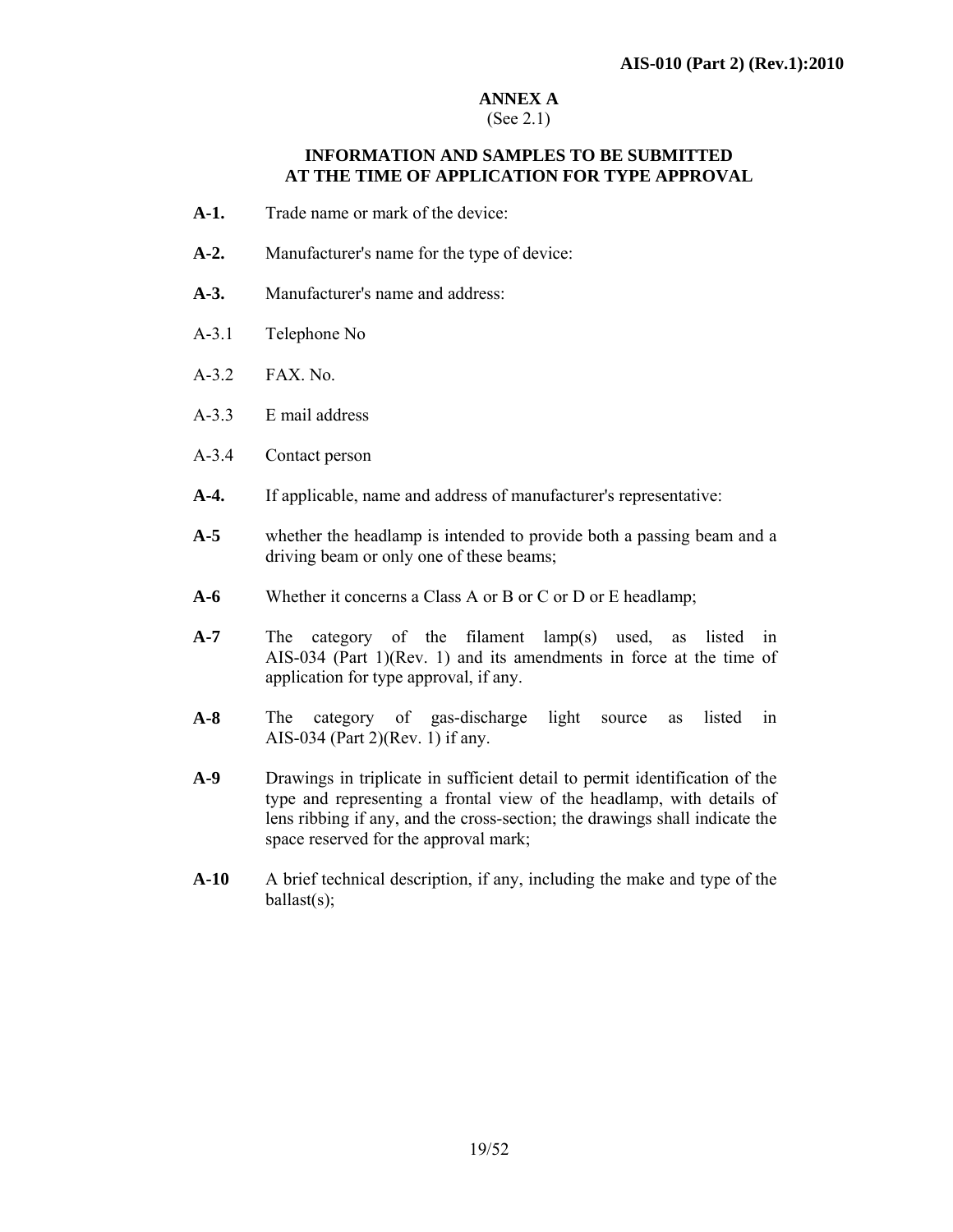#### **ANNEX B** (Reserved)

## **ANNEX C**

#### (See 6.1.2)

#### **MEASURING SCREEN**

#### **Figure A**

#### **Measuring Screen**

#### **For Class A headlamps**

(Dimensions in mm with screen at 25 m distance)



#### **For Class B headlamps**

(Dimensions in mm with screen at 25 m distance)

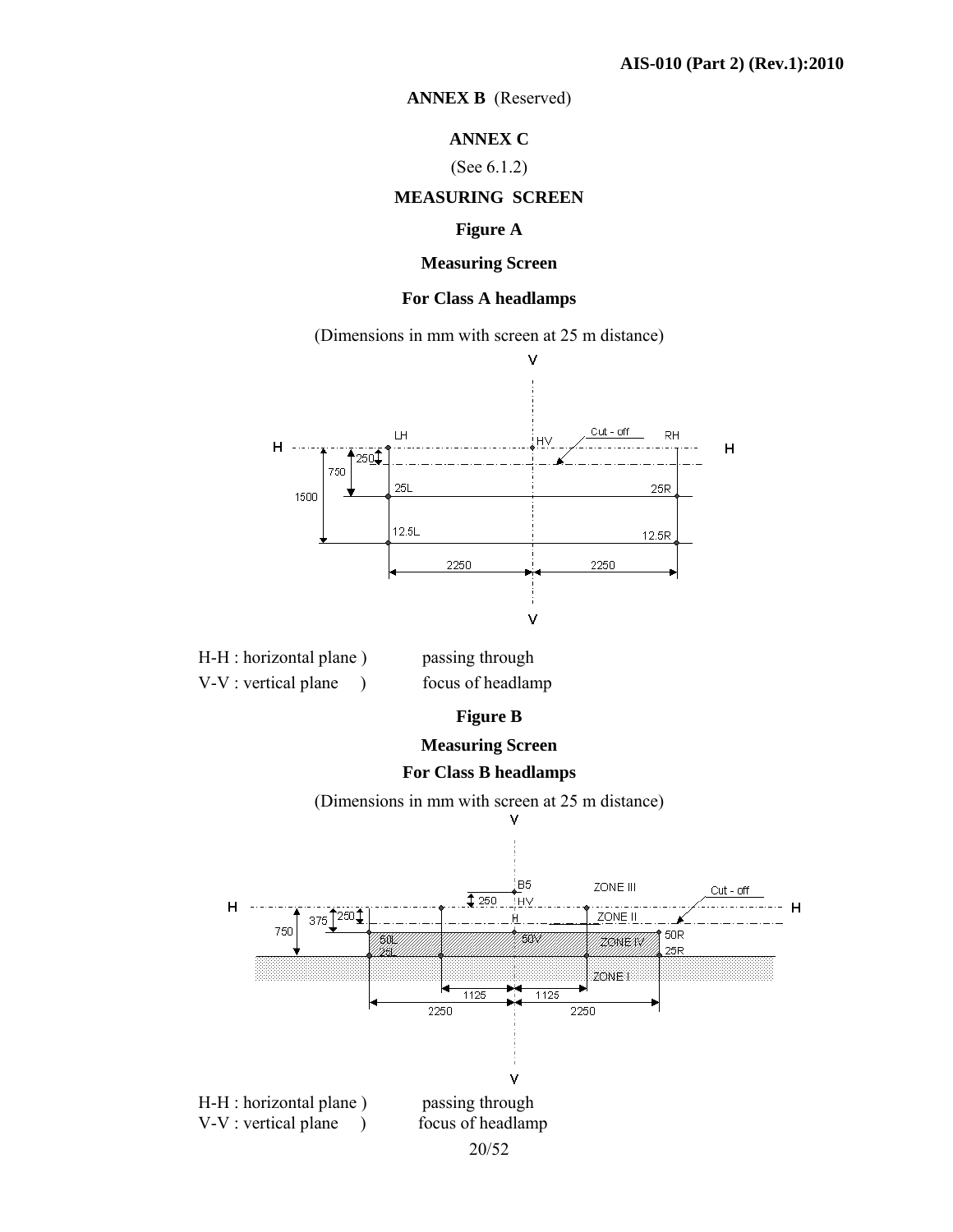# **Figure C**

## **Measuring Screen**

## **for Class C, D and E headlamps**

(Dimensions in mm with screen at 25 m distance)



**Note**: The luminous intensity of zones 2 and 3 above are not applied to Class E.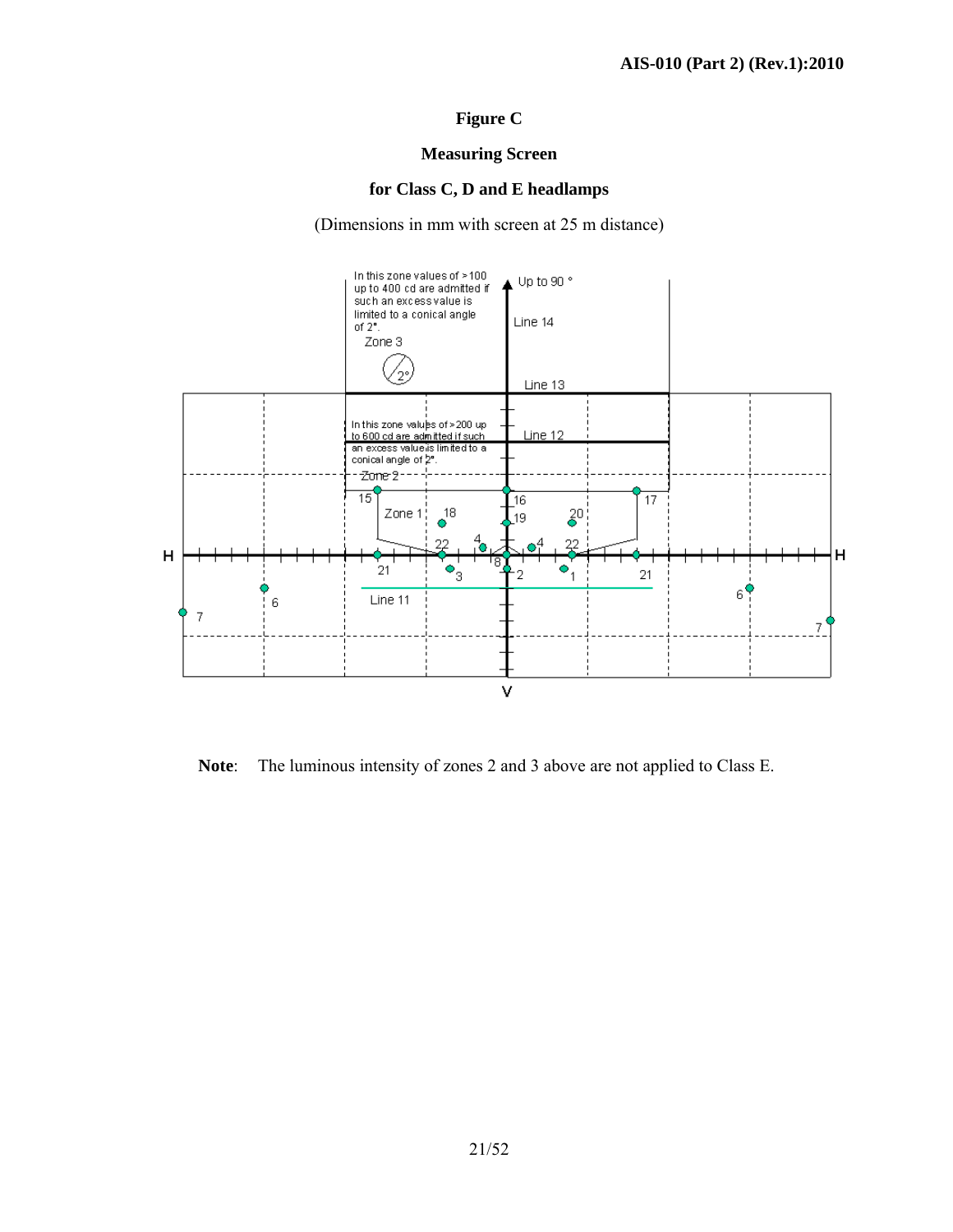# **Table A**

# **Primary high beam headlamp**

| Test<br>point  | Test point location                      |                          |                  |            | Required illumination in lux |                |            |
|----------------|------------------------------------------|--------------------------|------------------|------------|------------------------------|----------------|------------|
| number         |                                          | Class D                  |                  |            | Class C                      |                | Class E    |
|                |                                          | <b>MIN</b><br><b>MAX</b> |                  | <b>MIN</b> | <b>MAX</b>                   |                | <b>MAX</b> |
| 1              | $H-V$ <sup><math>1/</math></sup>         | 1/                       |                  | 1/         |                              | $\frac{1}{2}$  |            |
| $\overline{2}$ | H-3R and 3L                              | 19.2                     |                  | 12.8       |                              | 30             |            |
| 3              | H-6R and 6L                              | 6.4                      |                  | 4.16       |                              | 10             |            |
| $\overline{4}$ | H-9R and 9L                              | 3.84                     |                  | 2.56       |                              | 6              |            |
| 5              | H-12R and 12L                            | 1.28                     |                  | 0.8        |                              | $\overline{2}$ |            |
| 6              | $2U-V$                                   | 1.92                     |                  | 1.28       |                              | 3              |            |
| $\overline{7}$ | $4D-V$                                   |                          | $\overline{2}$ / | ---        | 2/                           |                | 2/         |
|                | MIN luminous intensity of<br>the maximum | 51.2                     |                  | 32         |                              | 70             |            |
|                | MAX luminous intensity                   |                          | 180.0            |            | 180.0                        |                | 180.0      |

(Refer to Figure D for details of test point positions)

- $1/$  Intensity at H-V shall be equal to or greater than 80 per cent of the maximum intensity in the beam pattern.
- $2/$  Intensity at 4D-V shall be equal to or less than 30 per cent of the maximum intensity in the beam pattern.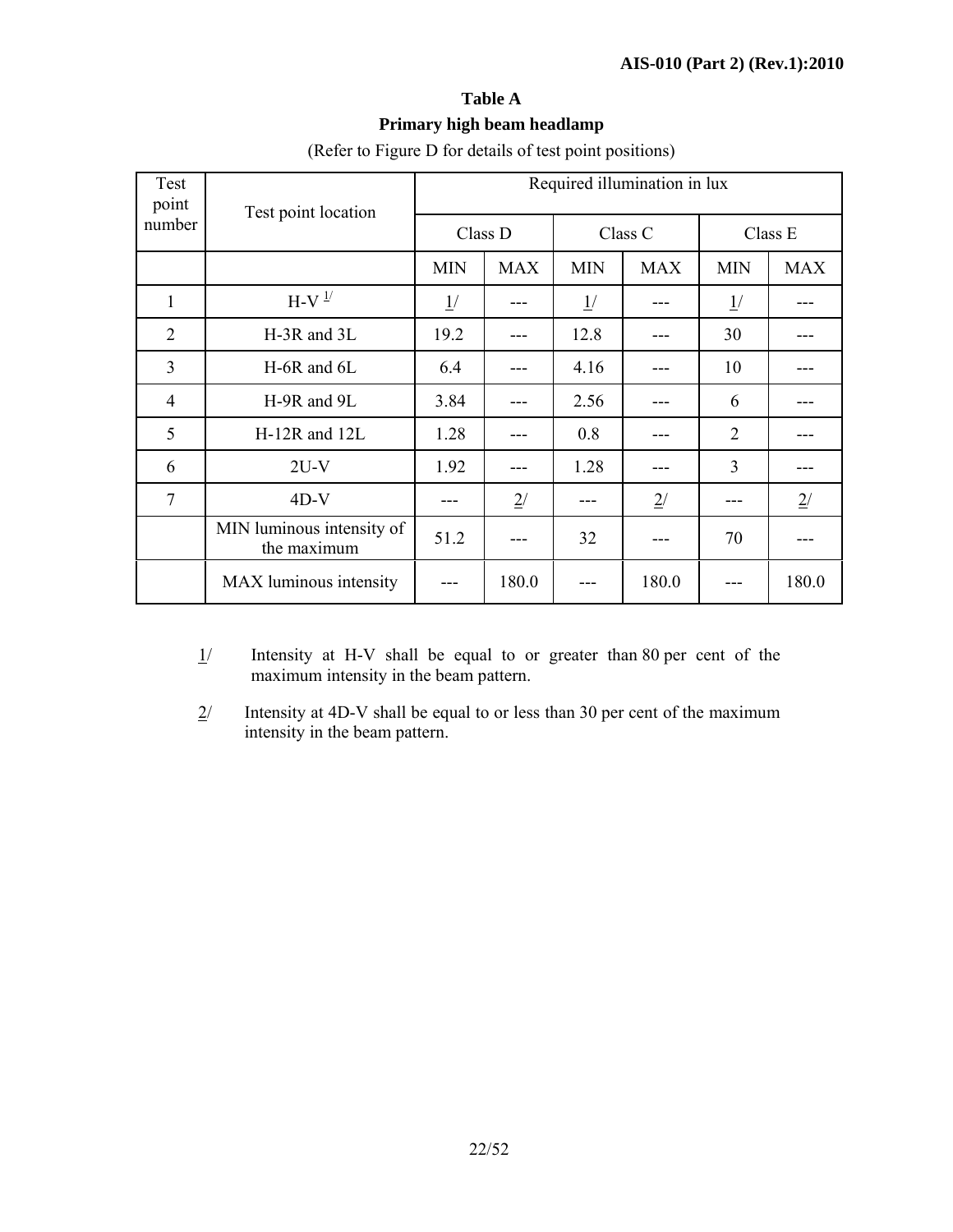## **Table B**

## **Secondary high beam headlamp operated with a harmonized passing beam headlamp or a primary driving beam headlamp**

| <b>Test</b>     |                                          | <b>Required illumination in lux</b> |                  |            |                  |            |                |  |  |
|-----------------|------------------------------------------|-------------------------------------|------------------|------------|------------------|------------|----------------|--|--|
| point<br>number | <b>Test point location</b>               |                                     | <b>Class D</b>   |            | <b>Class C</b>   |            | <b>Class E</b> |  |  |
|                 |                                          | <b>MIN</b>                          | <b>MAX</b>       | <b>MIN</b> | <b>MAX</b>       | <b>MIN</b> | <b>MAX</b>     |  |  |
| 1               | $H-V1/$                                  | $\frac{1}{2}$                       |                  | 1/         |                  | 1/         |                |  |  |
| $\overline{2}$  | H-3R and 3L                              | 19.2                                |                  | 12.8       |                  | 30         |                |  |  |
| 3               | H-6R and 6L                              | 6.4                                 |                  | 4.16       |                  | 10         |                |  |  |
| 6               | $2U-V$                                   | 1.92                                |                  | 1.28       |                  | 3          |                |  |  |
| 7               | $4D-V$                                   |                                     | $\overline{2}$ / | ---        | $\overline{2}$ / |            | $\frac{2}{l}$  |  |  |
|                 | MIN luminous intensity of<br>the maximum | 51.2                                |                  | 32         |                  | 70         |                |  |  |
|                 | MAX luminous intensity                   |                                     | 180.0            |            | 180.0            |            | 180.0          |  |  |

(Refer to Figure E for details of test point positions)

- $1/$  Intensity at H-V shall be equal to or greater than 80 per cent of the maximum intensity in the beam pattern.
- $2$  Intensity at 4D-V shall be equal to or less than 30 per cent of the maximum intensity in the beam pattern.

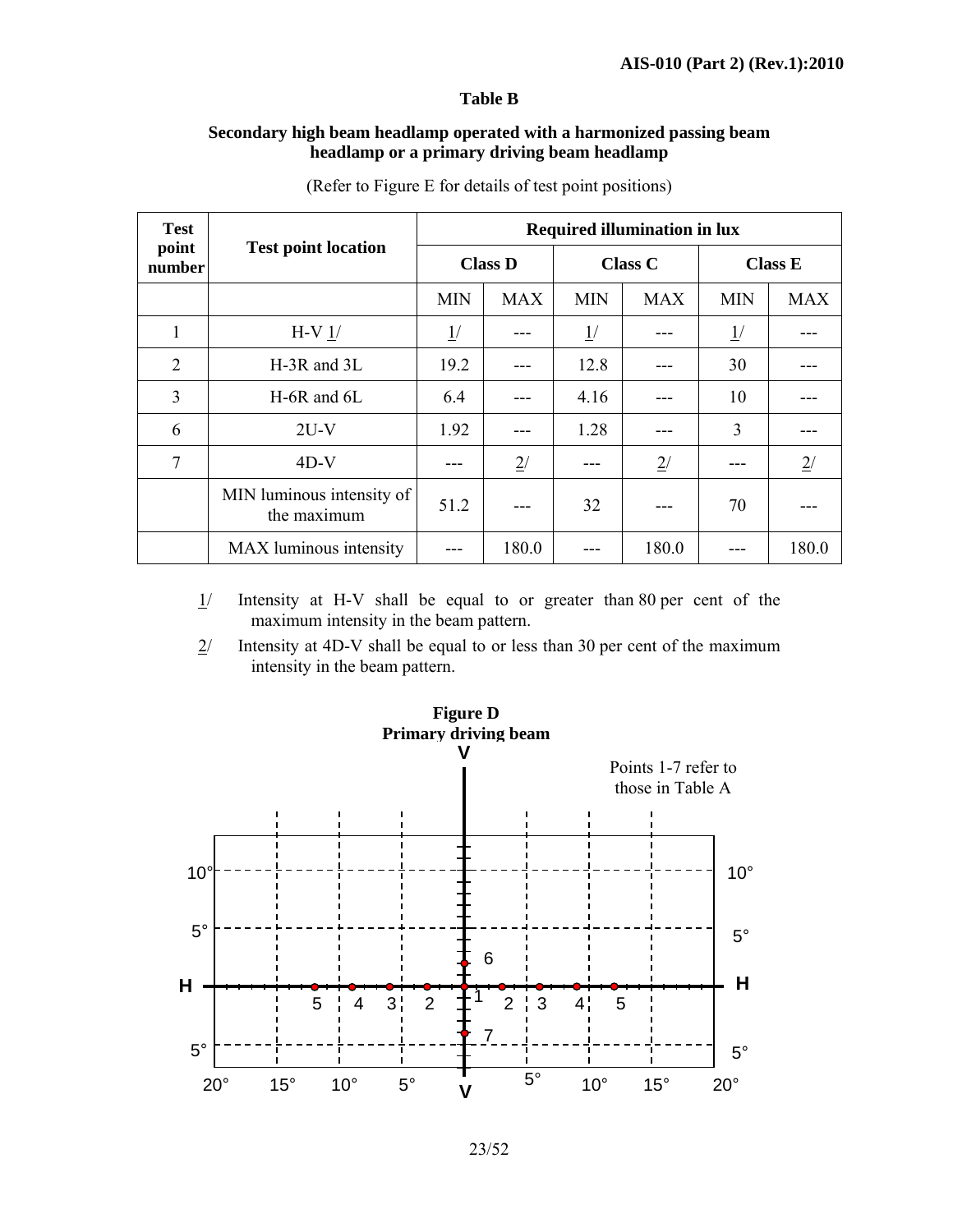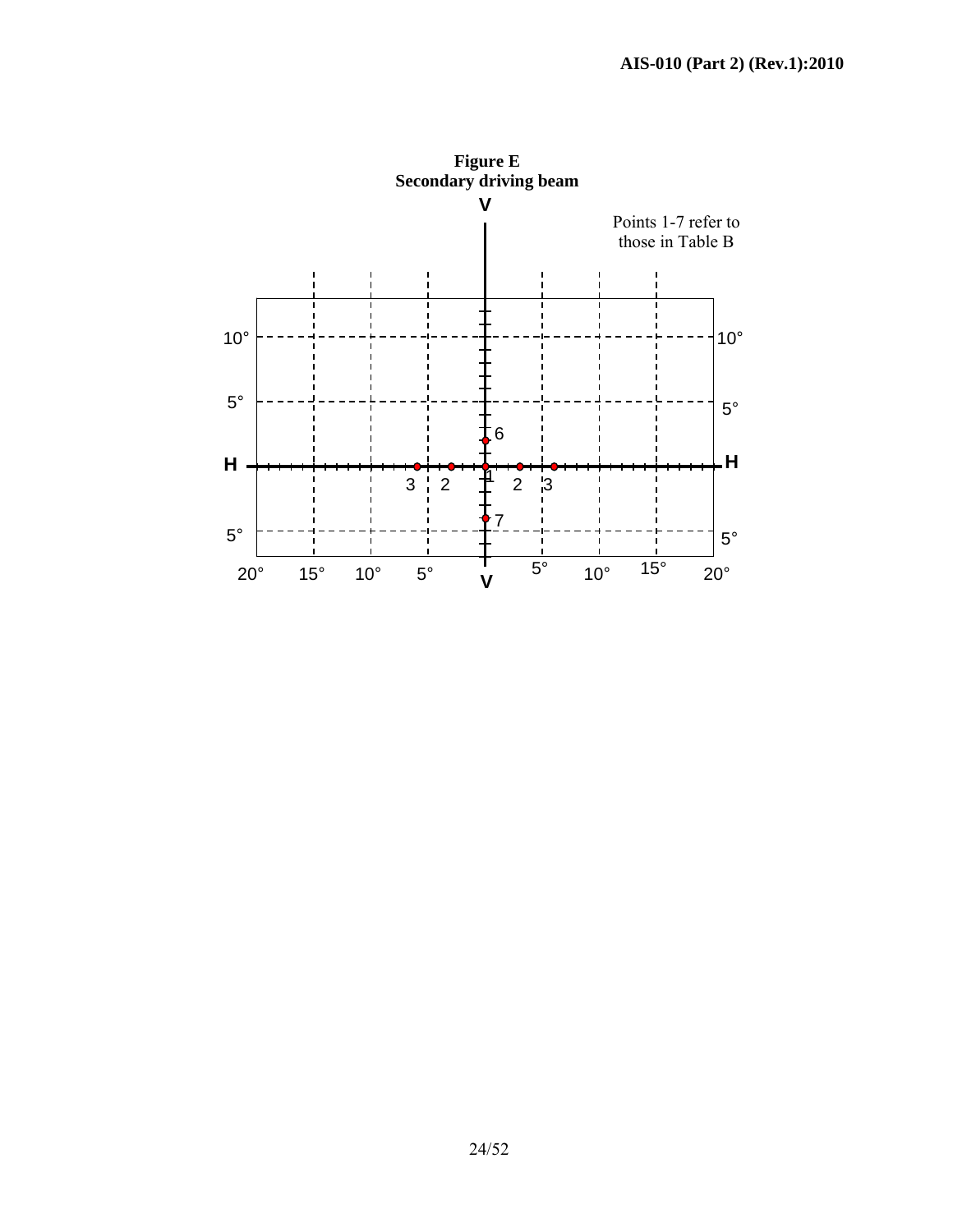#### **ANNEX D**

#### (See 5.5)

#### **TESTS FOR STABILITY OF PHOTOMETRIC PERFORMANCE OF HEADLAMPS IN OPERATION**

#### **Tests on Complete Class B, C, D and E headlamps**

Once the photometric values have been measured according to the prescriptions of this standard, in the point for  $E_{\text{max}}$  for driving beam and in points HV, 50R, 50L and B50 for Class B passing beam and in points 0.86D-3.5R, 0.86D-3.5L, 0.50U-1.5L, 0.50U-1.5R and HV for Class C, D and E, for passing beam a complete headlamp sample shall be tested for stability of photometric performance in operation. "Complete headlamp" shall be understood to mean the complete lamp itself including those surrounding body parts and lamps which could influence its thermal dissipation.

#### **D-1 Test for stability of photometric performance**

The tests shall be carried out in a dry and still atmosphere at an ambient temperature of  $23^{\circ}C + 5^{\circ}C$ , the complete headlamp being mounted on a base representing the correct installation on the vehicle.

#### D-1.1 **Clean headlamp**

#### **Test Procedure:**

The headlamp shall be operated for 12 hours as described in D-1.1.1 and checked as prescribed in D-1.1.2.

For the test schedule see Annex H.

- D-1.1.1. The headlamp shall be operated for a period according to the specified time, so that:
- D-1.1.1.1 (a) beam or front fog lamp is to be approved, the corresponding light In the case where only one lighting function driving or passing source is lit for the prescribed time. (See note below)

**Note** : When the tested headlamp includes signalling lamps, the latter shall be lit for the duration of the test. In the case of a direction indicator lamp, it shall be lit in flashing mode with an on/off time of approximately one to one.

(b) In the case of a headlamp with a passing beam and one or more driving beams or in case of a headlamp with a passing beam and a front fog lamp: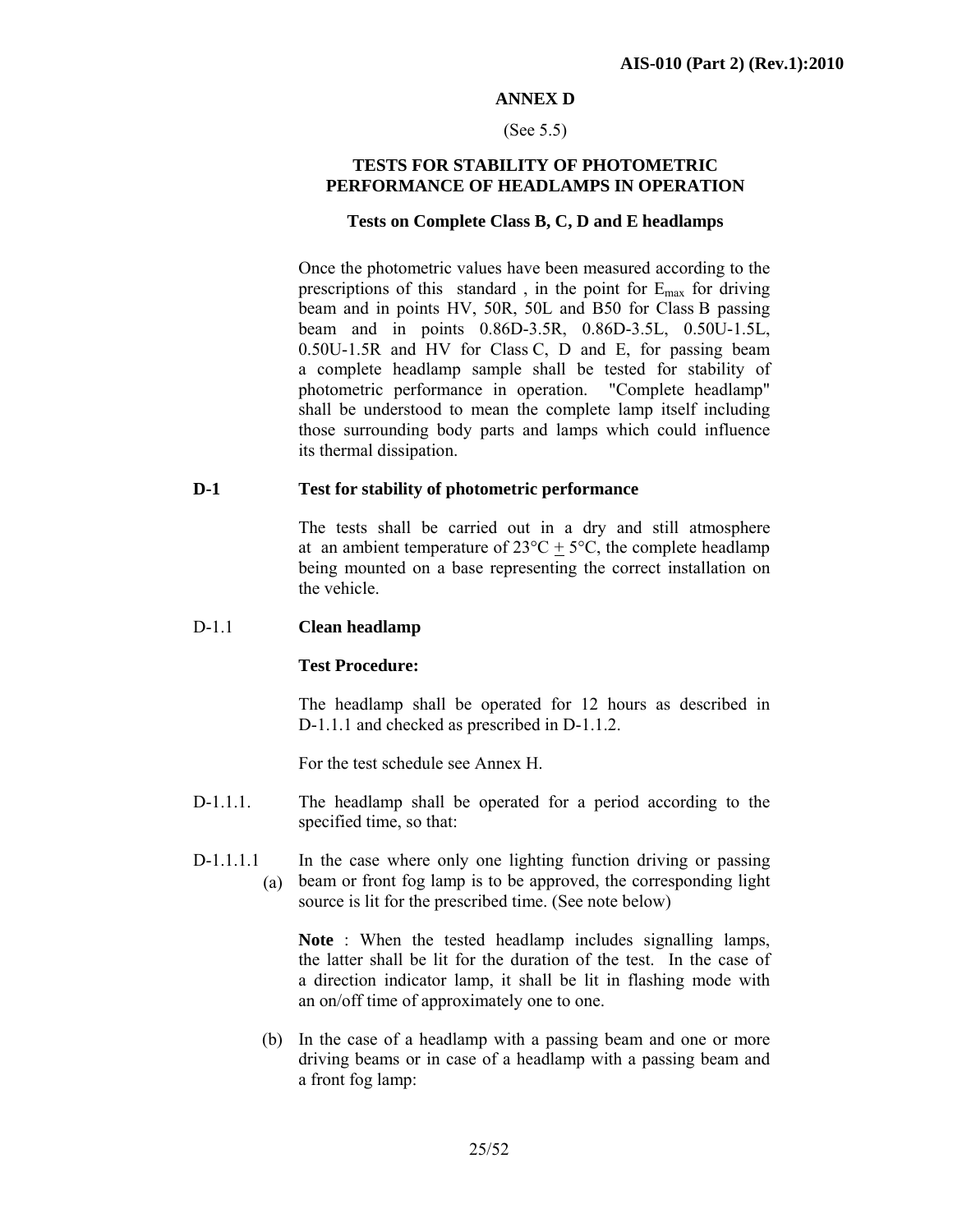- (i) the headlamp shall be subjected to the following cycle until the time specified is reached:
	- 15 minutes, passing-beam filament lit;
	- 5 minutes, all functions lit.
- (ii) if the applicant declares that the headlamp is to be used with only the passing beam lit or only the driving beam(s) lit {See note below} at a time, the test shall be carried out in accordance with this condition, activating {See note under  $D-1.1.1.1$  (a)} successively the passing beam half of the time and the driving beam(s) (simultaneously) for half the time specified in D-1.1 above

**Note :** Should two or more lamp light source be simultaneously lit when headlamp flashing is used, this shall not be considered as being normal use of the light source simultaneously.

- (c) in the case of a headlamp with a front fog lamp and one or more driving beams:
- (i) the headlamp shall be subjected to the following cycle until the time specified is reached:
	- 15 minutes, front fog lamp lit;
	- 5 minutes, all functions lit.
- (ii) if the applicant declares that the headlamp is to be used with only the front fog lamp lit or only the driving beam(s) lit {See note under  $D-1.1.1.1$  (b)} at a time, the test shall be carried out in accordance with this condition, activating {See note under D-1.1.1.1 (a)} below) successively the front fog lamp half of the time and the driving beam(s) (simultaneously) for half the time specified in D-1.1 above.
- (d) in the case of headlamp with a passing beam, one or more driving beams and a front fog lamp:
- (i) the headlamp shall be subjected to the following cycle until the time specified is reached:
	- 15 minutes, passing-beam filament lit;
	- 5 minutes, all functions lit.
- (ii) if the applicant declares that the headlamp is to be used with only the passing beam lit or only the driving beam(s) {See note under D-1.1.1.1 (b)} lit at a time, the test shall be carried out in accordance with this condition, activating {See note under D-1.1.1.1 (a)} successively the passing beam half of the time and the driving beam(s) for half the time specified in D-1.1 above, while the front fog lamp is subjected to a cycle of 15 minutes off and 5 minutes lit for half of the time and during the operation of the driving beam;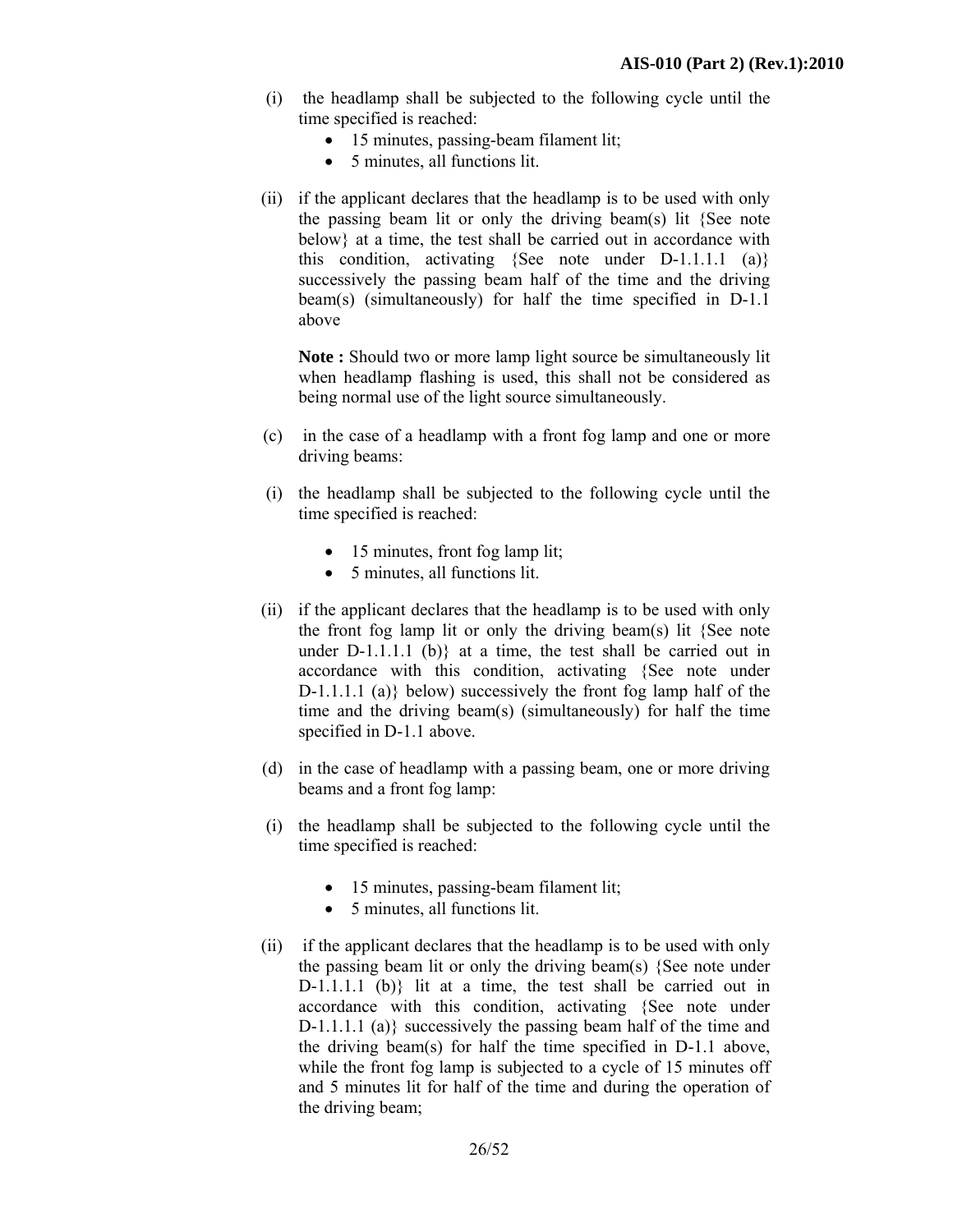- (iii) if the applicant declares that the headlamp is to be used with only the passing beam lit or only the front fog lamp {See note under D-1.1.1.1 (b)} lit at a time, the test shall be carried out in accordance with this condition, activating {See note under D-1.1.1.1 (a)} successively the passing beam half of the time and the front fog lamp for half of the time specified in D-1.1 above, while the driving beam(s) is(are) subjected to a cycle of 15 minutes off and 5 minutes lit for half of the time and during the operation of the passing beam;
- (iv) if the applicant declares that the headlamp is to be used with only the passing beam lit or only the driving beam(s) {See note under D-1.1.1.1 (b)} lit or only the front fog lamp {See note under D-1.1.1.1 (b)} lit at a time, the test shall be carried out in accordance with this condition, activating {See note under D-1.1.1.1 (a)} successively the passing beam one third of the time, the driving beam(s) one third of the time and the front fog lamp for one third of the time specified in D-1.1 above.

## D-1.1.1.2. **Test voltage**

 In the case of a Class B, C and D headlamp, the voltage shall be adjusted so as to supply 90 per cent of the maximum wattage specified in AIS-034 (Part 1)(Rev. 1)for the filament lamp(s) used.

The applied wattage shall in all cases comply with the corresponding value of a filament lamp of 12 V rated voltage, except if the applicant for approval specifies that the headlamp may be used at a different voltage.

In the case of a Class E headlamps, the test voltage for the ballast is  $13.5 \pm 0.1$  Volts for 12 V network system, or otherwise specified in the application for approval. If there are reciprocally incorporated filament lamps, the voltage producing the reference flux shall be used.

## D-1.1.2. **Test results**

#### D-1.1.2.1. **Visual inspection**

 Once the headlamp has been stabilized to the ambient temperature, the headlamp lens and the external lens, if any, shall be cleaned with a clean, damp cotton cloth. It shall then be inspected visually; no distortion, deformation, cracking or change in colour of either the headlamp lens or the external lens, if any, shall be noticeable.

#### D-1.1.2.2. **Photometric test**

 To comply with the requirements of this standard, the photometric values shall be verified in the following points: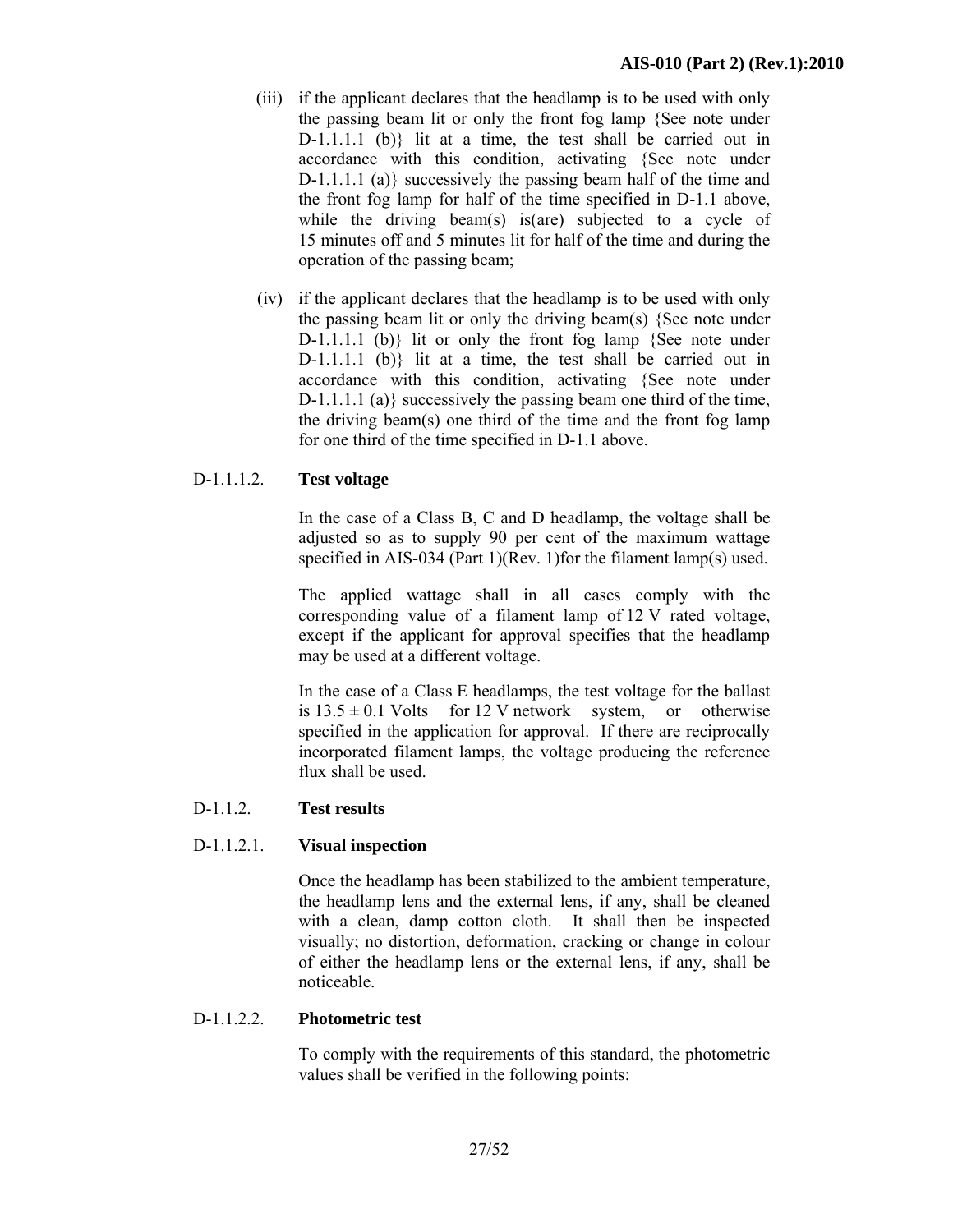## **For Class B headlamp:**

Passing beam: 50R - 50L - B50 - HV. Driving beam: Point of Emax

#### **For Class C, D and E headlamps:**

Passing beam: 0.86D/3.5R - 0.86D/3.5L - 0.50U/1.5L and 1.5 R - HV.

Driving beam: Point of Emax

 Another aiming may be carried out to allow for any deformation of the headlamp base due to heat (the change of the position of the cut-off line is covered in D-2 of this annex).

 A 10 per cent discrepancy between the photometric characteristics and the values measured prior to the test is permissible including the tolerances of the photometric procedure.

## D-1.2. **Dirty headlamp**

 After being tested as specified in D-1.1 above, the headlamp shall be operated for one hour as described in D-1.1.1., after being prepared as prescribed in D-1.2.1., and checked as prescribed in D-1.1.2.

## D-1.2.1. **Preparations of the headlamp**

#### D-1.2.1.1. **Test mixture**

D-1.2.1.1.1. Same as D-1.2.1.1.1 to D-1.2.1.1.4 of Annex D of Part 1.

#### D-1.2.1.2. **Application of the test mixture to the headlamp**

 The test mixture shall be uniformly applied to the entire light-emitting surface of the headlamp and then left to dry.

This procedure shall be repeated until the illumination value has dropped to 15-20 per cent of the values measured for each following point under the conditions described in this annex:

#### **For Class B headlamp:**

Passing beam/driving beam and driving beam only: Point of  $E_{\text{max}}$ Passing beam only: B 50 and 50 V

#### **For Class C D and E headlamps**

Passing beam/driving beam and driving beam only: Point of  $E_{\text{max}}$ Passing beam only:0.50U/1.5L & 1.5R and 0.86D/V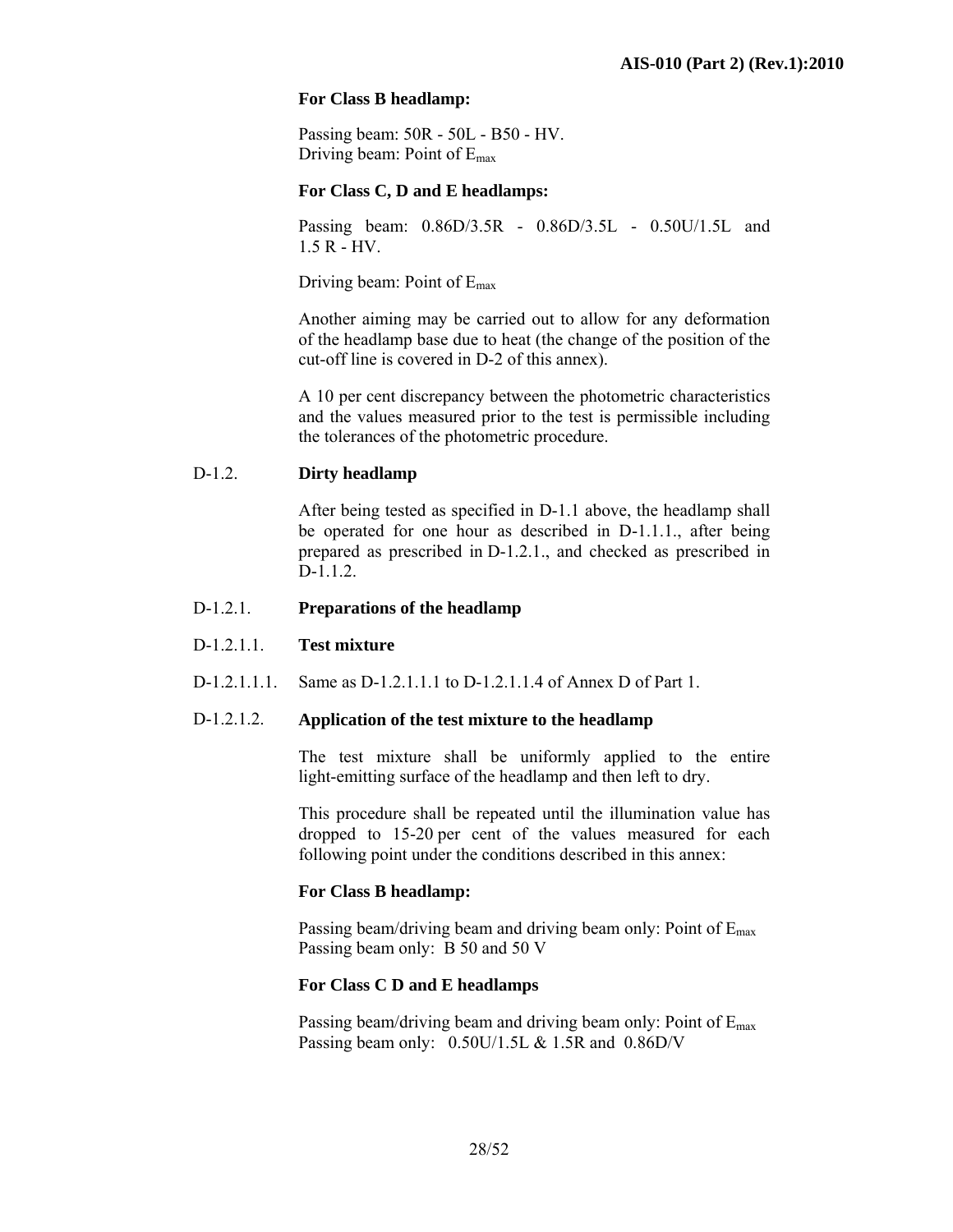## D-1.2.1.3 **Measuring equipment**

 The measuring equipment shall be equivalent to that used during headlamp approval tests. A standard (étalon) filament lamp or gas-discharge light source supplied by the applicant shall be used for the photometric verification.

#### **D-2. Test for change in vertical position of the cut-off line under the influence of heat**

This test consists of verifying that the vertical drift of the cut-off line under the influence of heat does not exceed a specified value for an operating passing lamp.

The headlamp tested in accordance with D-1, shall be subjected to the test described in D-2.1., without being removed from or readjusted in relation to its test fixture.

D-2.1. Test

 The test shall be carried out in a dry and still atmosphere at an ambient temperature of  $23^{\circ}C \pm 5^{\circ}C$ .

Using a mass production filament lamp which has been aged for at least one hour or a mass production gas-discharge light source which has been aged for at least 15 hours, the headlamp shall be operated on passing beam without being dismounted from or readjusted in relation to its test fixture. (For the purpose of this test, the voltage shall be adjusted as specified in D-1.1.1.2.).

 The position of the "cut-off" line in its horizontal part (between the vertical lines passing through point 50 L and 50 R for Class B headlamp, 3.5 L and 3.5 R for Class C, D and E headlamp) shall be verified 3 minutes  $(r_3)$  and 60 minutes  $(r_{60})$  respectively after operation.

The measurement of the variation in the cut-off line position as described above shall be carried out by any method giving acceptable accuracy and reproducible results.

#### D-2.2. **Test results**

Same as D-2.2.of Annex D of Part 1 of this standard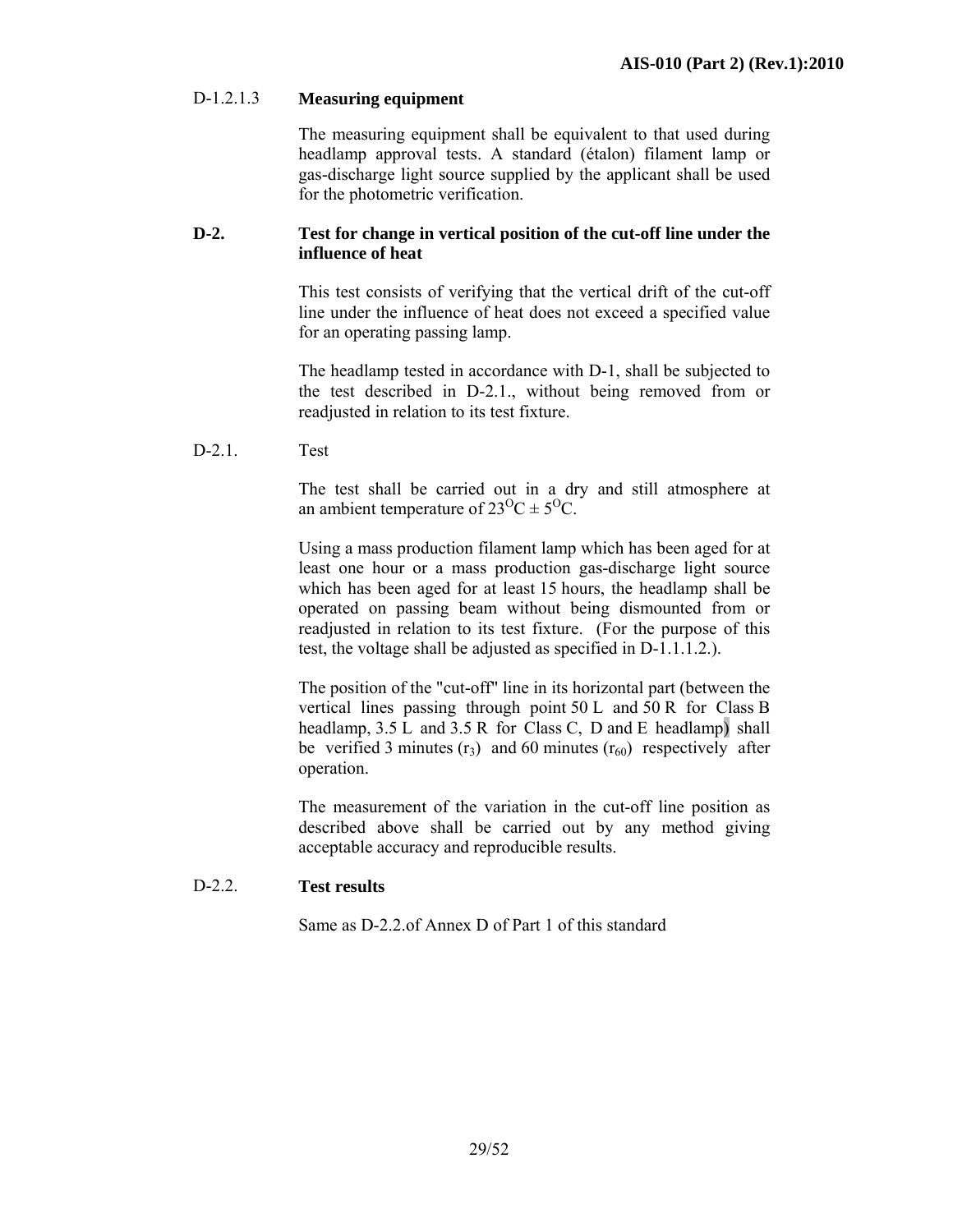## **ANNEX E**

#### (See 9.2)

## **MINIMUM REQUIREMENTS FOR CONFORMITY OF PRODUCTION CONTROL PROCEDURES**

#### **E-1. General**

E-1.1. The conformity requirements shall be considered satisfied from a mechanical and a geometrical standpoint, if the differences do not exceed inevitable manufacturing deviations within the requirements of this standard. This condition also applies to colour.

## E-1.2. **For Class A, B, C and D headlamp**

- E-1.2.1 With respect to photometric performances, the conformity of mass-produced headlamps shall not be contested if, when testing photometric performances of any headlamp chosen at random and equipped with a standard filament lamp.
- E-1.2.2. **Class A headlamp:** No measured value deviates unfavourably by more than 20 per cent from the value prescribed in this standard.

## E-1.2.3. **Class B, C and D headlamp**

E-1.2.3.1. No measured value deviates unfavourably by more than 20 per cent from the value prescribed in this standard. For values in zone III for Class B headlamp, Zone 1 for Class C and D headlamp, the maximum unfavourable deviation may be respectively:

0.3 lux equivalent 20 per cent

0.45 lux equivalent 30 per cent

- E-1.2.3.2. And if, for the driving beam, HV being situated within the isolux 0.75  $E_{\text{max}}$ , a tolerance of +20 per cent for maximum values and - 20 per cent for minimum values is observed for the photometric values at any measuring point specified in 6.2.3.2 and 6.3.2.2 of this standard.
- E-1.2.4. If the results of the tests described above do not meet the requirements tests shall be repeated using another standard filament lamp.

#### E-1.3. **For Class E headlamp**

E-1.3.1 With respect to photometric performance, the conformity of mass-produced headlamps shall not be contested when testing photometric performance of any headlamp chosen at random and measured at 13.5 V  $\pm$  0.1 V or as otherwise specified if either equipped with a removable standard gas-discharge light source. The luminous flux of this gas-discharge light source may differ from the reference luminous flux specified in AIS-034 (Part 2)(Rev. 1). In this case, the illuminances shall be corrected accordingly; or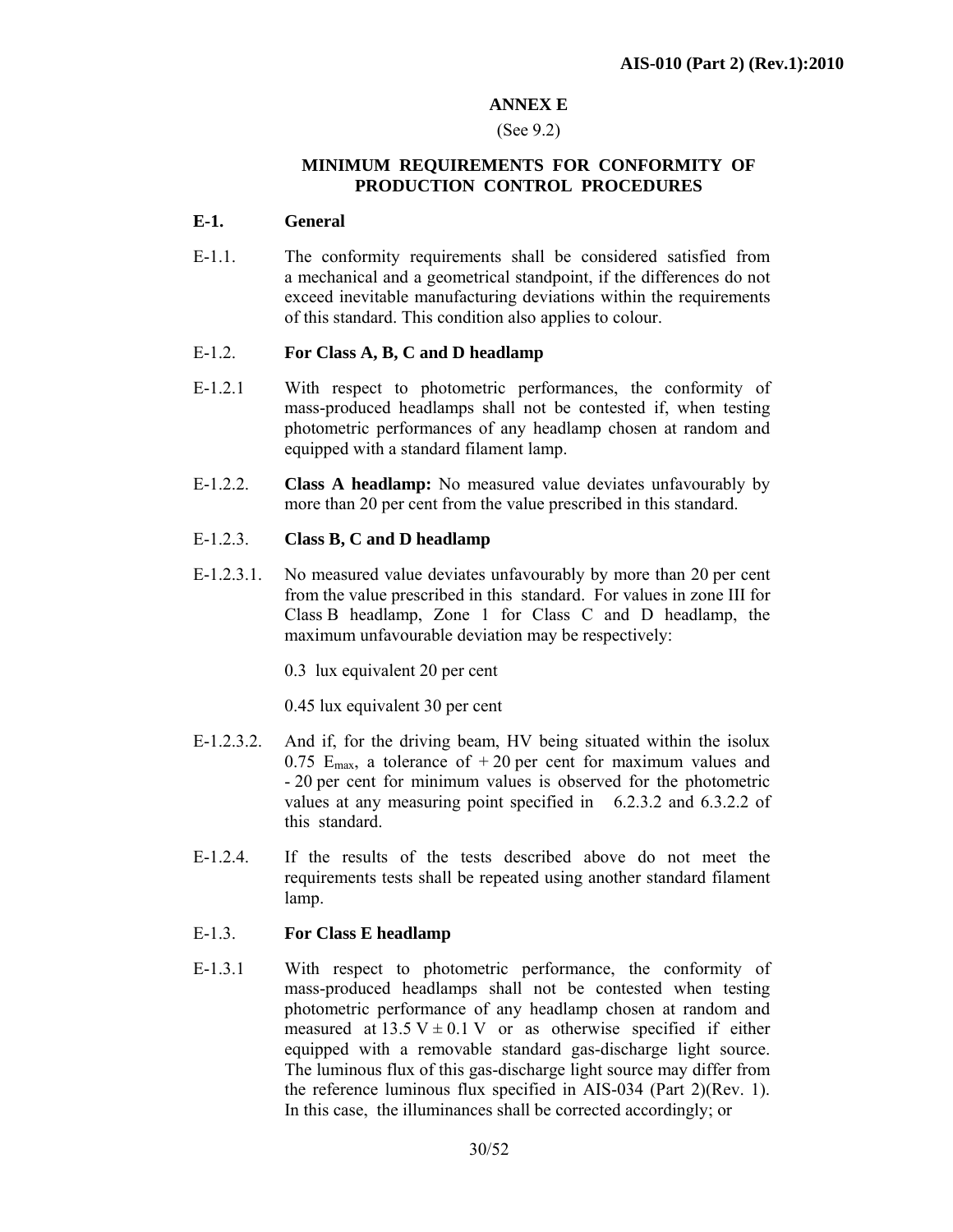Equipped with the serial production gas-discharge light source and the serial ballast. The luminous flux of this light source may deviate from the nominal luminous flux due to light source and ballast tolerances as specified in AIS-034 (Part 2)(Rev. 1); accordingly the measured illuminances may be corrected by 20 per cent in the favourable direction.

E-1.3.2. No measured value deviates unfavourably by more than 20 per cent from the value prescribed in this standard. For values in zone 1, the maximum unfavourable deviation may be respectively:

> 0.3 lux equivalent 20 per cent 0.45 lux equivalent 30 per cent

- E-1.3.3. And if, for the driving beam, HV being situated within the isolux 0.75  $E_{max}$ , a tolerance of + 20 per cent for maximum values and - 20 per cent for minimum values is observed for the photometric values at any measuring point specified in 6.3.2.1 and 6.3.2.2 of this standard
- E-1.3.4. If the results of the tests described above do not meet the requirements, the alignment of the headlamp may be changed, provided that the axis of the beam is not displaced laterally by more than 0.5 degrees to the right or left and not by more than 0.2 degrees up or down.
- E-1.3.5. If the results of the tests described above do not meet the requirements, tests on the headlamp shall be repeated using another standard gas-discharge light source or gas-discharge light source and ballast, whatever is applicable according to E-1.3.1 above.
- E-1.4 With respect to the verification of the change in vertical position of the "cut-off" line under the influence of heat, the following procedure shall be applied (Class B, C, D and E headlamps only):

 One of the sampled headlamps shall be tested according to the procedure described in D-2.1 of Annex D after being subjected three consecutive times to the cycle described in D-2.2.2 of Annex D.

The headlamp shall be considered as acceptable if ∆r does not exceed 1.5 mrad

If this value exceeds 1.5 mrad but is not more than 2.0 mrad, a second sample shall be subjected to the test after which the mean of the absolute values recorded on both samples shall not exceed 1.5 mrad.

- E-1.5 Headlamps with apparent defects are disregarded.
- E-1.6 If, however, for a series of samples vertical adjustment cannot be performed repeatedly to the required position within the allowed tolerances, the quality of "cut-off" shall be tested on one of the headlamps from the series of samples, according to the procedure described in J-2 and J-4 of Annex J.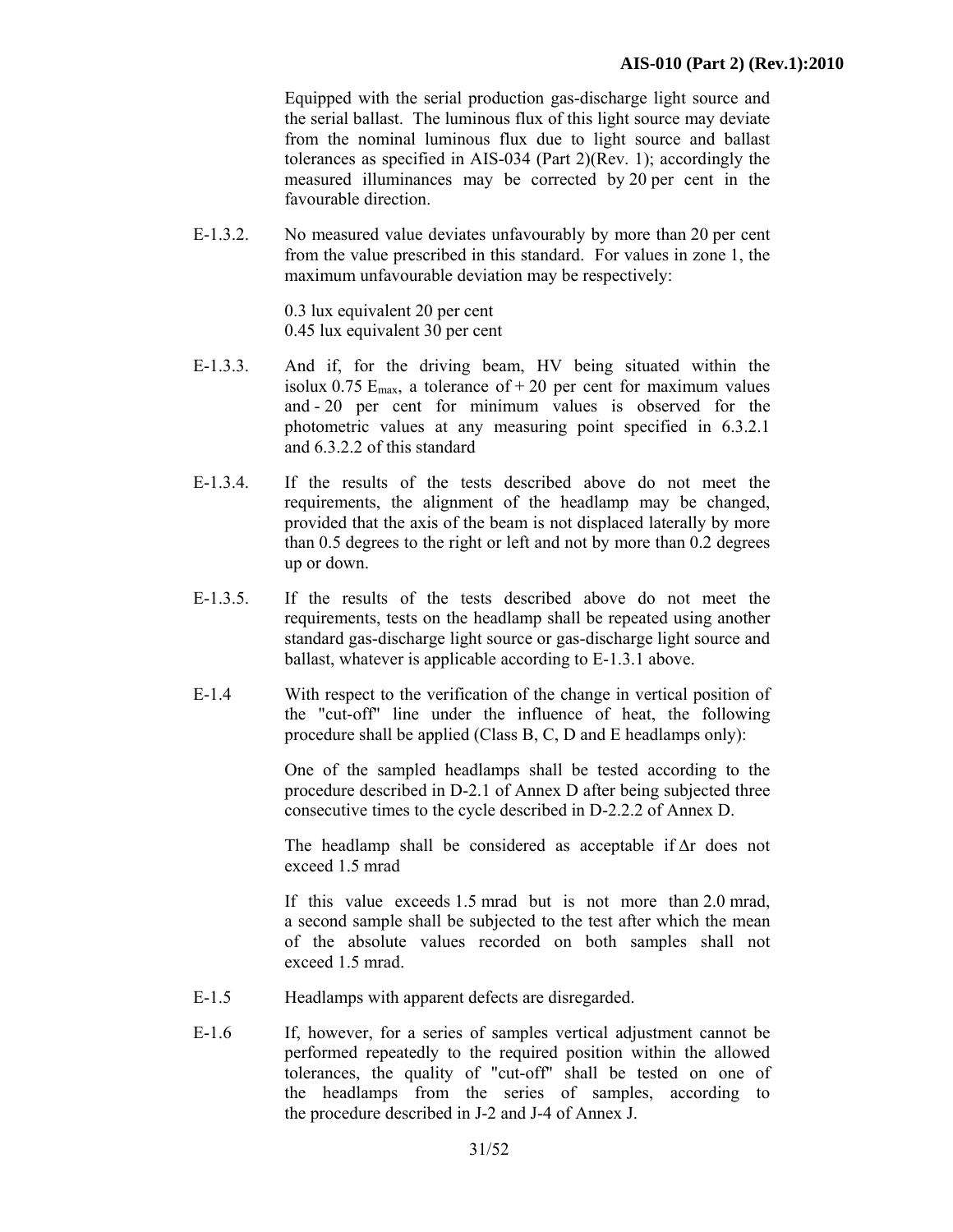## **E-2. Minimum requirements for verification of conformity by the manufacturer**

For each type of headlamp the holder of the approval mark shall carry out at least the following tests, at appropriate intervals. The tests shall be carried out in accordance with the provision of this standard.

If any sampling shows non-conformity with regard to the type of test concerned, further samples shall be taken and tested. The manufacturer shall take steps to ensure the conformity of the production concerned.

## E-2.1. **Nature of tests**

 Tests of conformity in this standard shall cover the photometric characteristics and for Class B, C, D and E headlamps the verification of the change in vertical position of the cut-off line under influence of heat.

E-2.2. Methods used in tests

Same as E-2.2.of Annex E of Part 1 of this standard.

E-2.3. Nature of sampling

Same as E-2.3.of Annex E of Part 1 of this standard.

E-2.4. Measured and recorded photometric characteristics

The sampled headlamps shall be subjected to photometric measurements at the points provided for in the standard, the reading being limited at the points:

- E-2.4.1. For Class A headlamps: HV, LH, RH, 12.5L and 12.5R
- E-2.4.2. For Class B headlamps:  $E_{\text{max}}$ , HV (See note below) in the case of the driving beam, and to the points HV, 50R, 50L, in the case of the passing beam.

**Note** : When the driving beam is reciprocally incorporated with the passing beam, HV in the case of the driving beam shall be the same measuring point as in the case of the passing beam.

E-2.4.3 For Class C, D and E headlamps: E<sub>max</sub>, HV, (See note below E-2.4.2.) in the case of the driving beam, and to the points HV, 0.86D/3.5R, 0.86D/3.5L, in the case of the passing beam.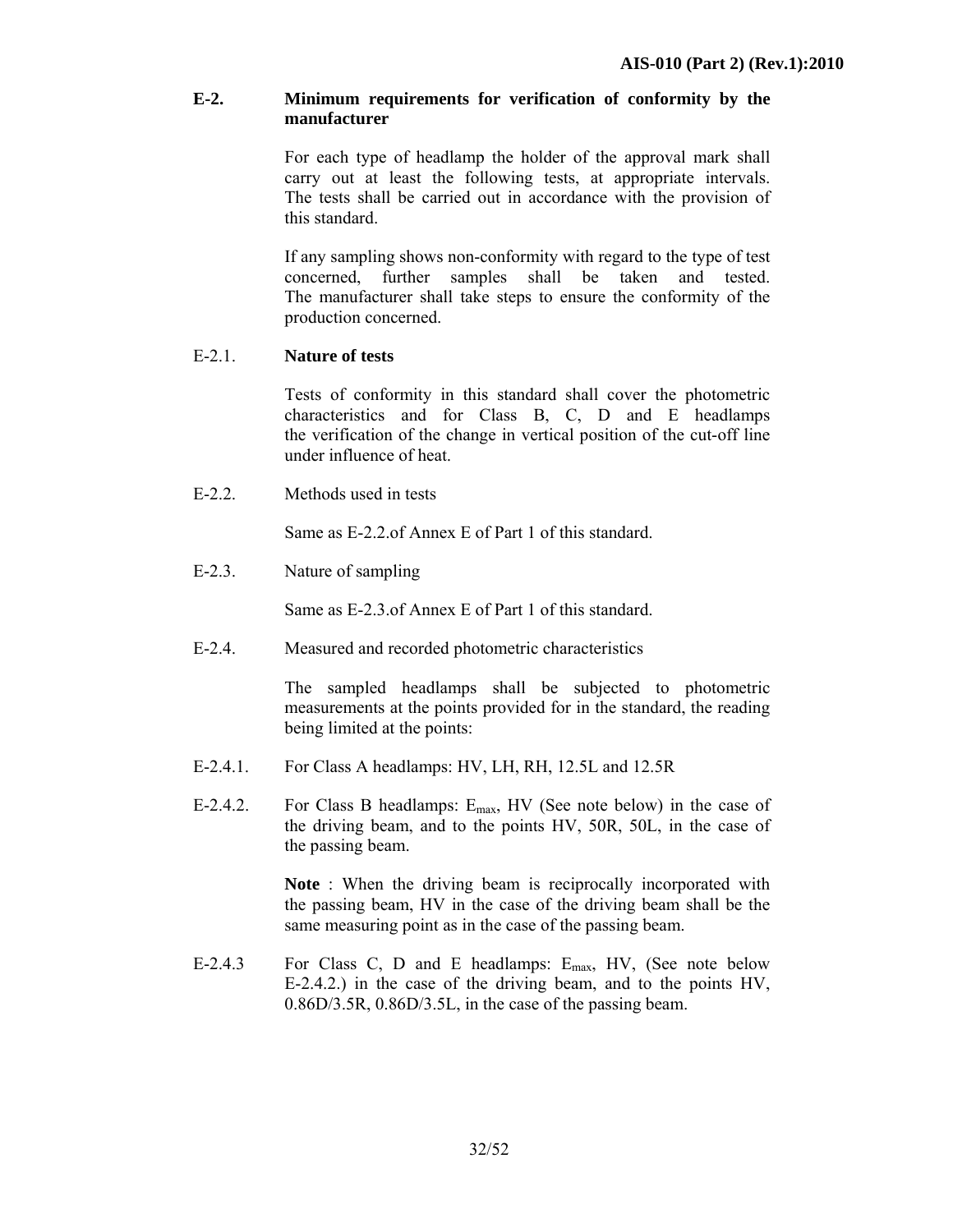## E-2.5. **Criteria governing acceptability**

The manufacturer is responsible for carrying out a statistical study of the test results and for defining, in agreement with the testing agency, criteria governing acceptability of his products in order to meet the specification laid down for verification of conformity of products in 9.1 of this standard.

The criteria governing acceptability shall be such that, with a confidence level of 95 per cent, the minimum probability of passing a spot check in accordance with Annex G (first sampling) would be 0.95.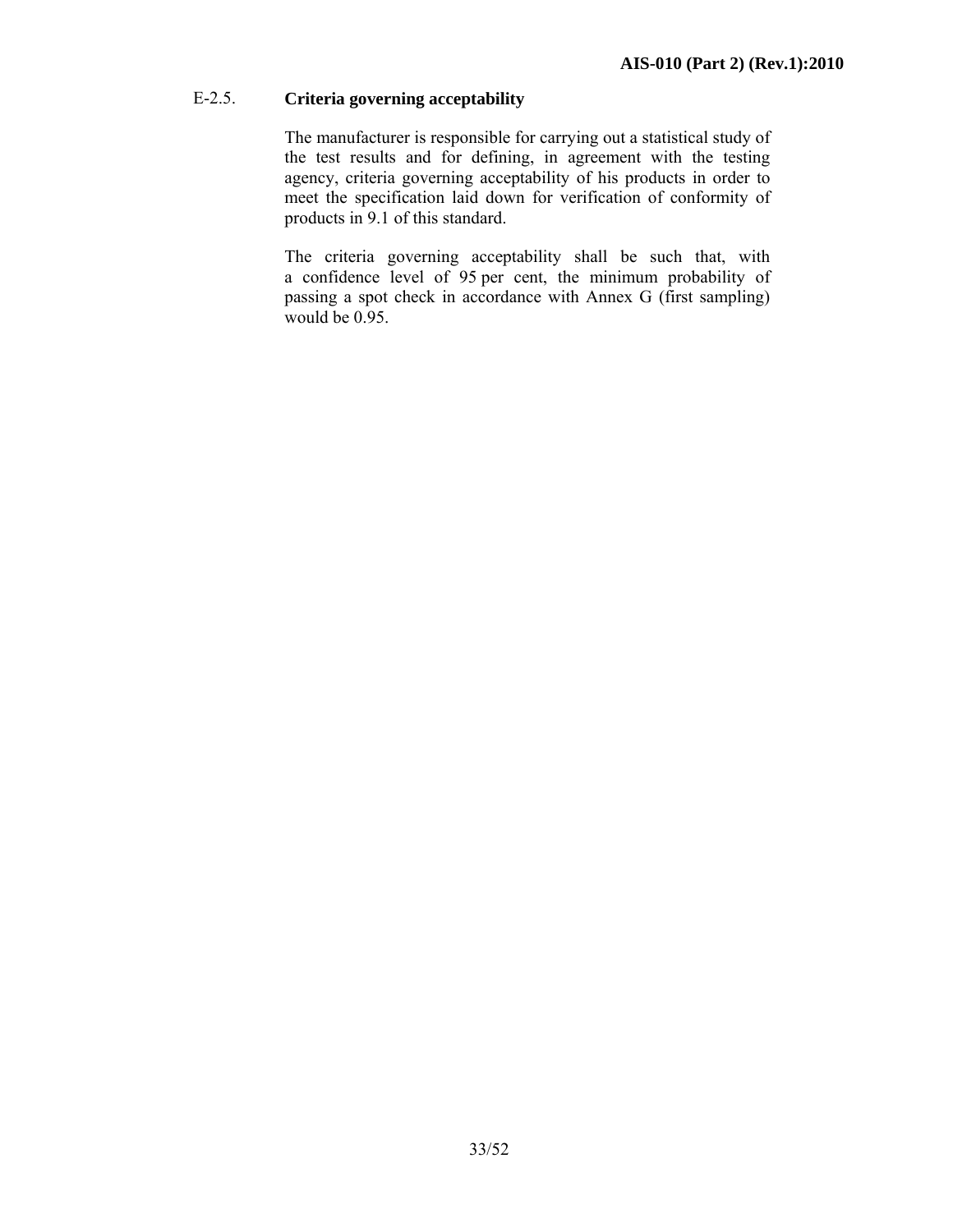#### **ANNEX F**

#### (See 5.6)

## **REQUIREMENTS FOR HEADLAMPS INCORPORATING LENSES OF PLASTIC MATERIAL - TESTING OF LENS OR MATERIAL SAMPLES AND OF COMPLETE HEADLAMPS**

## **F-1 General specifications**

- F-1.1 The samples supplied pursuant to 2.2.4 of this standard shall satisfy the specifications indicated in F-2.1 to F-2.5 below.
- F-1.2 The two samples of complete headlamps supplied pursuant to 2.2.3 of this standard and incorporating lenses of plastic material shall, with regard to the lens material, satisfy the specifications indicated in F-2.6 below.
- F-1.3 The samples of lenses of plastic material or samples of material shall be subjected, with the reflector to which they are intended to be fitted (where applicable), to approval tests in the chronological order indicated in A of Table F1 of this Annex.
- F-1.4 However, if the headlamp manufacturer can prove that the product has already passed the tests prescribed in F-2.1 to F-2.5 below, or the equivalent tests pursuant to another standard, those tests need not be repeated; only the tests prescribed in B of Table F-1, shall be mandatory.
- **F-2 Test**

#### F-2.1 **Resistance to temperature changes**

F-2.1.1 Tests

Same as F-2.1.1 of Annex F of Part 1 of this standard.

#### F-2.1.2 **Photometric measurements**

#### F-2.1.2.1 **Method**

 Photometric measurements shall be carried out on the samples before and after the test.

These measurements shall be made using a standard (étalon) lamp, or standard gas-discharge light source, at the following points:

B 50, 50L and 50R for Class B headlamp,

0.86D/3.5R, 0.86D/3.5L, 0.50U/1.5L and 1.5R for Class C, D and E headlamp for the passing beam or a passing/driving lamp;

 $E_{\text{max}}$  for the driving beam of a driving lamp or a passing/driving lamp;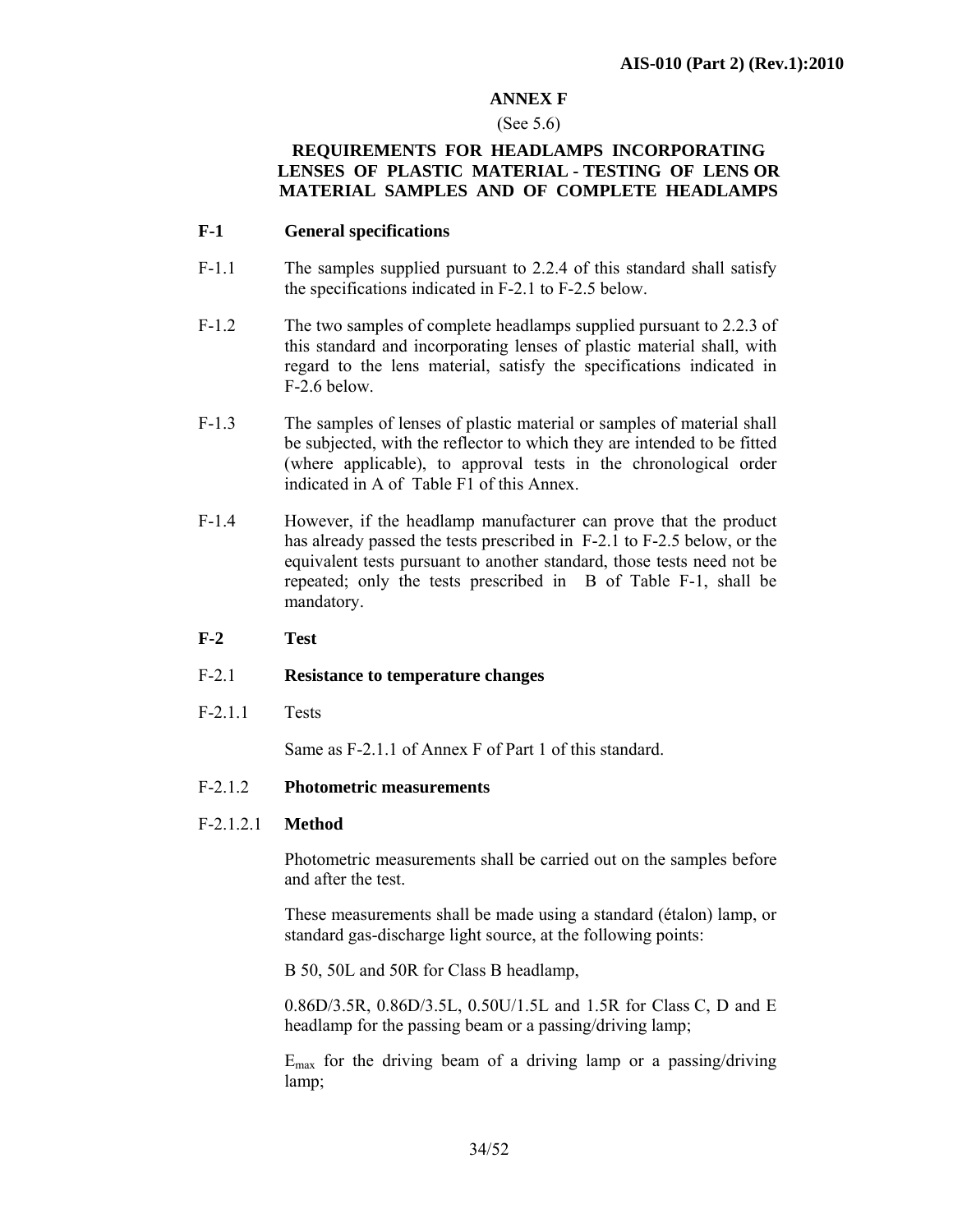## F-2.1.2.2 **Results**

Same as F-2.1.2.2 of Annex F of Part 1 of this standard.

- F-2.2 **Resistance to atmospheric and chemical agents**
- F-2.2.1 **Resistance to atmospheric agents**

Same as F-2.2.1 of Annex F of Part 1 of this standard.

F-2.2.2 **Resistance to chemical agents:** 

Same as F-2.2.2 and F-2.2.3. of Annex F of Part 1 of this standard.

- F-2.3 **Resistance to detergents and hydrocarbons**
- F-2.3.1 Same as F-2.3 of Annex F of Part 1 of this standard.

## F-2.4 **Resistance to mechanical deterioration**

Same as F-2.4 of Annex F of Part 1 of this standard.

- F-2.5 **Test of adherence of coatings, if any**
- F-2.5.1 to F-2.5.3. Same as F-2.5.1 to 2.5.3 of Annex F of Part 1 of this standard.

## F-2.5.4. **Resistance to light source radiations for Class E**

 Subject to conditions prescribed in 2.2.5.2, the following test shall be done:

Flat samples of each light transmitting plastic component of the headlamp are exposed to the light of the gas-discharge light source. The parameters such as angles and distances of these samples shall be the same as in the headlamp. These samples shall have the same colour and surface treatment, if any, as the parts of the headlamp.

After 1,500 hours of continuous exposure, the colorimetric specifications of the transmitted light shall be met with a new standard gas-discharge light source, and the surfaces of the samples shall be free of cracks, scratches, scalings or deformation

#### F-2.6 **Tests of the complete headlamp incorporating a lens of plastic material**

#### F-2.6.1 **Resistance to mechanical deterioration of the lens surface**

F-2.6.1.1 **Tests** 

 The lens of headlamp sample No. 1 shall be subjected to the test described in F-2.4.1 of Annex F of Part 1 of this standard.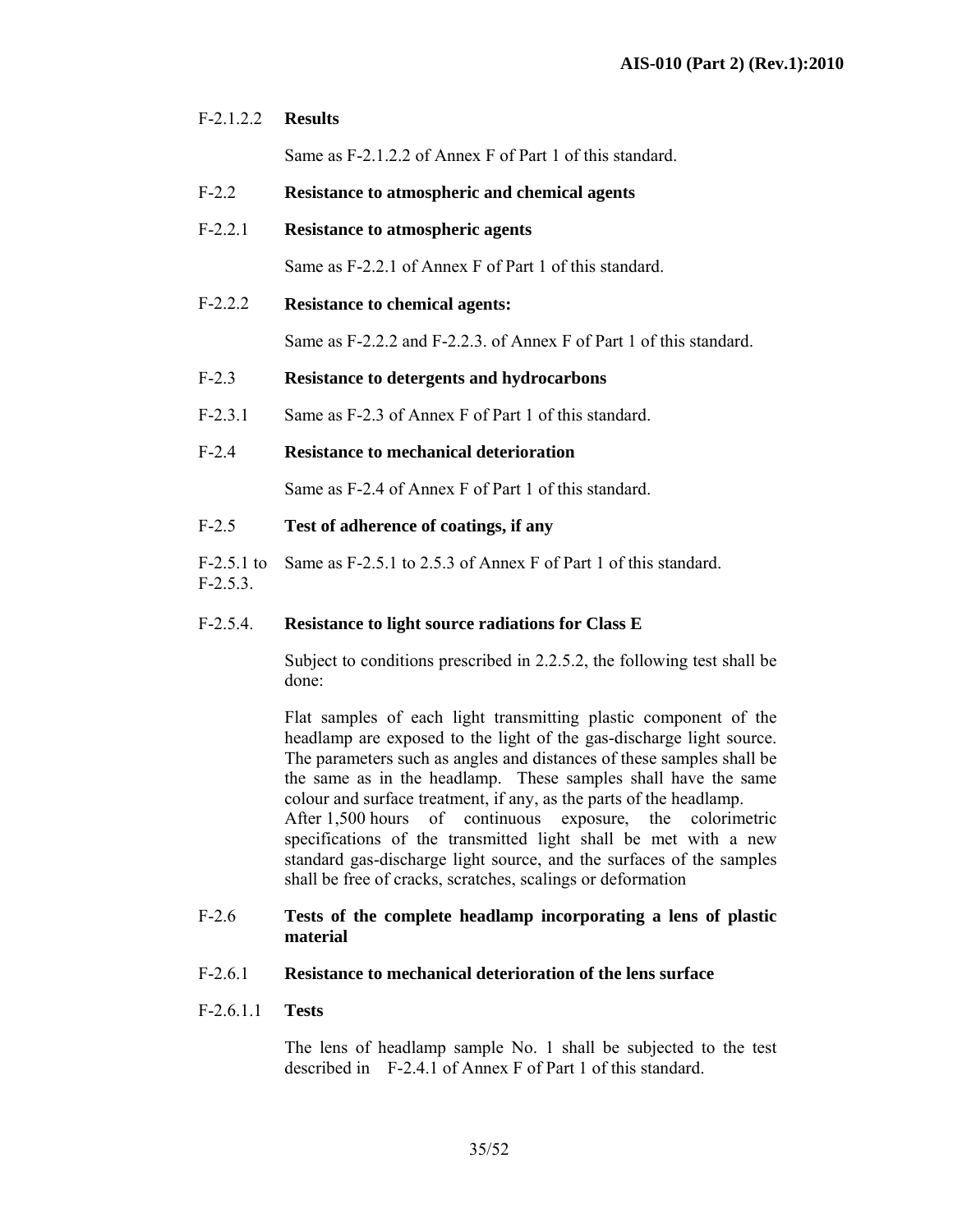## F-2.6.1.2 **Results**

 After the test, the results of photometric measurements carried out on the headlamp in accordance with this standard shall not exceed by more than 30 per cent the maximum values prescribed at point HV and not be more than 10 per cent below the minimum values prescribed at point 50 L and 50 R for Class B headlamp, 0.86D/3.5R, 0.86D/3.5L for Class C, D and E headlamp.

F-2.6.2 Test of adherence of coatings, if any.

Same as F-2.6.2 of Annex F of Part 1 of this standard.

## **F-3 Verification of the Conformity of Production**

- F-3.1 Same as F-3 of Annex F of Part 1.
- **F-4 Method of Measurement of the Diffusion and Transmission of Light**

Same as F-4 of Annex F of Part 1.

**F-5 Spray Testing Method** 

Same as F-5 of Annex F of Part 1.

## **F-6 Adhesive Tape Adherence Test**

Same as F-6 of Annex F of Part 1.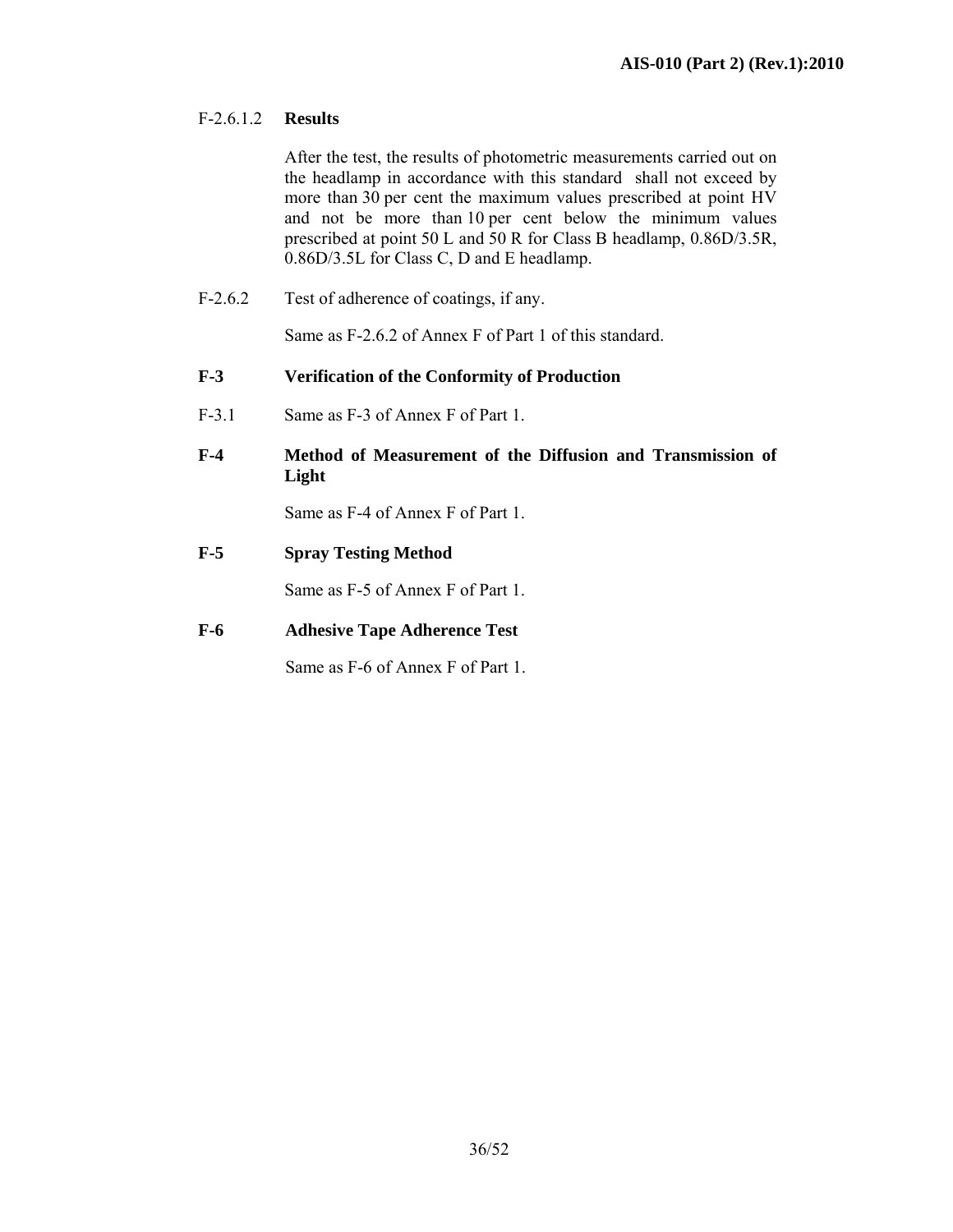## **Table F-1**

## (See F-1.3 and F-1.4)

## **CHRONOLOGICAL ORDER OF APPROVAL TESTS**

A. Tests on plastic materials (lenses or samples of material supplied pursuant to paragraph 2.2.4**.** of this standard).

| Samples                                                           |              | Lenses or samples of<br>material |              |                |             |              | Lenses         |              |              |              |             |    |              |    |
|-------------------------------------------------------------------|--------------|----------------------------------|--------------|----------------|-------------|--------------|----------------|--------------|--------------|--------------|-------------|----|--------------|----|
| <b>Tests</b>                                                      | 1            | $\overline{2}$                   | 3            | $\overline{4}$ | 5           | 6            | $\overline{7}$ | 8            | 9            | 10           | 11          | 12 | 13           | 14 |
| 1.1.<br>Limited photometry (para. F-2.1.2.)                       |              |                                  |              |                |             |              |                |              |              |              | $\mathbf X$ | X  | X            |    |
| 1.1.1. Temperature change (para. F-2.1.1.)                        |              |                                  |              |                |             |              |                |              |              |              | X           | X  | $\mathbf{X}$ |    |
| 1.1.2. Limited photometry (para. F-2.1.2.)                        |              |                                  |              |                |             |              |                |              |              |              | X           | X  | X            |    |
| 1.2.1. Transmission measurement                                   | $\mathbf x$  | $\mathbf{x}$                     | $\mathbf{x}$ | $\mathbf{x}$   | $\mathbf x$ | $\mathbf{x}$ |                | X            | $\mathbf{x}$ | $\mathbf{x}$ |             |    |              |    |
| 1.2.2. Diffusion measurement                                      | X            | $\mathbf{x}$                     | $\mathbf{X}$ |                |             |              |                | X            | X            | $\mathbf{x}$ |             |    |              |    |
| 1.3.<br>Atmospheric agents (para. F-2.2.1.)                       | X            | $\mathbf X$                      | $\mathbf X$  |                |             |              |                |              |              |              |             |    |              |    |
| 1.3.1. Transmission measurement                                   | X            | X                                | X            |                |             |              |                |              |              |              |             |    |              |    |
| 1.4.<br>Chemical agents (para. F-2.2.2.)                          | X            | X                                | X            |                |             |              |                |              |              |              |             |    |              |    |
| 1.4.1. Diffusion measurement                                      | $\mathbf{x}$ | X                                | X            |                |             |              |                |              |              |              |             |    |              |    |
| 1.5.<br>Detergents (para. F-2.3.1.)                               |              |                                  |              | X              | X           | X            |                |              |              |              |             |    |              |    |
| 1.6.<br>Hydrocarbons (para. F-2.3.2.)                             |              |                                  |              | X              | X           | X            |                |              |              |              |             |    |              |    |
| 1.6.1. Transmission measurement                                   |              |                                  |              | X              | X           | X            |                |              |              |              |             |    |              |    |
| 1.7.<br>Deterioration (para. F-2.4.1.)                            |              |                                  |              |                |             |              |                | X            | X            | X            |             |    |              |    |
| 1.7.1. Transmission measurement                                   |              |                                  |              |                |             |              |                | $\mathbf{x}$ | $\mathbf{x}$ | X            |             |    |              |    |
| 1.7.2. Diffusion measurement                                      |              |                                  |              |                |             |              |                | X            | X            | X            |             |    |              |    |
| 1.8.<br>Adherence (para. F-2.5.)                                  |              |                                  |              |                |             |              |                |              |              |              |             |    |              | X  |
| 1.9.<br>Resistance to light source radiations<br>(para. F-2.5.4.) |              |                                  |              |                |             |              | X              |              |              |              |             |    |              |    |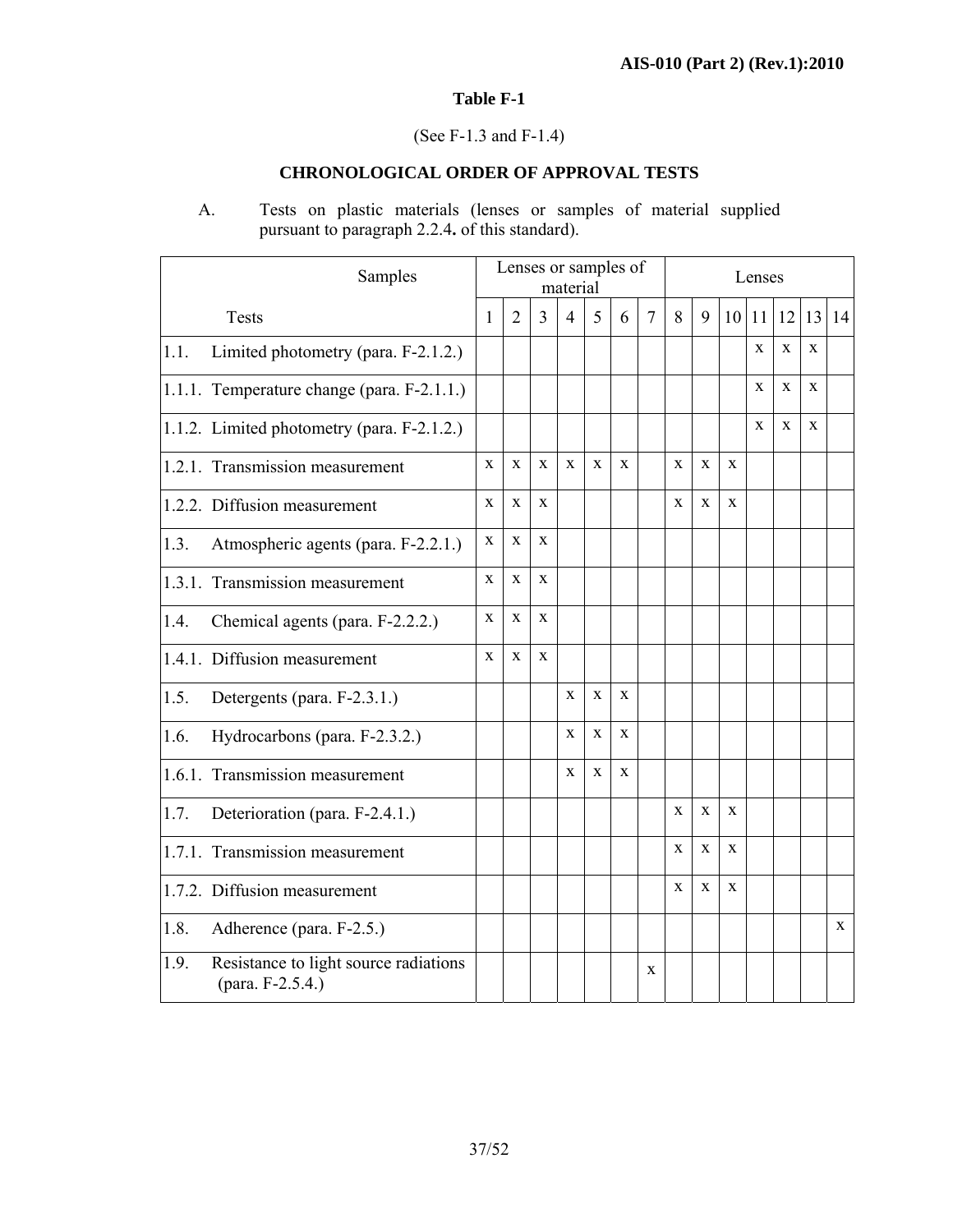|                                          | Complete headlamp |   |  |  |  |
|------------------------------------------|-------------------|---|--|--|--|
| <b>Tests</b>                             | Sample No.        |   |  |  |  |
|                                          |                   |   |  |  |  |
| 2.1. Deterioration (para. $F-2.6.1.1$ .) | X                 |   |  |  |  |
| 2.2. Photometry (para. F-2.6.1.2.)       | X                 |   |  |  |  |
| 2.3. Adherence (para. $F-2.6.2$ .)       |                   | X |  |  |  |

B. Tests on complete headlamps (supplied pursuant to paragraph 2.2.3.of this standard).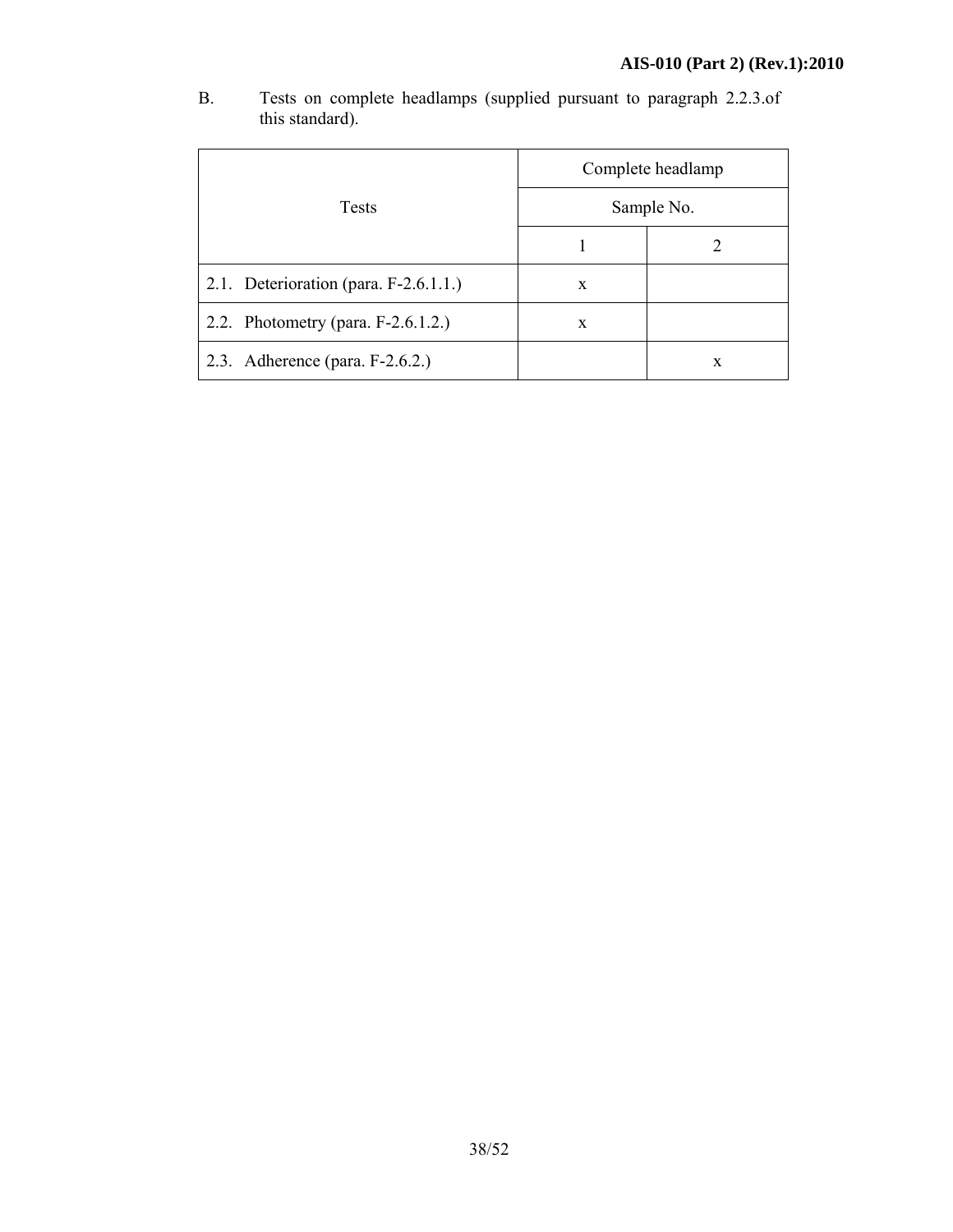#### **ANNEX G**

#### (See 9.3)

#### **MINIMUM REQUIREMENTS FOR SAMPLING BY TESTING AGENCY**

#### **G-1. General**

G-1.1. The conformity requirements shall be considered satisfied from a mechanical and a geometrical standpoint in accordance with the requirements of this standard, if any, if the differences do not exceed inevitable manufacturing deviations. This condition also applies to colour.

## G-1.2. **For Class A, B, C and D headlamp:**

- G-1.2.1. With respect to photometric performances, the conformity of mass-produced headlamps shall not be contested if, when testing photometric performances of any headlamp chosen at random and equipped with a standard filament lamp:
- G-1.2.2. Class A headlamps: no measured value deviates unfavourably by more than 20 per cent from the value prescribed in this standard.

#### G-1.2.3. **Class B, C and D headlamps:**

G-1.2.3.1. No measured value deviates unfavourably by more than 20 per cent from the value prescribed in this standard. For values in zone III for Class B headlamp, zone I for Class C and D headlamp, the maximum unfavourable deviation may be respectively

> 0.3 lux equivalent 20 per cent 0.45 lux equivalent 30 per cent

- G-1.2.3.2. And if for the driving beam, HV being situated within the isolux 0.75  $E_{\text{max}}$ , a tolerance of + 20 per cent for maximum values and - 20 per cent for minimum values is observed for the photometric values at any measuring point specified in 6.2.3.2 and 6.3.2.2 of this standard.
- G-1.2.4. If the results of the tests described above do not meet the requirements, tests shall be repeated using another standard filament lamp.

#### G-1.3. **For Class E headlamp:**

G-1.3.1. With respect to photometric performance, the conformity of mass-produced headlamps shall not be contested when testing photometric performance of any headlamp chosen at random and measured at 13.5 V  $\pm$  0.1 V or as otherwise specified if:

> Either equipped with a removable standard gas-discharge light source. The luminous flux of this gas-discharge light source may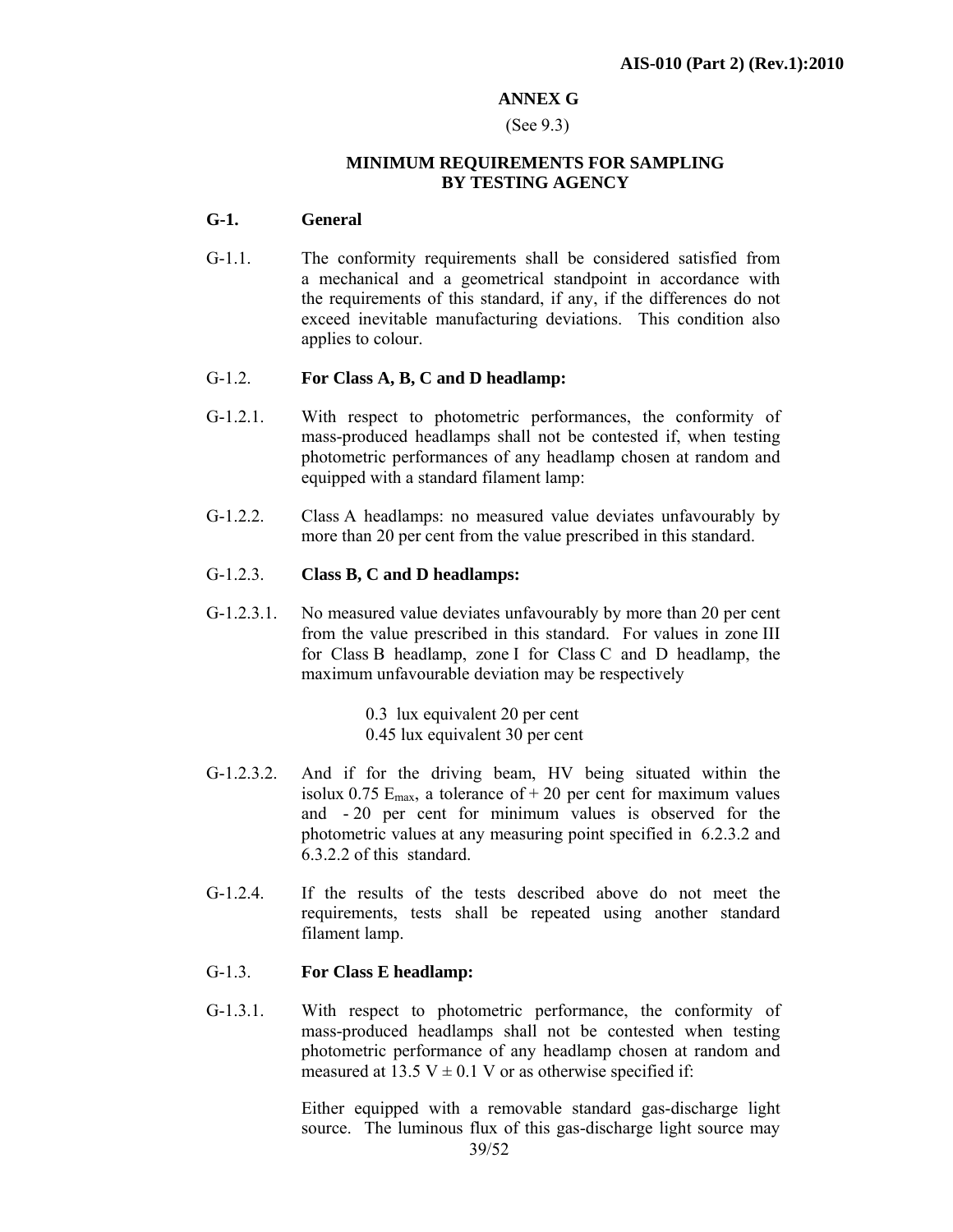differ from the reference luminous flux specified in AIS-034 (Part 2)(Rev. 1). In this case, the illuminances shall be corrected accordingly; or

Equipped with the serial production gas-discharge light source and the serial ballast. The luminous flux of this light source may deviate from the nominal luminous flux due to light source and ballast tolerances as specified in AIS-034 (Part 2)(Rev. 1), accordingly the measured illuminances may be corrected by 20 per cent in the favourable direction.

G-1.3.2. No measured value deviates unfavourably by more than 20 per cent from the value prescribed in this standard. For values in zone 1, the maximum unfavourable deviation may be respectively:

> 0.3 lux equivalent 20 per cent 0.45 lux equivalent 30 per cent

- G-1.3.3. And if, for the driving beam, HV being situated within the isolux 0.75  $E_{max}$ , a tolerance of + 20 per cent for maximum values and - 20 per cent for minimum values is observed for the photometric values at any measuring point specified in 6.3.2.1 and 6.3.2.2 of this standard.
- G-1.3.4. If the results of the tests described above do not meet the requirements, the alignment of the headlamp may be changed, provided that the axis of the beam is not displaced laterally by more than 0.5 degrees to the right or left and not by more than 0.2 degrees up or down..
- G-1.3.5. If the results of the tests described above do not meet the requirements, tests on the headlamp shall be repeated using another standard gas-discharge light source or gas-discharge light source and ballast, whatever is applicable according to G-1.3.1 above.
- G-1.4 Headlamps with apparent defects are disregarded.
- G-1.5 If, however, for a series of samples vertical adjustment cannot be performed repeatedly to the required position within the allowed tolerances, the quality of "cut-off" shall be tested on one of the headlamps from the series of samples, according to the procedure described in J-2 and J-4 Annex J.

## **G-2. FIRST SAMPLING**

In the first sampling four headlamps are selected at random. The first sample of two is marked A, the second sample of two is marked B.

- G-2.1. The conformity is not contested
- $G-2.1.1.$  Same as  $G-2.1.1$  to  $G-2.1.1.2$  of Annex G of Part 1 of this standard.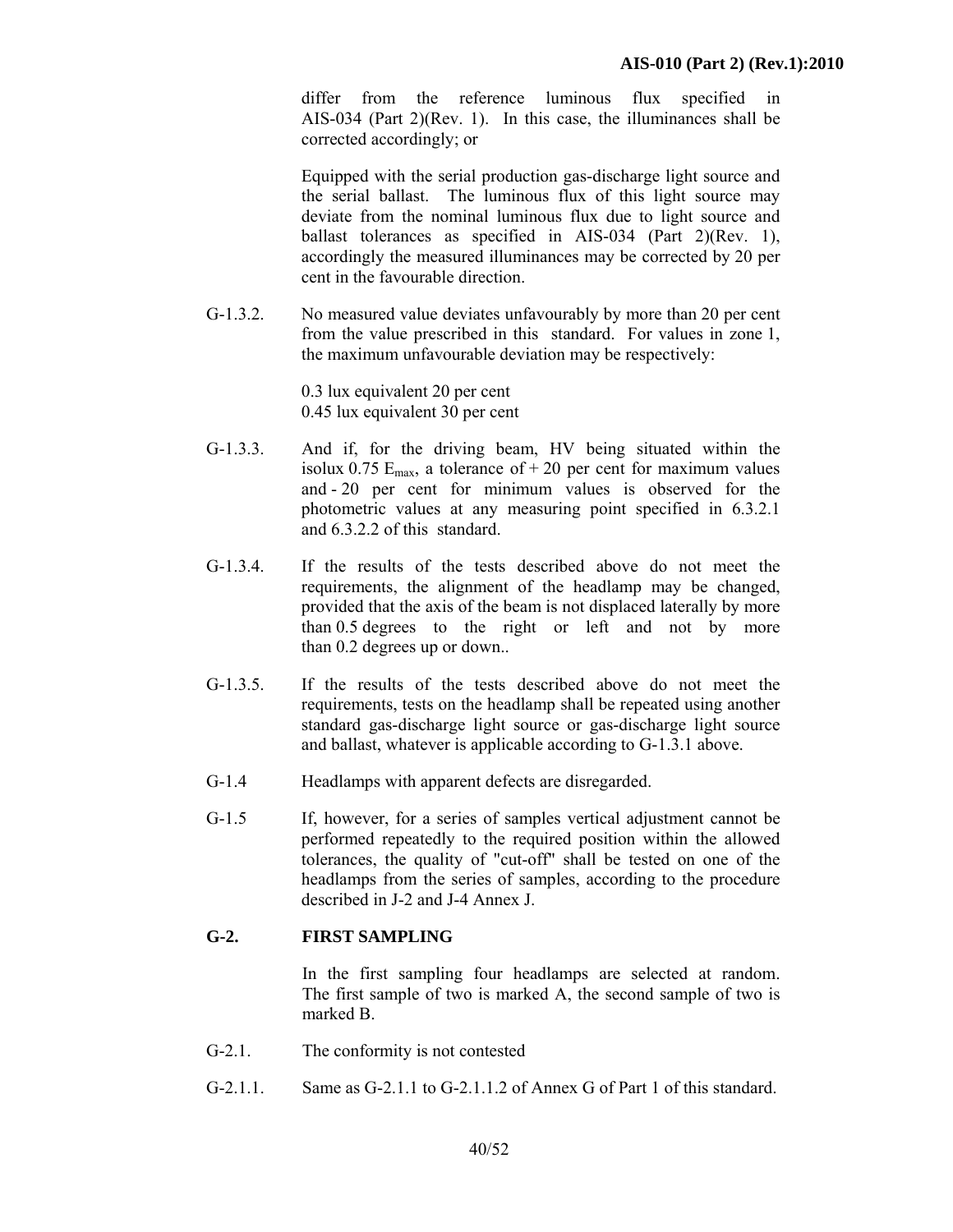- G-2.2. The conformity is contested
- G-2.2.1. Same as G-2.2.1 to G-2.2.1.2 of Annex G of Part 1 of this standard.

#### G-2.3. **Non conformity established**

 Conformity shall be contested and conditions of 10 applied if, following the sampling procedure shown in Figure G-1 of this annex the deviations of the measured values of the headlamps are:

- G-2.3.1. Same as G-2.3.1 of Annex G of Part 1 of this standard.
- G-2.3.2. Same as G-2.3.2 of Annex G of Part 1 of this standard.

## **G-3. Repeated Sampling**

Same as G-3 of Annex G of Part 1 of this standard.

## G-3.1. **The conformity is not contested**

- G-3.1.1. Same as G-3.1.1, to G-3.1.1.2 of Annex G of Part 1 of this standard.
- G-3.1.1.1. sample C
- G-3.2. The conformity is contested
- G-3.2.1. Same as G-3.2.1, G-3.2.1.1. of Annex G of Part 1 of this standard.
- G-3.3. Non Compliance Established.

 Conformity shall be contested and conditions of 10 applied if, following the sampling procedure shown in Figure G-1 of this annex AIS-010 (Part 1)(Rev. 1), the deviations of the measured values of the headlamps are:

G-3.3.1. Same as G-3.3.1 and G-3.3.2 of Annex G of Part 1 of this standard.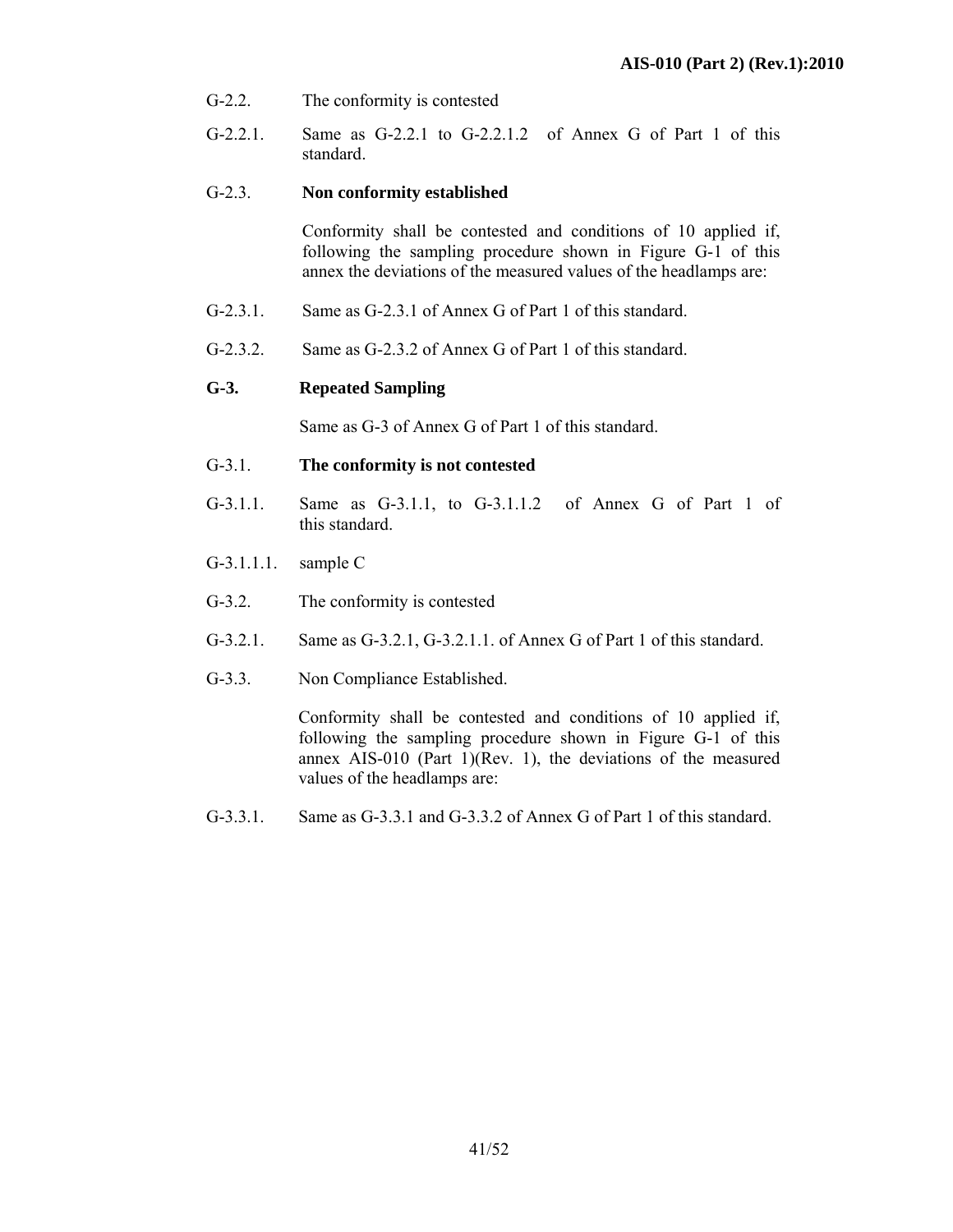

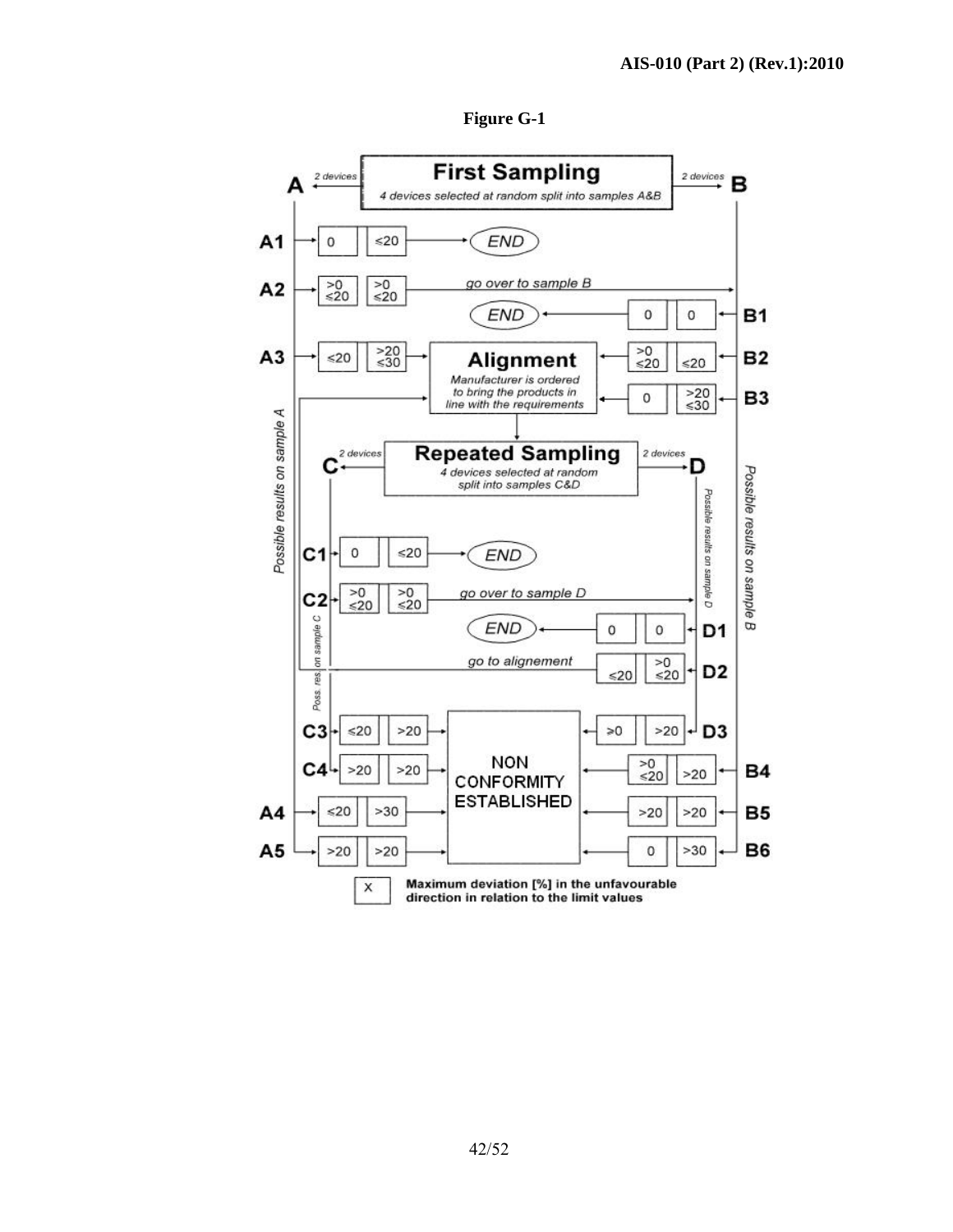## **ANNEX H**

## (See D-1.1 of Annex D)

#### **OVERVIEW OF OPERATIONAL PERIODS CONCERNING TEST FOR STABILITY OF PHOTOMETRIC PERFORMANCE**

Abbreviations: P: passing beam lamp

D: driving beam lamp  $(D_1 + D_2)$  means two driving beams)

F: front fog lamp

: means a cycle of 15 minutes off and 5 minutes lit.

All following grouped headlamps and front fog lamps together with the added class B marking symbols are given as examples and are not exhaustive.

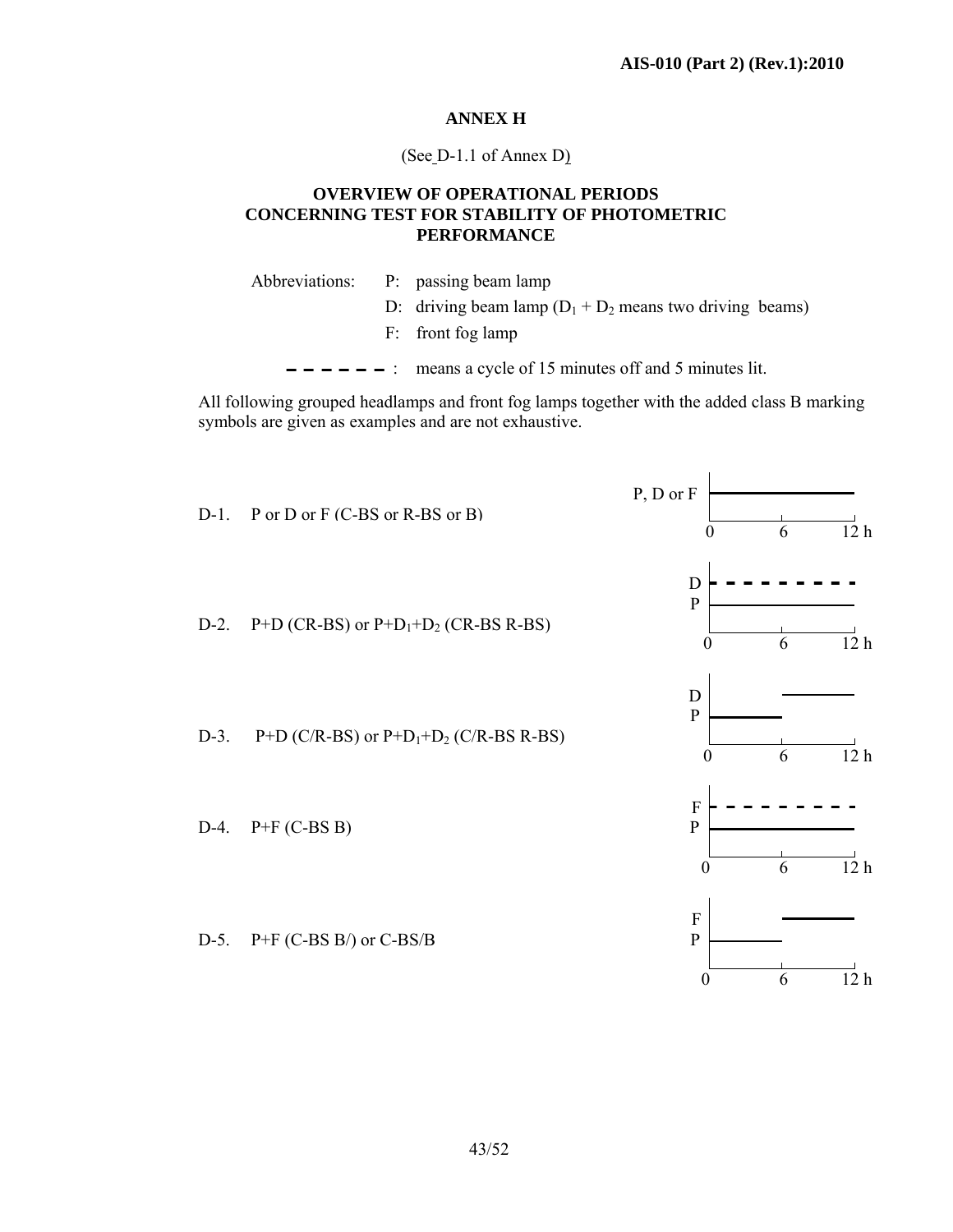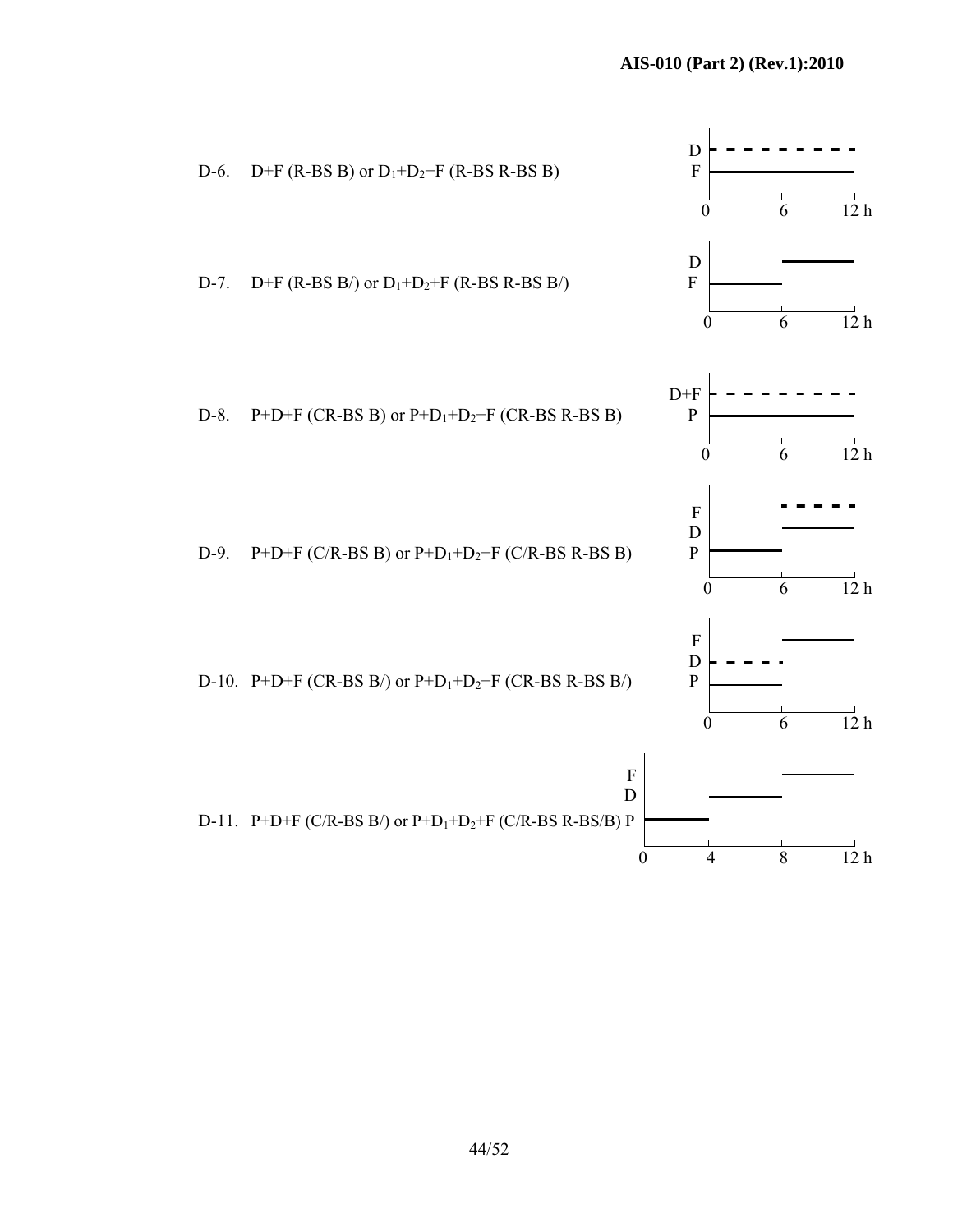#### **ANNEX J**

#### (See 6.2.1 & E-1.6)

## **DEFINITION AND SHARPNESS OF THE "CUT-OFF" LINE FOR SYMMETRICAL PASSING-BEAM HEADLAMPS AND AIMING PROCEDURE BY MEANS OF THIS "CUT-OFF" LINE**

#### **J-1. General**

J-1.1. The luminous intensity distribution of the symmetrical passingbeam headlamps shall incorporate a "cut-off" line which enables the symmetrical passing-beam headlamp to be adjusted correctly for the photometric measurements and for the aiming on the vehicle. The characteristics of the "cut-off" line shall comply with the requirements set out in J-2 to J-4 below:

## **J-2. Shape of the "Cut-off" line**

J-2.1. For visual adjustment of the symmetrical passing-beam headlamp the cut-off line shall provide: a horizontal line for vertical adjustment of the symmetrical passing-beam headlamp extending to either side of the v-v-line (see Figure 1) as specified in 6.2.1 of this standard.

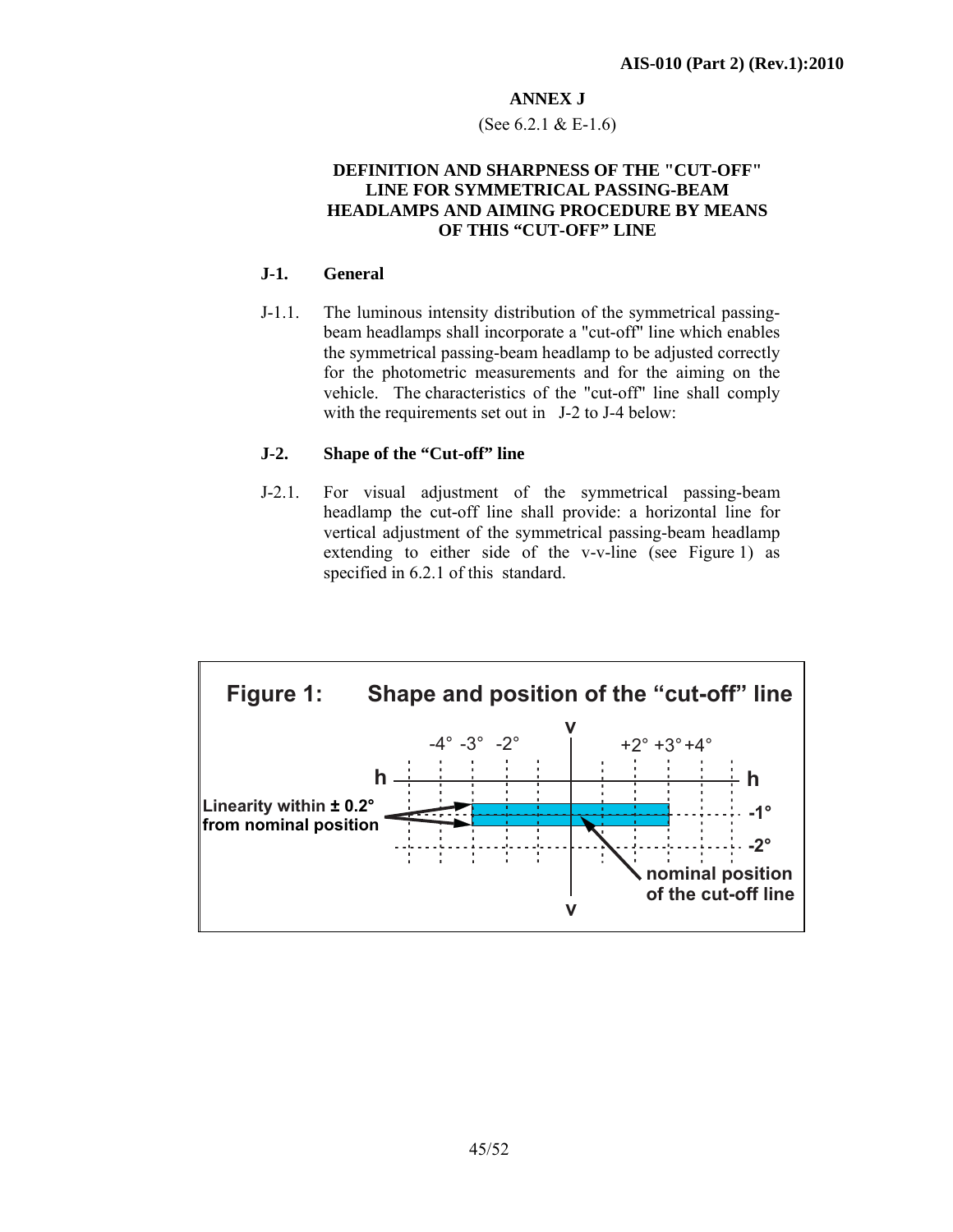## **J-3. Adjustment of the symmetrical passing-beam headlamp:**

- J-3.1. Horizontal adjustment: The beam with the "cut-off" line shall be so positioned that the projected beam pattern appears approximately symmetrical to the v-v-line.
- J-3.2. Vertical adjustment: After horizontal adjustment of the symmetrical passing-beam headlamp according to J-3.1 above, the vertical adjustment shall be performed in such a way that the beam with its cut-off line is moved upwards from the lower position until the cut-off line is situated at nominal vertical position. For nominal vertical adjustment the cut-off line is positioned on the v-v-line at 1 percent below the h-h-line.

If the horizontal part is not straight but slightly curved or inclined, the cut-off line shall not exceed the vertical range formed by two horizontal lines which are situated from 3° left to 3° right of the vv-line at 0.2° for class B and 0.3° for class A, C, D and E head lamps above and below the nominal position of the cut-off (see Figure 1). Ì

J-3.3. When the vertical adjustments of three different individuals differs by more than 0.2° for class B and 0.3° for class A, C, D and E head lamps, the horizontal part of the cut-off line is assumed not to provide sufficient linearity or sharpness for performing visual adjustment. In this case the quality of cut-off shall be tested instrumentally for compliance with requirements as follows.

## **J-4. Measurement of the quality of "Cut-off"**

- J-4.1 Measurements shall be performed by vertically scanning through the horizontal part of the cut-off line in angular steps not exceeding 0.05°
	- (a) at either a measurement distance of 10 m and a detector with a diameter of approximately 10 mm.
	- (b) or at a measurement distance of 25 m and a detector with a diameter of approximately 30 mm.

The measurement of the cut-off quality shall be considered acceptable if the requirements of the J-4.1.2 shall comply with at least one measurement at 10 m or 25 m.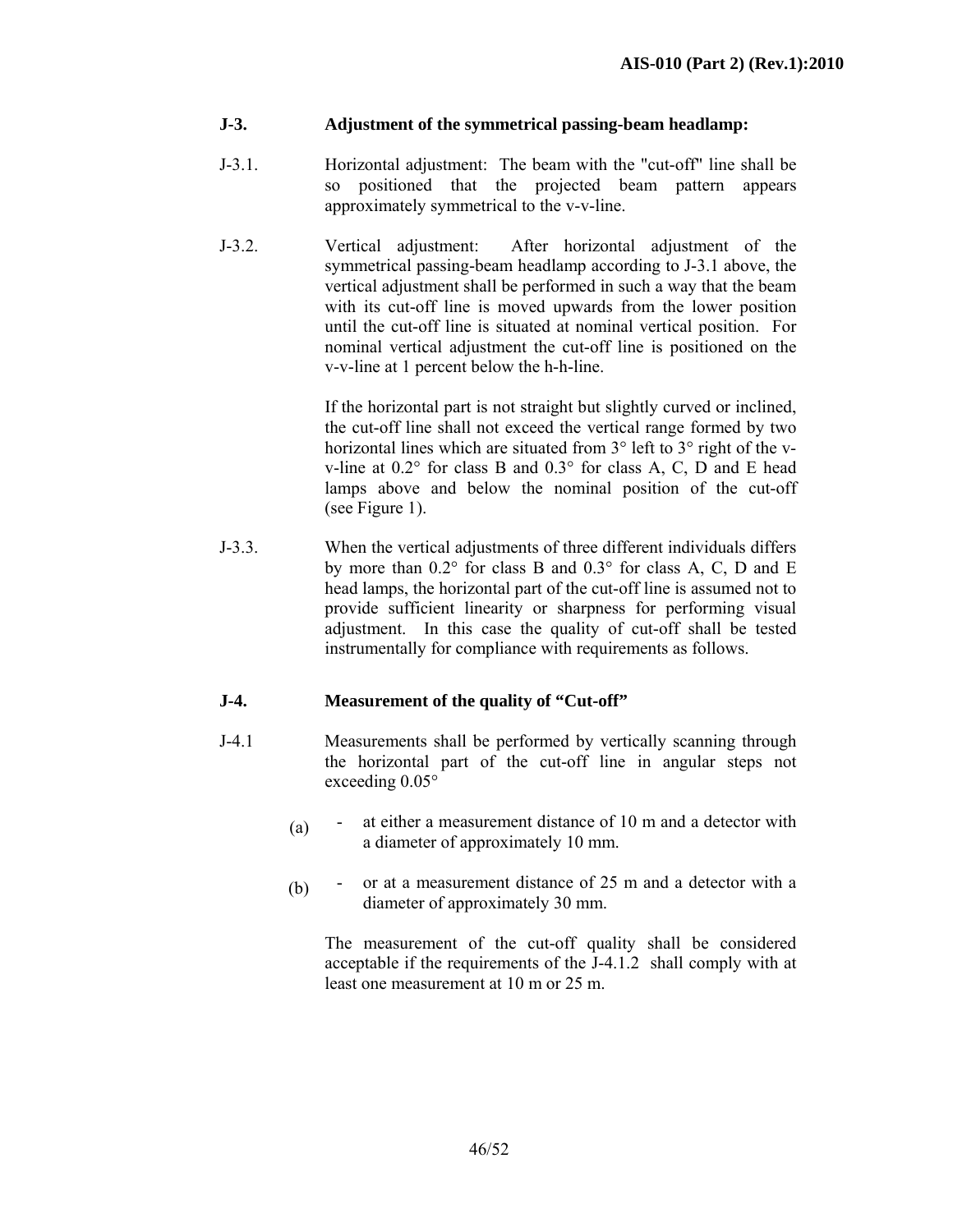The measuring distance at which the test was determined shall be noted down in the test report.

 The scanning is performed from its lower position upwards through the cut-off line along the vertical lines at  $-3^\circ$  to  $-1.5^\circ$ ,  $+1.5^{\circ}$  to  $+3^{\circ}$  from the v-v-line. When so measured, the quality of the "cut-off" line shall meet the following requirements:

- J-4.1.1. Not more than one cut-off line shall be visible.
- J-4.1.2. Sharpness of cut-off: if scanned vertically through the horizontal part of the cut-off line along the  $\pm 2.5$  -lines, the maximum value measured for:

$$
G = (\log E_V - \log E_{(V + 0.1^{\circ})})
$$

is called the sharpness factor G of the cut-off line. The value of G shall not be less than 0.13 for class B and 0.08 for classes A, C, D and E

- J-4.1.3. Linearity: the part of the cut-off line which serves for vertical adjustment shall be horizontal from  $3^{\circ}$ L to  $3^{\circ}$ R of the v-v-line. This requirement is deemed to be met if the vertical positions of the inflection points according to  $J-3.2$  above at  $3^\circ$  left and right of the v-v-line do not differ by more than 0.2° for class B and 0.3° for class A, C, D and E head lamps from the nominal position at the v-v-line.
- **J-5.** Instrumental vertical adjustment: if the cut-off line complies with the above quality requirements, the vertical beam adjustment can be performed instrumentally. For this purpose the inflection point where  $d^2$  (log E ) /  $dv^2 = 0$  is positioned on the v-v-line in its nominal position below the h-h-line. The movement for measuring and adjusting the "cut-off" line shall be upwards from below the nominal position.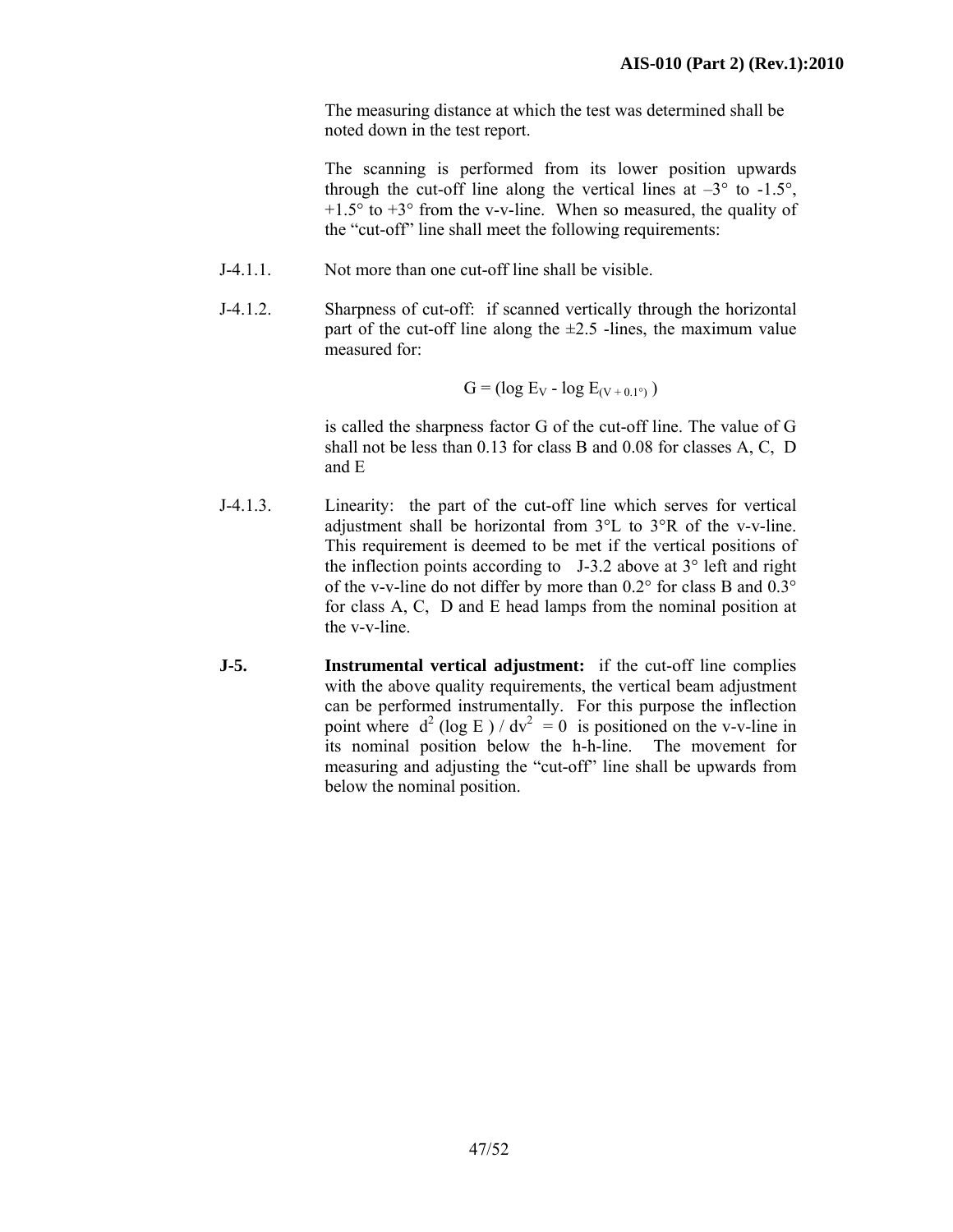## **ANNEX K**

## **CENTRE OF REFERENCE**



#### $a = 2$  mm min.

This optional mark of the centre of reference shall be positioned on the lens at its intersection with the reference axis of the passing beam, and also on the lenses of the driving beams when they are neither grouped nor combined nor reciprocally incorporated with a passing beam.

The above drawing represents the mark of the centre of reference as projected on a plane substantially tangent to the lens about the centre of the circle. The lines constituting this mark may either be solid or dotted.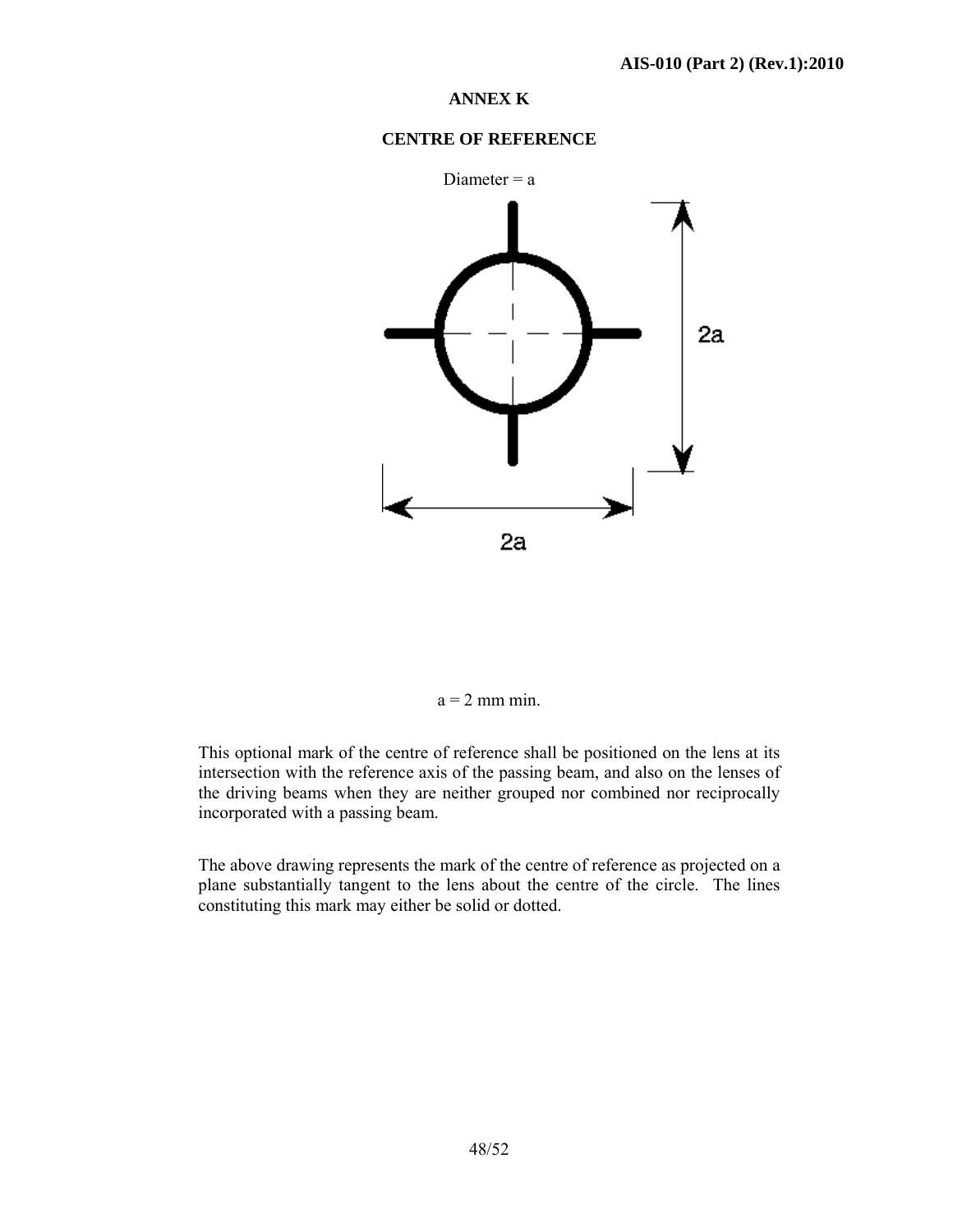#### **ANNEX L**

(See 3.5)

#### **VOLTAGE MARKINGS**

 $(***)$ 



This marking shall be placed on the main body of each headlamp containing only gas discharge light sources and ballast, and on each external part of the ballast.

The ballast(s) is(are) designed for a \*\* Volts network system.

 This marking shall be placed on the main body of each headlamp containing at least one gas discharge light source and ballast.

The ballast(s) is(are) designed for a \*\* Volts network system.

None of the filament lamps which the headlamp contains is designed for a 24 Volts network system.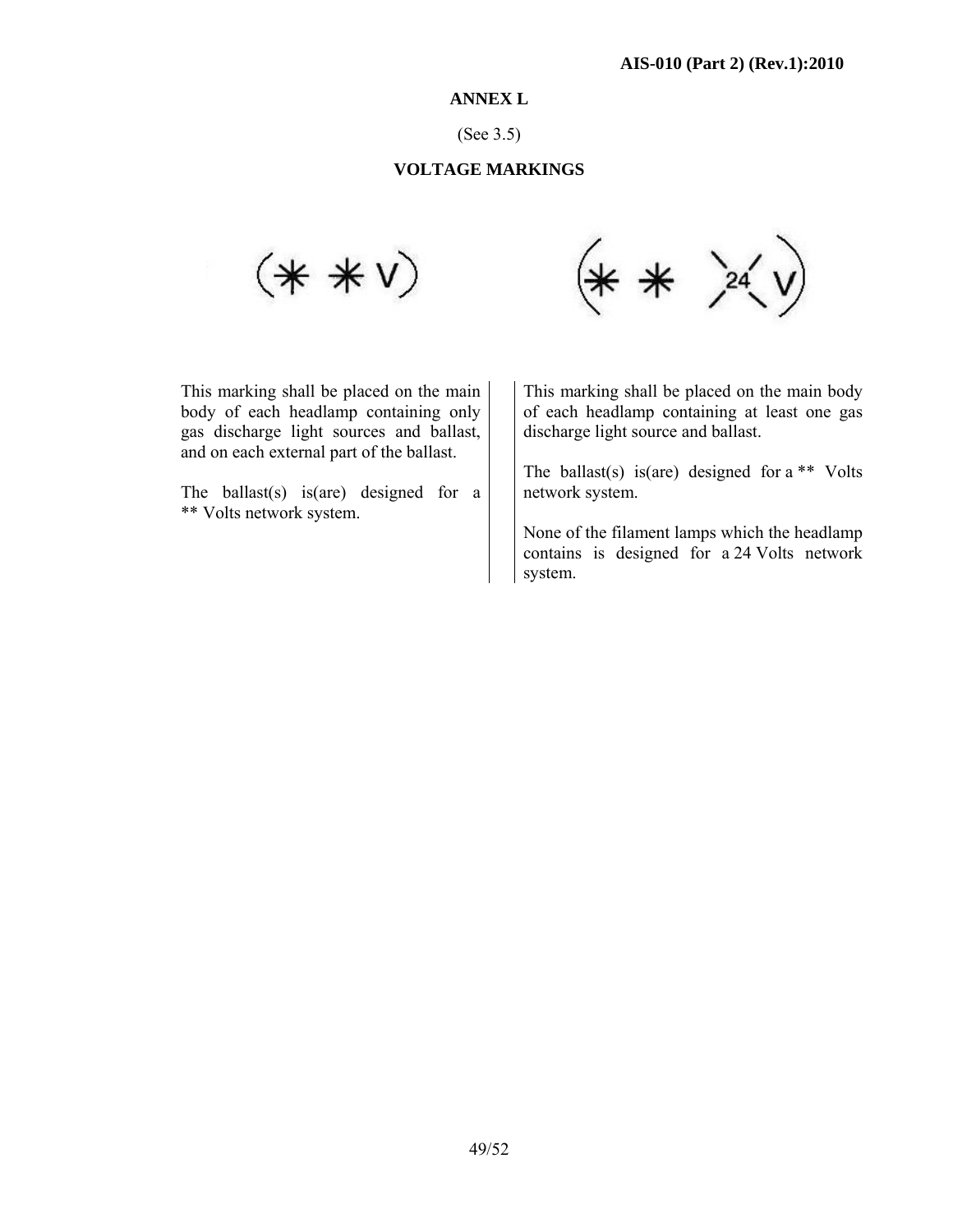٦

# **ANNEX M**

## (See Introduction)

## **COMPOSITION OF AISC PANEL ON LIGHTING AND LIGHT SIGNALLING DEVICES\***

| Convener              |                                                                                        |  |  |  |  |
|-----------------------|----------------------------------------------------------------------------------------|--|--|--|--|
| Mr. T. M. Balaraman   | Bajaj Auto Ltd., (SIAM)                                                                |  |  |  |  |
| Members               | <b>Representing</b>                                                                    |  |  |  |  |
| Mr. A. S. Bhale       | The Automotive Research Association of India (ARAI)                                    |  |  |  |  |
| Mr. B. V. Shamsundara | The Automotive Research Association of India (ARAI)                                    |  |  |  |  |
| Mr. D. P. Saste       | Central Institute of Road Transport (CIRT)                                             |  |  |  |  |
| Mr. V. D. Chavan      | Central Institute of Road Transport (CIRT)                                             |  |  |  |  |
| Dr. Madhusudan Joshi  | International Centre for Automotive Technology (ICAT)                                  |  |  |  |  |
| Mr. G.R.M. Rao        | Vehicle Research & Dev. Estt. (VRDE)                                                   |  |  |  |  |
| Dr. N. Karuppaiah     | National Automotive Testing and R&D Infrastructure Project<br>(NATRIP)                 |  |  |  |  |
| Mr. K. K. Gandhi      | Society of Indian Automobile Manufacturers (SIAM)                                      |  |  |  |  |
| Mr. G. K. Binani      | Society of Indian Automobile Manufacturers (SIAM)<br>(Tata Motors Ltd)                 |  |  |  |  |
| Mr. P. K. Banerjee    | Society of Indian Automobile Manufacturers (SIAM)<br>(Tata Motors Ltd)                 |  |  |  |  |
| Mr. R. M. Kanitkar    | Society of Indian Automobile Manufacturers (SIAM)<br>(Force Motors Ltd.)               |  |  |  |  |
| Mr. Z. A. Mujawar     | Society of Indian Automobile Manufacturers (SIAM)<br>(Mahindra and Mahindra Ltd)       |  |  |  |  |
| Mr. Nagendra H. V.    | Society of Indian Automobile Manufacturers (SIAM)<br>(Toyota Kirloskar Motor Pvt. Ltd) |  |  |  |  |
| Mr. Prakash Vemali    | Society of Indian Automobile Manufacturers (SIAM)<br>(Mercedes Benz India Ltd.)        |  |  |  |  |
| Mr. Jitendra Malhotra | Society of Indian Automobile Manufacturers (SIAM)<br>(Maruti Suzuki India Ltd)         |  |  |  |  |
| Mr. Sumit Sharma      | Society of Indian Automobile Manufacturers (SIAM)<br>(Volkswagen India Private Ltd.)   |  |  |  |  |
| Mr. Harjeet Singh     | Society of Indian Automobile Manufacturers (SIAM)<br>(Hero Honda Motors Ltd)           |  |  |  |  |
| Mr. Harsh Agrawal     | Society of Indian Automobile Manufacturers (SIAM)<br>(Hero Honda Motors Ltd)           |  |  |  |  |
| Mr. S Ramiah          | Society of Indian Automobile Manufacturers (SIAM)<br>(TVS Motor Company Limited)       |  |  |  |  |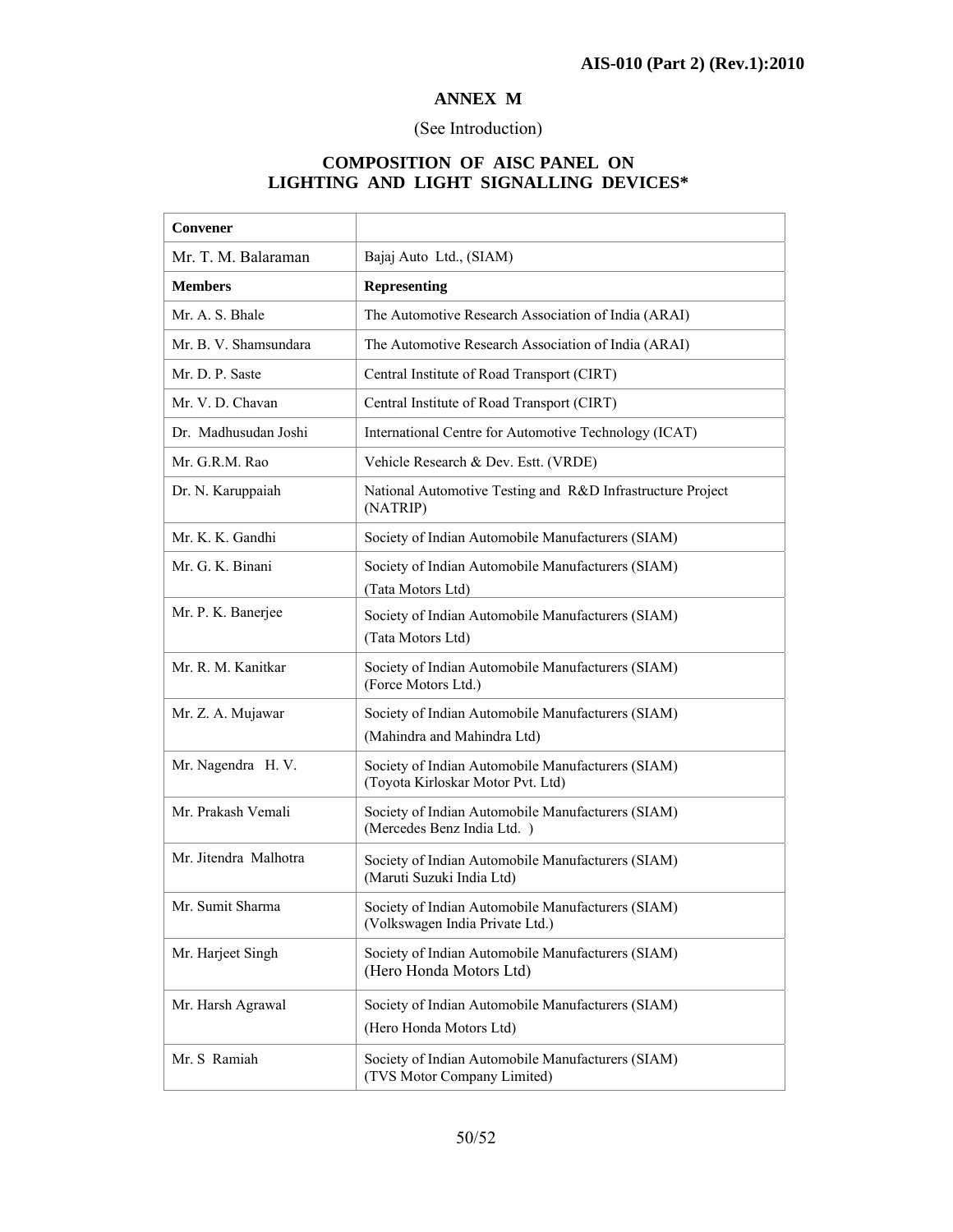| Mr. T.C. Gopalan,         | Tractor Manufacturers Association (TMA)                        |  |  |  |  |
|---------------------------|----------------------------------------------------------------|--|--|--|--|
| Mr. K. N. D. Nambudiripad | Automotive Component Manufacturers Association (ACMA)          |  |  |  |  |
| Mr. G. V. George          | FIEM Industries Ltd. (ACMA)                                    |  |  |  |  |
| Mr. Rajagopalan           | FIEM Industries Ltd. (ACMA)                                    |  |  |  |  |
| Mr. Virendra Sachdev      | Lumax Industries Ltd. (ACMA)                                   |  |  |  |  |
| Mr. Sagar Kulkarni        | Rinder India Pvt. Ltd. (ACMA)                                  |  |  |  |  |
| Mr. T. V. Singh           | Bureau of Indian Standards (BIS)                               |  |  |  |  |
| Mr. Rajiv Agarwal         | All India Auto & Miniature Bulbs & Component Mfrs. Association |  |  |  |  |
| Mr. C. K. Choudhari       | All India Auto & Miniature Bulbs & Component Mfrs. Association |  |  |  |  |

\* At the time of approval of this Automotive Industry Standard (AIS)